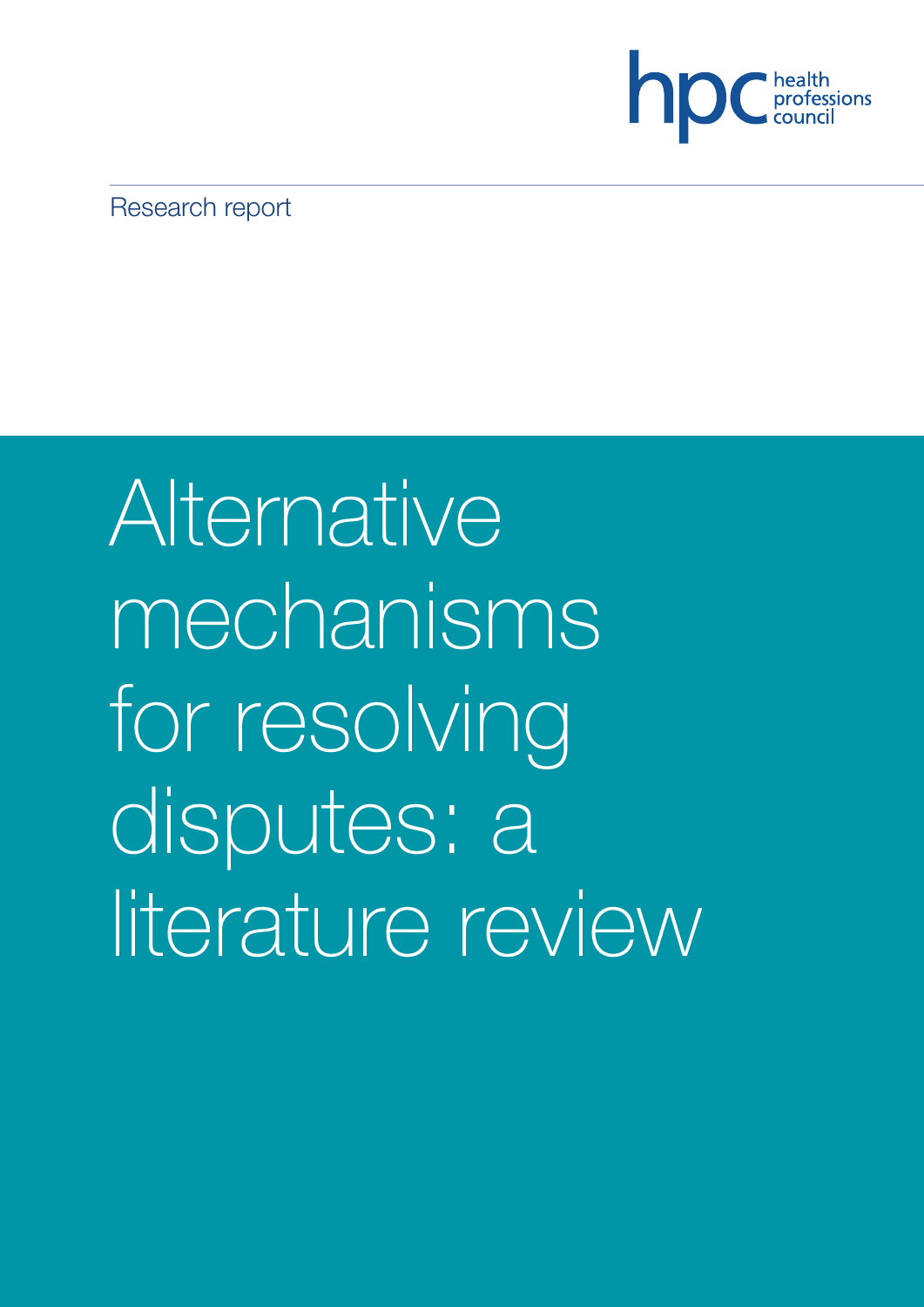# **Contents**

# **Foreword 1**

**Acknowledgements 2**

**Executive summary 3**

# **Introduction 4**

# **1 Alternative dispute resolution 6**

- 1.1 Definitions and terminology 6
- 1.2 The HPC's legislative framework 7
- 1.3 Mediation 10
- 1.4 Critiques of ADR 12
- 1.5 Conclusion 15

# **2 Issues for the HPC 16**

2.1 Consumerism v professionalism – complaints and the role of a regulator 16

2.2 The public interest 17

2.3 Face-to-face encounters 20

2.4 Apologies 22

2.5 Confidentiality and privilege 27

# **3 Comparative perspectives 29**

3.1 Scottish Legal Complaints Commission 29

3.2 Disciplinary processes for other UK professions 33

3.3 USA 34

- 3.4 UK clergy discipline provisions 37
- 3.5 The Netherlands 38
- 3.6 France 39
- 3.7 Belgium 41
- 3.8 Alberta, Canada 42

# **4 Observations for the HPC 43**

4.1 ADR – what are its goals? 43

4.2 Alternative methods of resolving disputes 45

- 4.3 Benign neglect 51
- 4.4 Who should mediate and how? 54

**5 Conclusion and recommendations 55**

**Appendix: Interview with Scottish Legal Complaints Commission's Mediation Manager 59**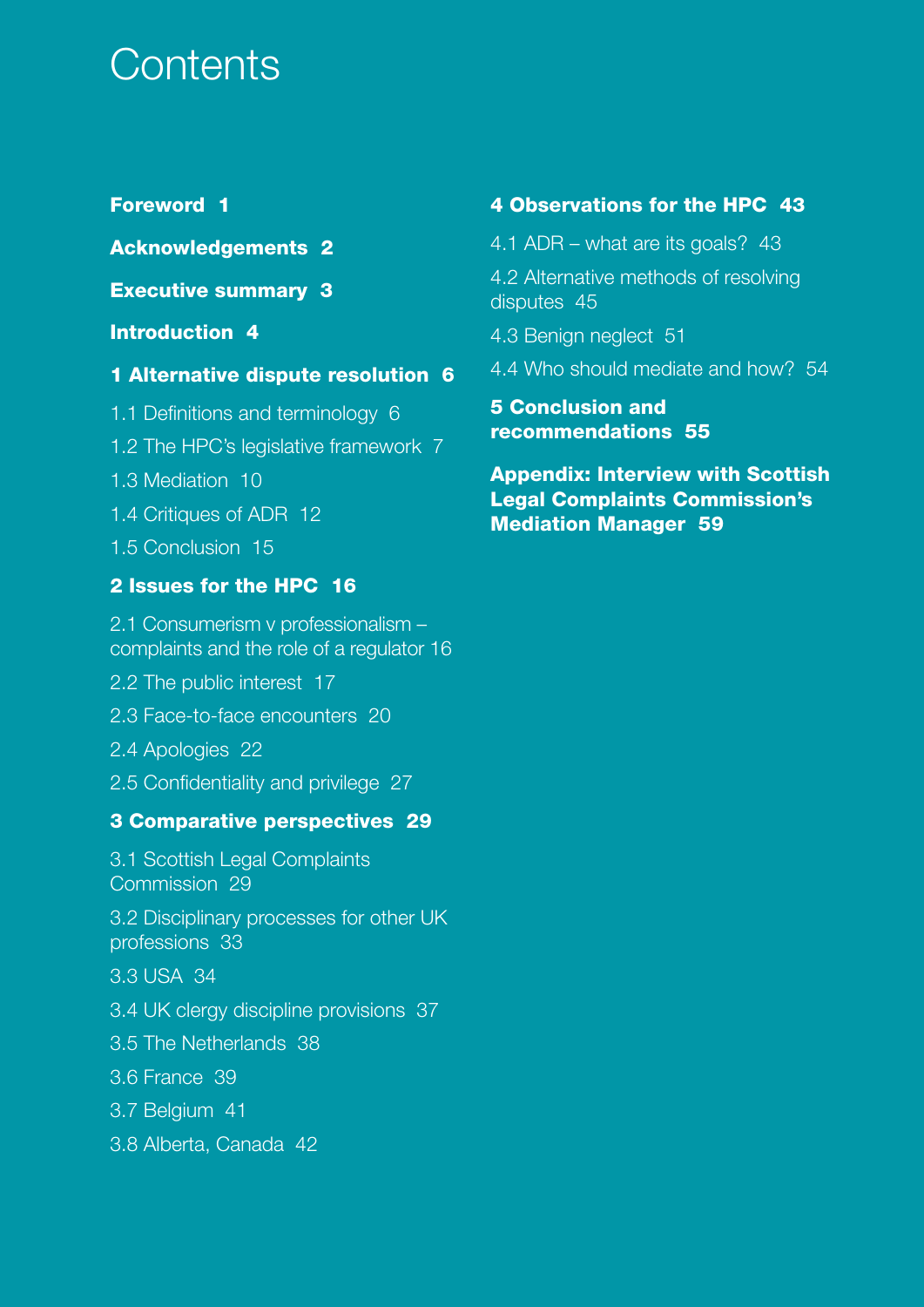# **Foreword**

I am delighted to welcome you to this monograph, the third in a series on research in regulation of the professions registered with the HPC. It is part of our commitment to building the evidence-base for regulation and being innovative in our approach. We will produce further publications over the coming years, each of which will explore different aspects of the regulatory landscape. We hope that over time these pieces of work will contribute not only to our own understanding of regulation in the health and social care sector, but also to that of a wider audience of stakeholders with an interest in this area.

Since the publication of the first of these research reports, we have recognised the need to further our understanding of complaints and complainants. In 2009 we commissioned Ipsos MORI to examine the expectations of complainants through a qualitative study. One of the recommendations of this work was to explore mediation as an additional methodology for resolving disputes. This monograph is in part a response to those recommendations. It is also a response to the Council's own expressed desire to explore innovative ways of approaching complaints and to reflect a wider movement towards listening and learning from concerns about practice.

I am grateful to the authors for providing such a clear overview of the literature on alternative dispute resolution and a commentary on its potential as a regulatory tool in handling certain types of complaints. We do not yet know how alternative dispute resolution will be used in our regulatory process but we are committed to undertaking further work to explore the use and value of mediation in an HPC context. The results of the pilot, together with this report, will undoubtedly contribute to the future direction of the Council and its approach to handling concerns about registrants.

Anna Varder Gaag

**Anna van der Gaag Chair**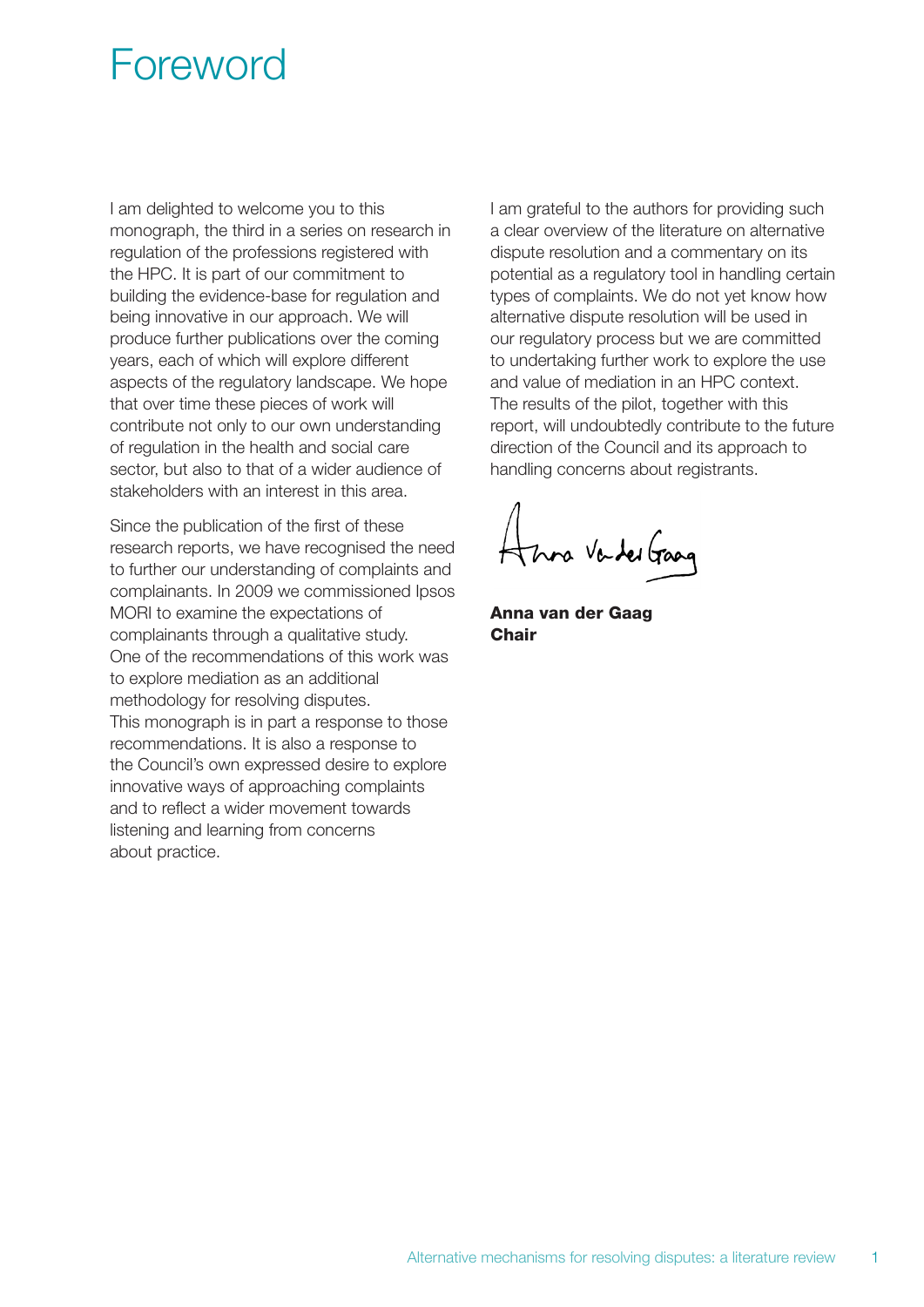# Acknowledgements

This research report was prepared by Charlie Irvine, Rachel Robertson and Bryan Clark of the University of Strathclyde in September 2010 for the Health Professions Council (HPC).

Charlie Irvine, Visiting Lecturer, the Law School, University of Strathclyde (charlie.irvine@strath.ac.uk)

Rachel Robertson, Research Student, the Law School, University of Strathclyde (rachel.robertson@strath.ac.uk)

Dr Bryan Clark, Reader, the Law School, University of Strathclyde (bryan.clark@strath.ac.uk)

The authors would like to thank the following people for their support, suggestions and insight, all of which have contributed to this review: Howard Gadlin, Carol Houk, Lois Kaye, Marjorie Mantle and Chiara McGoldrick.

Views expresses in this report are those of the authors and not the HPC.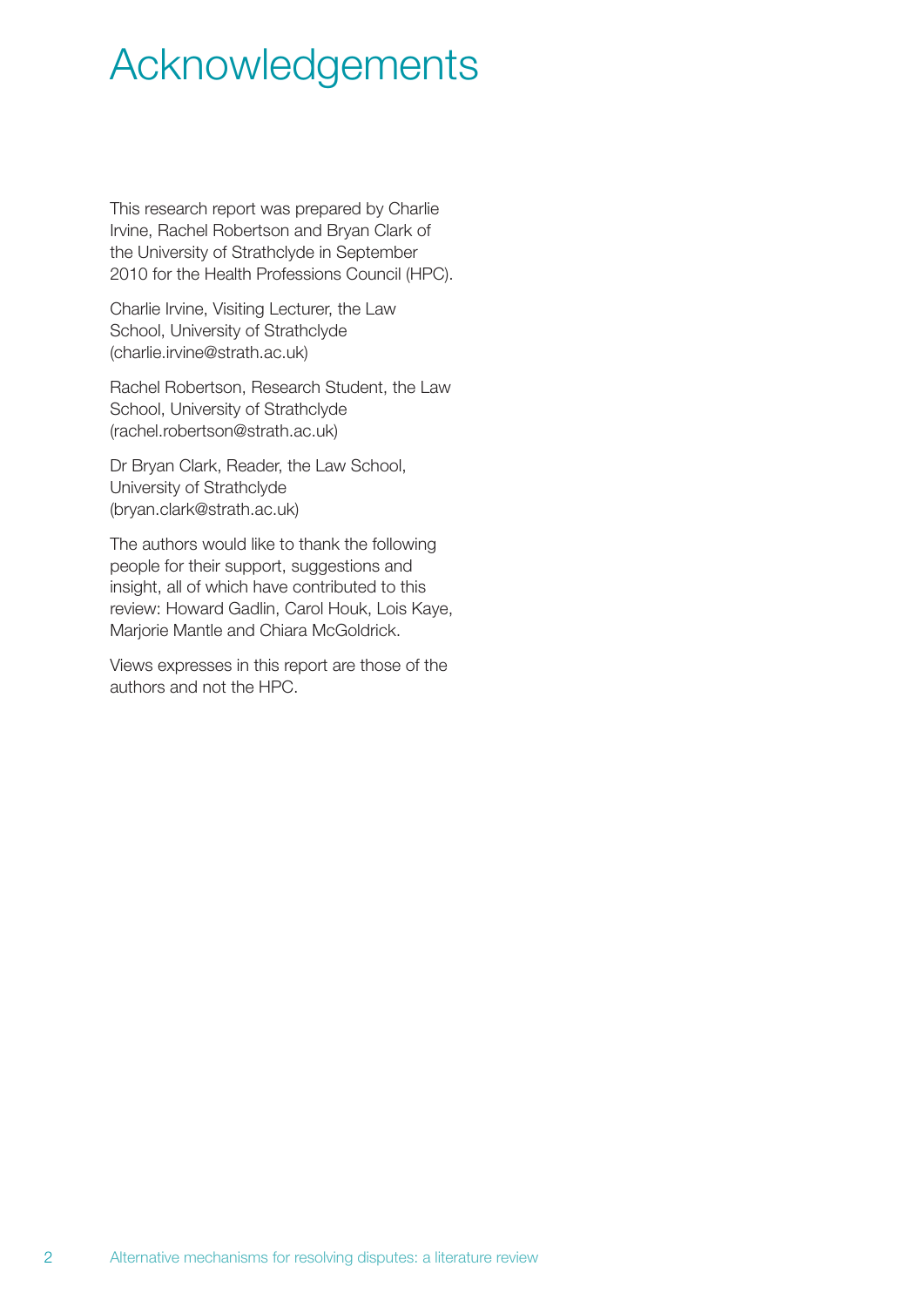# Executive summary

This literature review for the Health Professions Council (HPC) focuses on the use of alternative dispute resolution (ADR) in the resolution of complaints or disputes between professionals and their clients. It provides an overview of the field before turning to issues of policy and practice such as the relationship between complaints handling and professional regulation; the 'public interest'; apologies; and confidentiality. It reviews the use of ADR in a number of settings worldwide. Many of these studies show that initial responses to mediation are at best hesitant and at worst dismissive. However, once established, mediatory processes were judged by those involved to be both beneficial and effective.

The literature indicates that a mediatory approach in a regulatory setting could add value to current processes for dealing with fitness to practise allegations. Certain conditions apply: for example, mediation needs to be offered early in the process, with an emphasis on face-to-face communication between the complainant and registrant, to facilitate explanation, apology (where appropriate and genuine) and plans for future learning and prevention. A 'mediation manager' plays a significant part in the success of those schemes that have been widely used, effectively acting as 'champion' during the introduction of an approach that may be unfamiliar or even regarded with suspicion by potential participants. The review also highlights two potential mechanisms for ensuring that mediated outcomes align with the HPC's duty to protect the public: to refer these back to the Investigating Panel for ratification, and / or to have an HPC partner (with direct knowledge of the profession concerned) as part of the mediation process.

The HPC's current statutory framework also provides for mediation to occur after an allegation has been upheld. This has much in common with a process known as 'restorative justice' where the emphasis is on acknowledging and apologising for harm, allowing the person harmed to describe how they were affected and to participate in the discussion of remedial steps. The review suggests describing such a step as a 'restorative meeting' and offering this as another opportunity for mediation, where appropriate.

Throughout the literature there is an emphasis on learning from past errors in order to improve the quality of future practice. This is positively linked to satisfaction with regulatory and complaints processes on the part of both complainants and professionals. Mediation's potential for face-to-face discussion and ability to deliver a range of possible outcomes suggest that it could help the HPC to deliver these desirable outcomes within its fitness to practise process. At the same time, the HPC would need to take active steps to ensure that any such scheme was clearly explained, publicised and utilised.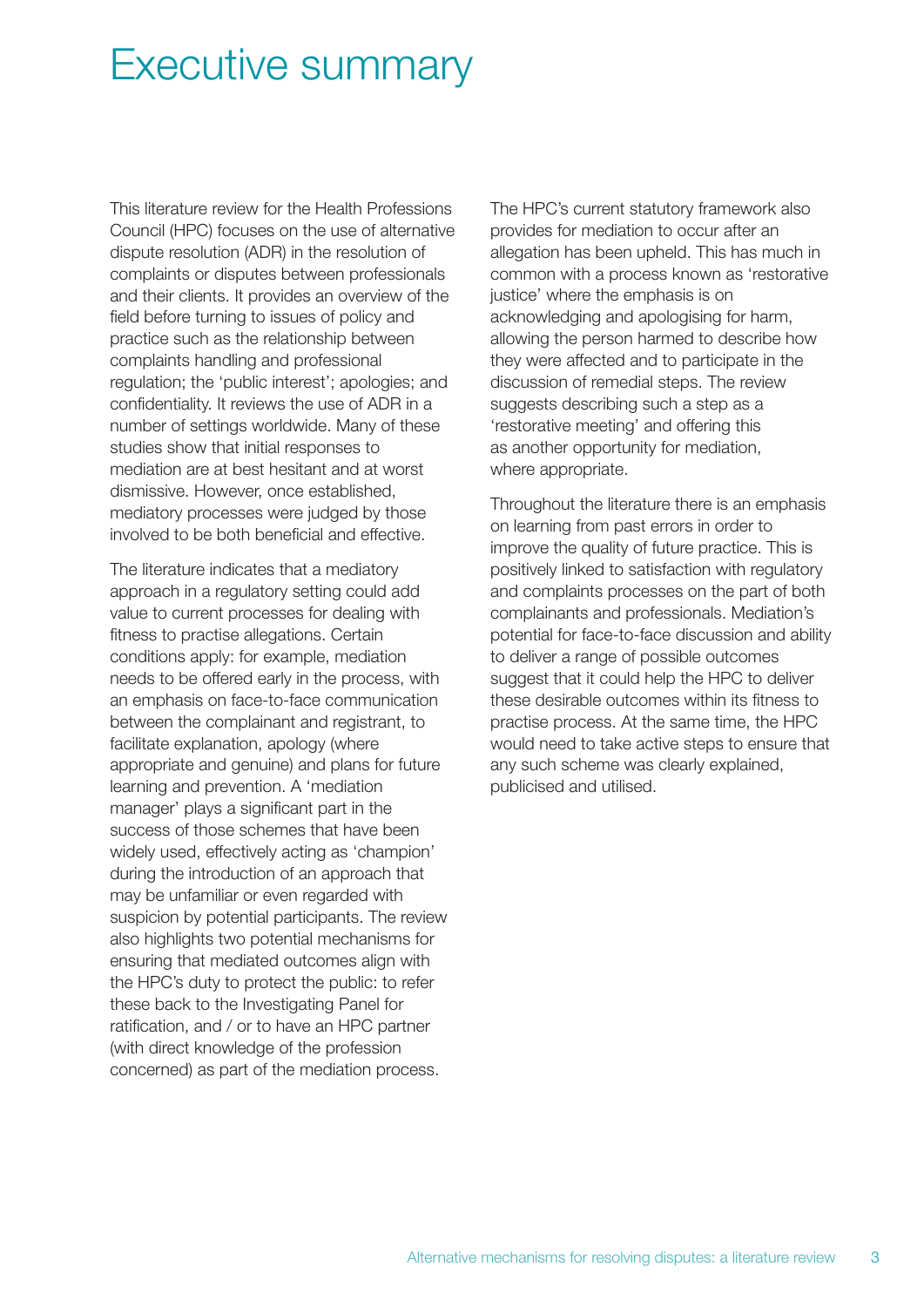# **Introduction**

The purpose of this study is to provide information for the Health Professions Council (HPC) on the use of mediation and other forms of alternative dispute resolution (ADR) in dealing with complaints against health and wellbeing professionals. ADR is a term that embraces a range of alternatives to adjudication or investigation, including mediation, conciliation and 'frontline resolution.' <sup>1</sup> The HPC's interest in these practices stems from a report prepared for it by Ipsos MORI<sup>2</sup> which indicated a lack of understanding of its fitness to practise process among members of the public and the professions. <sup>3</sup> One of this report's suggestions was that some form of mediation could prevent a proportion of complaints from reaching a formal investigation. 4

The Health Professions Council was established in 2002 by the Health Professions Order 2001 enacted under section 60 of the Health Act 1999. Its function is to protect the public by ensuring high standards among fifteen professions working in the health and wellbeing arena. <sup>5</sup> It enforces these standards via its fitness to practise process. While the main trigger for investigating a registrant is a complaint, <sup>6</sup> the HPC is clear that its approach differs from other complaints processes. It is not designed to punish professionals for harm done, nor to resolve disputes between them and their clients: rather, its focus is on whether these professionals are fit to practise.<sup>7</sup>

<sup>2</sup> Ipsos MORI, *Expectations of the Fitness to Practise Complaints Process: Research for the Health Professions Council: Final Report,* January 2010.

<sup>3</sup> "One of the potential benefits identified in the discussion was fulfilling the expectations of complainants by providing a way of resolving issues or concerns which whilst important to the complainant, do not relate to impairment of fitness to practise." From minutes of the HPC Fitness to Practise Committee, 25 February 2010, p. 3.

<sup>4</sup> "Key stakeholders, complainants, registrants and members of the public all said they would be keen to see a mediation stage in the fitness to practise process. It was felt that often an explanation or apology would be enough to see a satisfactory resolution to many complaints." Ipsos MORI, 2010, p. 21.

<sup>5</sup> Arts therapists; biomedical scientists; chiropodists / podiatrists; clinical scientists; dietitians; hearing aid dispensers; occupational therapists; operating department practitioners; orthoptists; paramedics; physiotherapists; practitioner psychologists; prosthetists / orthotists; radiographers; and speech and language therapists.

Described in the relevant legislation as an 'allegation' (Health Professions Order 2001, S. 22).

<sup>1</sup> A term coined by the Scottish Public Services Ombudsman (SPSO) in *Consultation on a Statement of Complaints Handling Principles and Guidance on a Model Complaints Handling Procedure,* p. 13, available at www.spso.org.uk. Referrered to hereafter as SPSO (2010).

<sup>7</sup> "Fitness to practise proceedings are about protecting the public. They are not a general complaints resolution process, nor are they designed to resolve disputes between registrants and service users. Our fitness to practise processes are not designed simply to punish registrants for past mistakes they have made or harm they may have caused. Our processes allow us to take appropriate action to protect the public from those who are not fit to practise either at all or on an unrestricted basis." *Fitness to Practise Annual Report 2010* (London: Health Professions Council, 2010), p. 4; see also www.hpc-uk.org/assets/documents/10002FD8FTP\_What\_does\_it\_mean.pdf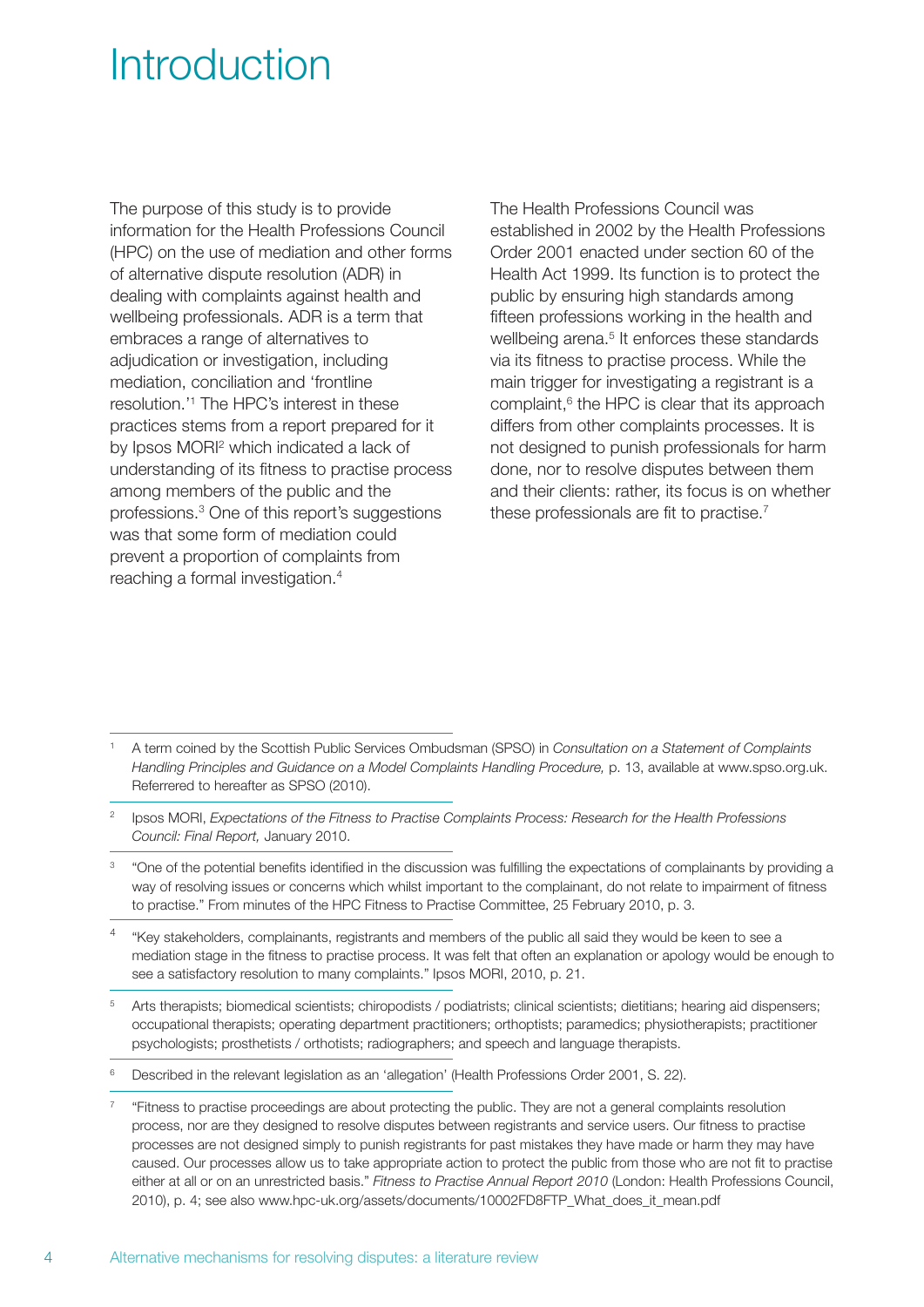The distinction between professional regulation (where the focus is on the registrant's conduct, competence and fitness to practise) and complaints handling (where the emphasis is on the patient / consumer's experience), may lead to some confusion for members of the public who complain. If, for example, a registrant has made a mistake that caused harm to the complainant, but is unlikely to repeat it and is currently fit to continue practising, the HPC may choose not to impose any restrictions on that person. The complainant, however, may feel that their complaint has not been taken seriously. In these circumstances another potential benefit of ADR is the opportunity for face-to-face discussion, <sup>8</sup> allowing complainants to receive an explanation and, where appropriate, an apology. It may also enable registrants to improve the quality of their practice in future through hearing first-hand about the impact of their actions on complainants.

The idea of learning from complaints in the interests of quality improvement chimes well with the priorities of the Council for Healthcare Regulatory Excellence: "As regulators review their standards and guidance, we consider that they should address issues raised by patients, service users and carers, through surveys and other research, as well as new statutory developments."<sup>9</sup>

This review considers whether existing research provides evidence that ADR could achieve these three purposes: to resolve appropriate cases without formal investigation, to enhance user satisfaction with the fitness to practise process and to support quality improvement and learning for registrants.

See Section 2.3 below.

<sup>9</sup> Council for Healthcare Regulatory Excellence, *Improved Performance Through Regulation: Annual Report 2009 – 10*, (London: Council for Healthcare Regulatory Excellence, 2010), p. 12.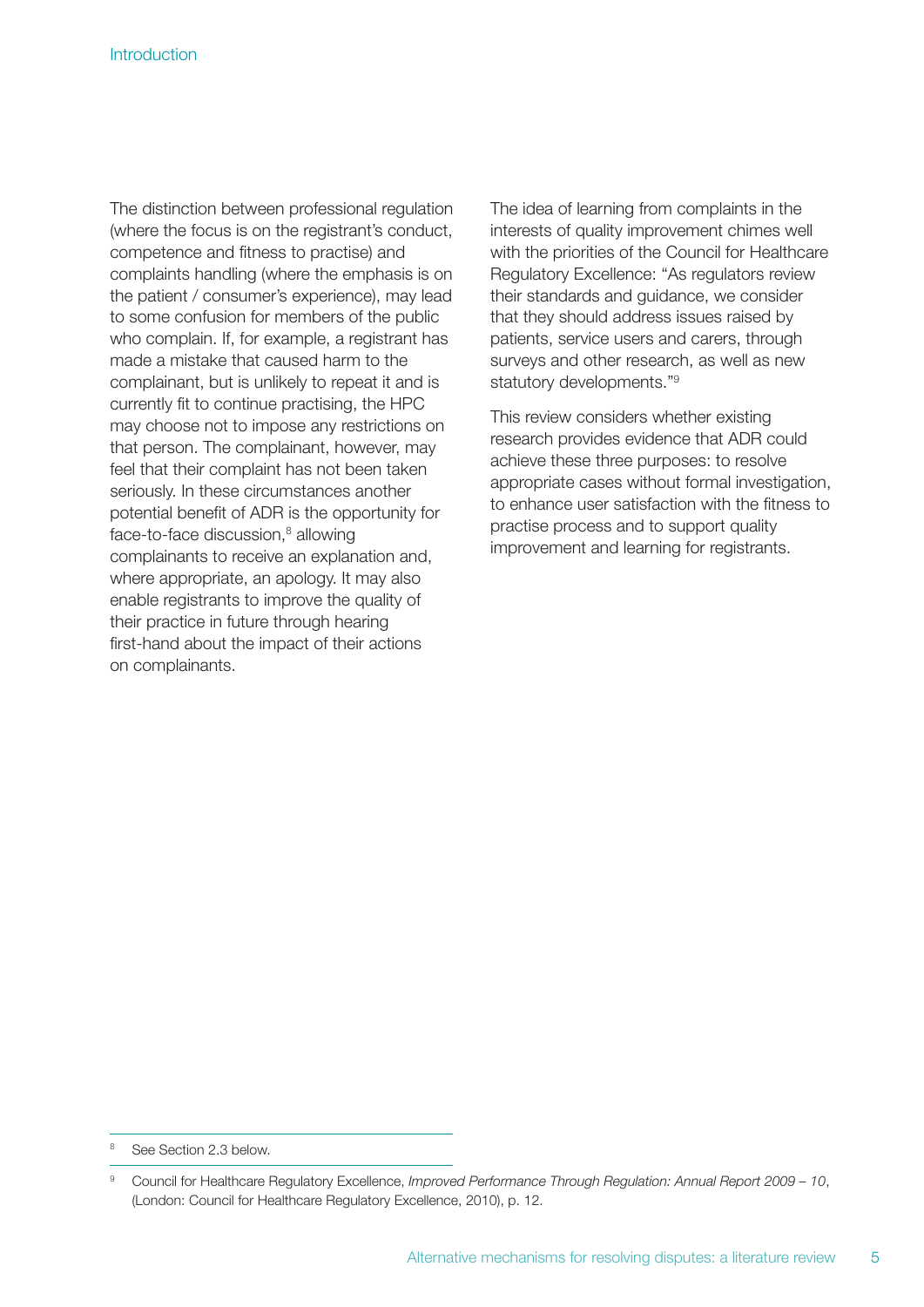# 1 Alternative dispute resolution

### **1.1 Definitions and terminology**

The brief for this Literature Review states that "mediation and ADR are only two mechanisms and that there may be other approaches that the HPC could adopt" to help it fulfil its wider goals in relation to fitness to practise. This phrase highlights the need for clarity: strictly speaking mediation is just one form of ADR. Some historical background may be useful here.

While mediation is undoubtedly an ancient practice, <sup>10</sup> the idea of alternative ways of delivering justice began to appeal to twentiethcentury Western legal systems as courts grew busier, delays longer and costs greater. American legal academic Frank Sander is credited with coining the phrase 'alternative dispute resolution'<sup>11</sup> in 1976. He also used the term 'multi-door courthouse'; the idea being that an individual with a problem would find doors marked variously 'arbitration', 'mediation', 'negotiation' and 'litigation'.

So, ADR describes alternatives to the formal, state-sponsored adjudication system. Mediation is the best known but ADR also includes arbitration and a range of innovations with titles such as Early Neutral Evaluation, Mini-trial, Med-Arb, Arb-Med, Collaborative Law and Restorative Justice. <sup>12</sup> Some have questioned the 'otherness' of ADR, suggesting that 'Appropriate Dispute Resolution' is a more suitable title.<sup>13</sup> In this review we speak mostly of mediation, defined as: any setting where two or more people with a dispute or disagreement are helped to resolve it by a third person who does not impose a judgement. 14 Where other practices appear useful we will try to describe them as accurately as possible. For example, the Scottish Public Services Ombudsman has recently issued a report which refers to 'Frontline Resolution', meaning: "'On the spot' apology, explanation, or other action to resolve the complaint quickly."15 This is quite distinct from mediation, as no third party is involved, and may prove a useful first step in preventing some matters from entering formal processes.

<sup>10</sup> Abel, R (1983) 'Mediation in Pre-Capitalist Societies' in *Windsor Yearbook of Access to Justice 175-185*, p. 181; Roebuck, D (2007) 'The Myth of Modern Mediation' in *73 Arbitration* (1) 105-116, p. 106.

<sup>11</sup> Sander, F (1976) 'Varieties of Dispute Processing, Address Delivered at the National Conference on the Causes of Popular Dissatisfaction with the Administration of Justice' (Apr. 7-9, 1976), in *70 F.R.D. 111,111*.

<sup>12</sup> See Bingham, L, Nabatchi, T, Senger, J and Jackman, M (2009), 'Dispute Resolution and the Vanishing Trial: Comparing Federal Government Litigation and ADR Outcomes in *24 Ohio State Journal on Dispute Resolution*.

<sup>&</sup>lt;sup>13</sup> Menkel-Meadow, C (2010) 'Empirical Studies of ADR: The Baseline Problem of What ADR is and What It is Compared to' in Cane, P and Kritzer, H (eds.) *Oxford Handbook of Empirical Legal Studies* (forthcoming); Sander, F and Rozdeiczer, L, (2005) 'Selecting an Appropriate Dispute Resolution Procedure: Detailed Analysis and Simplified Solution', in Moffitt, M and Bordone, R (eds.) *The Handbook of Dispute Resolution*, San Francisco: Jossey-Bass.

<sup>14</sup> Alternatives to mediation are discussed at Section 4.2 below.

<sup>15</sup> SPSO (2010), p. 13.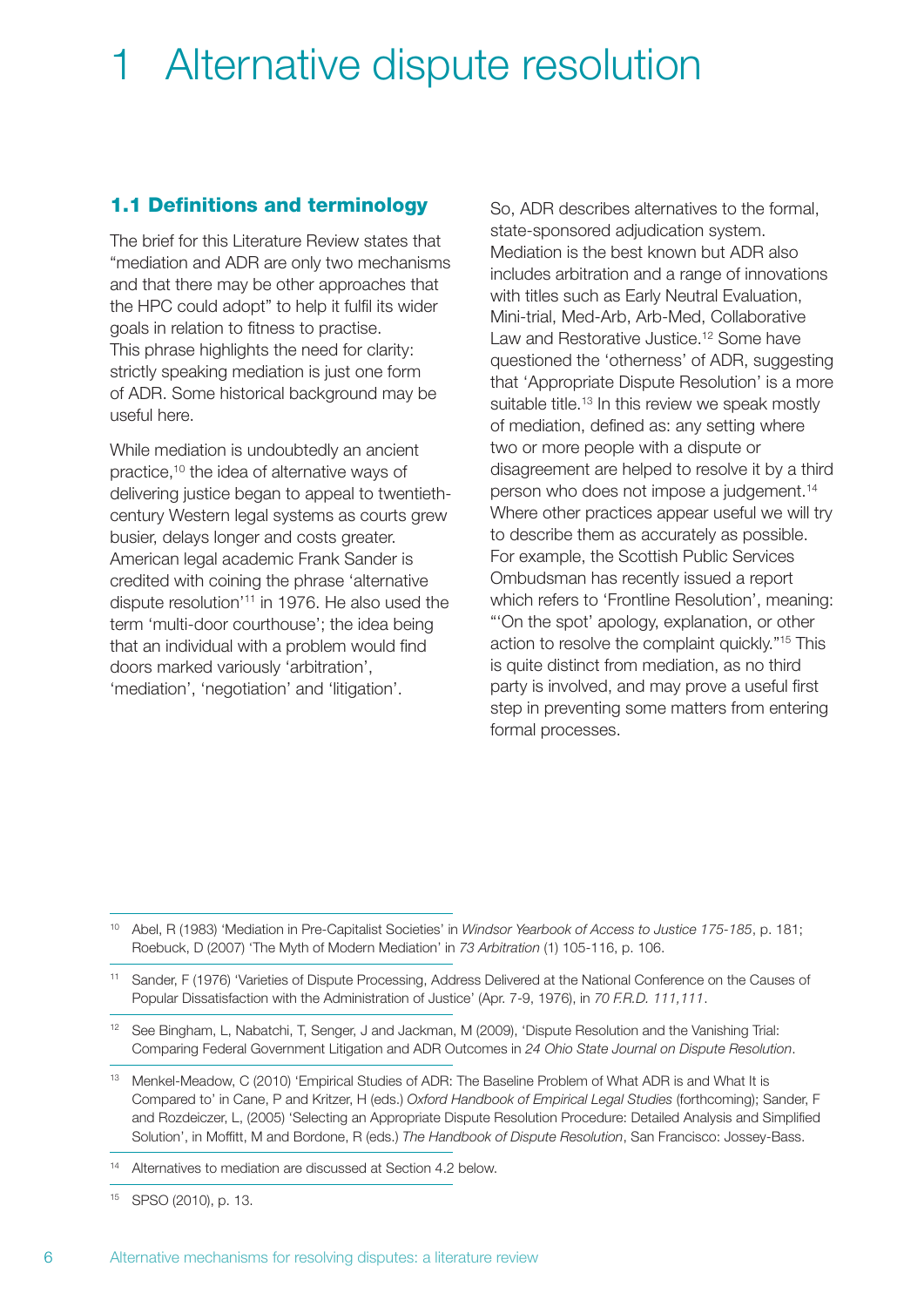#### **1.1.1 Conciliation or mediation?**

The terms 'conciliation' and 'mediation' are often used interchangeably. In the early 1990s family conciliation services transformed into family mediation services without significantly altering their practice. Recently the UK Disability Conciliation Service became the Equalities Mediation Service. <sup>16</sup> Nonetheless, subtle differences of meaning persist. Platt states:

"In the UK the Department of Health uses the word 'mediation' primarily in relation to clinical litigation and personal injury claims. In contrast, the term 'conciliation' tends to be reserved for the process used in relation to the complaints procedure."17

As we discuss below,<sup>18</sup> the HPC's fitness to practise process is neither litigation nor a typical complaints process, with the HPC effectively a third party acting in the public interest. However, some additional characteristics are also said to distinguish conciliation from mediation: a longer timescale, no requirement for face-to face meetings and a more "proactive or interventionist"19 approach than mediation.

This last quality may imply that the term is preferable for the HPC. Platt also suggests that the conciliator in some settings will ensure that the rights of one of the parties are reflected in any proposals, and that these rights (patients' rights, for example) are nonnegotiable. <sup>20</sup> This corresponds to the 'normadvocating' style of mediation (see below). While Platt's perspective is valuable, for the purposes of this review we use the term mediation owing to its wide international currency and broadly agreed meaning.

# **1.2 The HPC's legislative framework**

As noted above, the Health Professions Council is a statutory body. <sup>21</sup> Its principal functions are "to establish from time to time standards of education, training, conduct and performance for members of the relevant professions and to ensure the maintenance of those standards", <sup>22</sup> with the main objective being to "safeguard the health and well-being of persons using or needing the services of registrants."23 The Council's primary tool in achieving these aims is the Register.

<sup>16</sup> See www.equalities-mediation.org.uk; for a thorough explanation of its work see www.adrnow.org.uk/go/SubPage\_38.html

<sup>18</sup> At Section 2.1.

<sup>19</sup> Platt (2008) p. 10.

<sup>20</sup> *Ibid*, p. 11.

<sup>21</sup> Health Act 1999, Section 60: Regulation of health care and associated professions (1) Her Majesty may by Order in Council make provision – (b) regulating any other profession which appears to Her to be concerned (wholly or partly) with the physical or mental health of individuals and to require regulation in pursuance of this section.

<sup>22</sup> Health Professions Order 2001 s.3(2).

<sup>23</sup> *Ibid*, s.3(4).

<sup>17</sup> Platt, A. W. (2008) *Conciliation in Healthcare: Managing and Resolving Complaints and Conflict* (Oxford: Radcliffe Publishing), p. 7.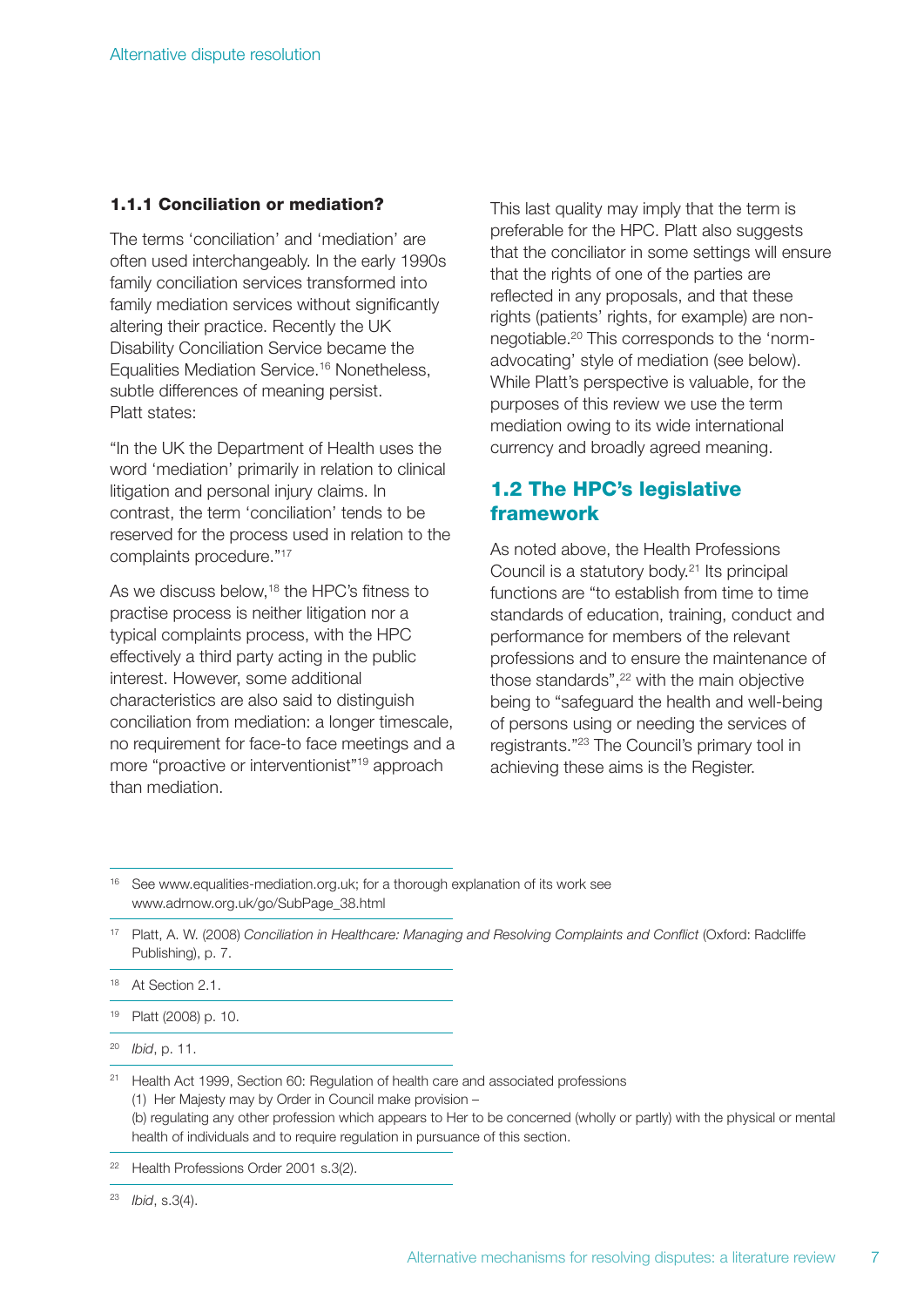To supplement this and assist the Council in its role, the Order creates four committees: the Education and Training Committee; the Investigating Committee; the Conduct and Competence Committee; and the Health Committee. These last three come within the Council's Fitness to Practise function, under which, the Council must:

"(a) establish and keep under review the standards of conduct, performance and ethics expected of registrants and prospective registrants and give them such guidance on these matters as it sees fit; and

(b) establish and keep under review effective arrangements to protect the public from persons whose fitness to practise is impaired."

The Order provides a framework for complaints handling which concentrates on allegations that the professional's fitness to practise is impaired. This may be by reason of:

- misconduct;
- lack of competence;
- a conviction or caution;
- the physical or mental health of the Registrant;
- a determination by another body that fitness to practise is impaired;
- the person is on a barred list (within the meaning of the various Safeguarding Vulnerable Groups Acts); or
- that their entry in the Register has been fraudulently procured or incorrectly made.<sup>24</sup>

Once an allegation has been made to the Fitness to Practise Department, the Investigating Committee first considers whether or not it concerns the professional's fitness to practise. If it does not, a 'no case to answer' decision will be made and the complaint dismissed. If there is a fitness to practise case to answer, the Investigating Committee has three options. It can:

- make an interim order (suspension or conditions of practice);
- refer the case to mediation; or
- forward it to a hearing committee.<sup>25</sup>

The available outcomes for the Investigating Committee (which itself hears cases of incorrect or fraudulent entry to the Register) are:

- no case to answer; or
- amend or remove an entry in the Register.

For the Health or Conduct and Competence Committees the possible outcomes are:

- no further action;
- suspension order;
- conditions of practice order;
- caution order; or
- striking-off order (in lack of competence and health cases only available where a registrant has been continuously suspended for at least two years).

Mediation may also be used as a final outcome from these two committees.

<sup>24</sup> s.21(1) (a) Health Professions Order 2001.

The Investigating Committee is the hearing committee for any allegations about a fraudulent or incorrect entry to the Register. The Health Committee deals with allegations about a professional's physical or mental health. The Conduct and Competence Committee deals with the other allegation types.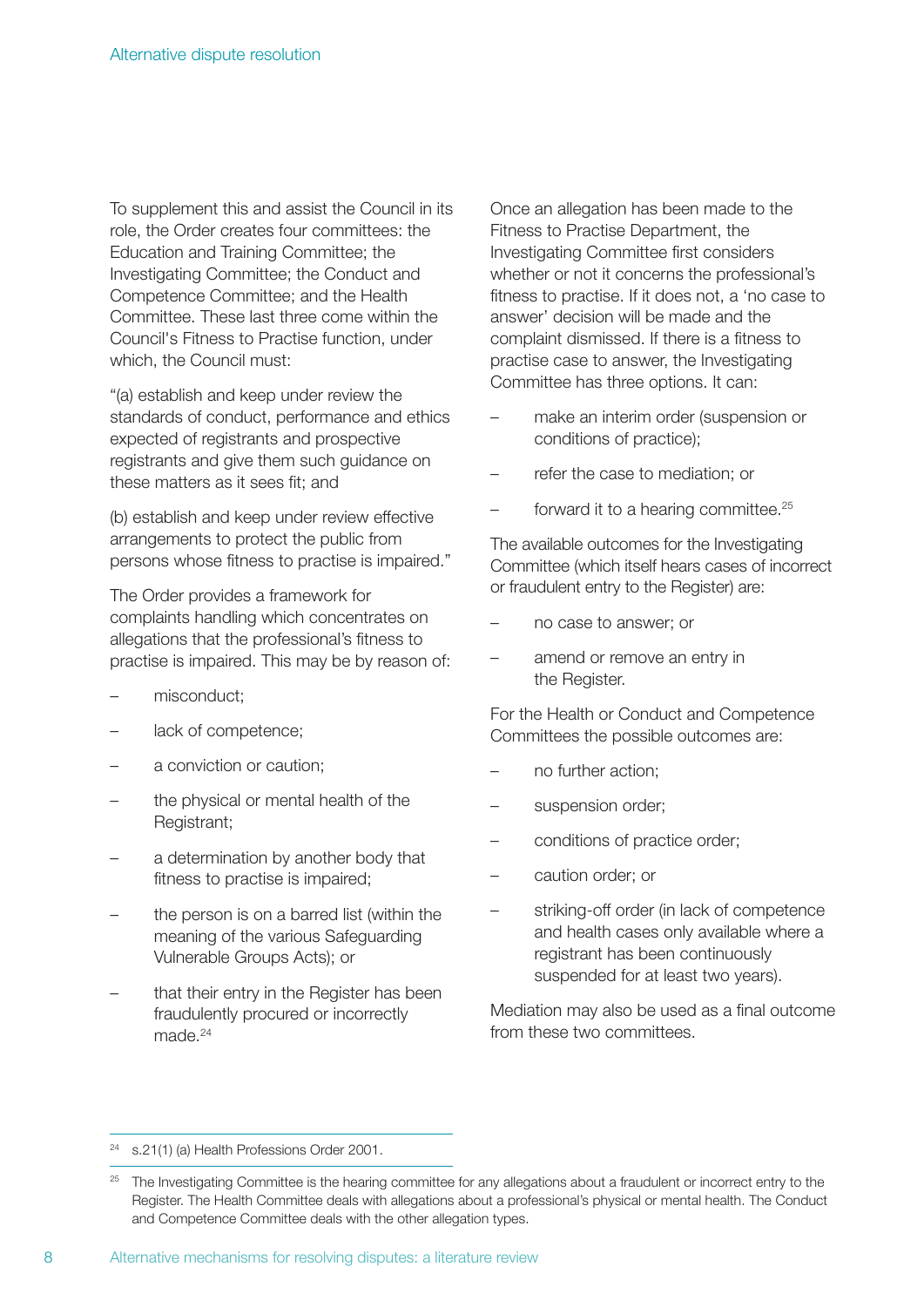The current fitness to practise process is outlined below.

#### **Figure 1– Fitness to practise: An overview of the process**



#### **1.2.1 ADR within the Health Professions Order**

Mediation appears at three points within the Order. First, it is an option for screeners (those who conduct the preliminary screening of allegations) to mediate prior to a hearing.<sup>26</sup> However, this can only be done at the request of the Practice Committee, a requirement which may work against screeners taking the initiative in offering mediation and the "aim of dealing with the allegation without it being necessary for the case to reach the stage at which the Health Committee or Conduct and Competence Committee, as the case may be, would arrange a hearing."27 Next, when the Investigating Committee finds there is a case to answer, it may mediate itself or refer the matter to screeners for them to mediate.<sup>28</sup> In this case, if the mediation is unsuccessful there is no provision to refer the case back to the Investigating Committee. Finally, the Order provides for mediation after an allegation has been investigated and declared to be well founded. <sup>29</sup> To date no mediations have taken place.

The fact that mediation has never been used may be the result of its ambiguous place in the fitness to practise process. In spite of the wide statutory mandate enabling its use throughout the process, the HPC's Practice Note on Mediation seems to rule it out in all but the most minor cases:

- <sup>26</sup> HPO S.24 (3) (d).
- <sup>27</sup> HPO S.24 (3) (d).
- <sup>28</sup> HPO S.26 (6).
- <sup>29</sup> HPO S.29 (3).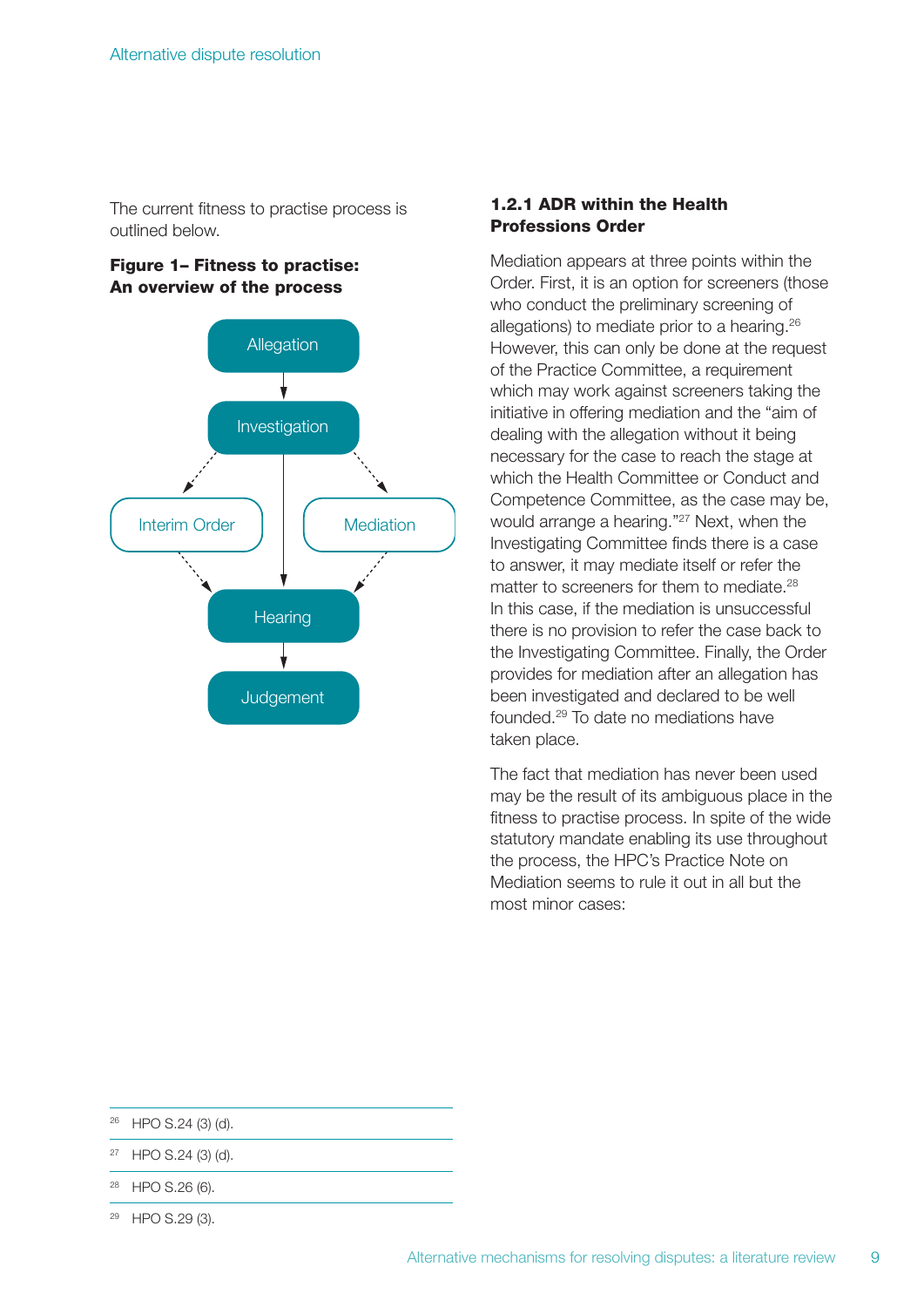"Panels need to recognise that certain disputes should never be referred to mediation. As mediation is a closed and confidential process, its use in cases where there are issues of wider public interest […] where its use would fail to provide necessary public safeguards and seriously undermine confidence in the regulatory process […] Mediation may (but will not always) be appropriate in minor cases that have not resulted in harm."30

#### **1.3 Mediation**

Mediation has undergone considerable expansion in the last twenty years, both as a practice and as a subject of academic study.<sup>31</sup> It would be misleading to suggest that it is a homogenous practice: one form of mediation may be barely recognisable to another.<sup>32</sup> Most official discourse on mediation in the UK anticipates a facilitative, non-directive process in which the mediator acts as a conduit to aid

the participants' discussions and negotiations. <sup>33</sup> In this model, the content of any agreement reached is crafted by the parties themselves without the mediator voicing an opinion on whether the outcome is just, appropriate or fair.

Empirical evidence suggests that mediators in practice are more directive, manoeuvring parties into particular settlements. <sup>34</sup> Similarly, the mediation process may be more evaluative, where the mediator "focuses [...] on the legal claims, assesses the strengths and weaknesses of those claims [and predicts] the impact of not settling."35 Leonard Riskin adds a further dimension, suggesting that mediators within the justice system adopt a 'narrow' or 'broad' approach. A narrow orientation focuses on the legal and monetary issues. while a broader orientation looks at the parties' relationship, longer-term interests and wider societal or public-interest issues.<sup>36</sup>

<sup>&</sup>lt;sup>30</sup> Health Professions Council, Mediation Practice Note, October 2009, p. 3, www.hpc-uk.org/assets/documents/10001DDCPRACTICE\_NOTE\_Mediation.pdf

<sup>31</sup> For example, a recent review lists 91 monographs published in English since 2008: Brown, B (2010) *A Practical Bibliography of Books for the Mediation Practitioner (2010 Update)* www.mediate.com/articles/brownB1.cfm

<sup>&</sup>lt;sup>32</sup> While mediation may represent a simple negotiation process aided by a third party, as Carrie Menkel-Meadow suggests "[i]n its most grandiose forms, mediation...[may] achieve the transformation of warring nation states, differing ethnic groups, diverse communities, and disputatious workplaces, families and individuals, and to develop new and creative human solutions to otherwise difficult and intractable problems[ …] it is a process for achieving interpersonal, intrapersonal and intrapsychic knowledge and understanding." Menkel-Meadow, C, 'Introduction' in Menkel Meadow, C (ed.) (2001) *Mediation: Theory, Policy and Practice* (Aldershot: Ashgate/Dartmouth) at xiii-xiv.

<sup>33</sup> See, for example, the Civil Mediation Council's definition of mediation, which adopts the European Code of Conduct for Mediators: www.cmcregistered.org/pages/3/european-code-of-conduct-for-mediators-

<sup>34</sup> See, for example, Dingwall, R and Greatbatch, D (2000) 'The Mediation Process' in Davis, G *Monitoring Publicly Funded Family Mediation* (London: Legal Services Commission), p. 251.

<sup>35</sup> McAdoo, B and Welsh, N, 'Does ADR really have a place on the lawyer's philosophical map?' in *Hamline Journal on Public Law and Policy*, 18 (1997), pp. 376–393, at p. 389.

<sup>36</sup> See Riskin, L, 'Understanding Mediators' Orientations, Strategies and Techniques: A Grid for the Perplexed' in *Harvard Negotiation Law Review*, 1, (1996), pp. 7–52.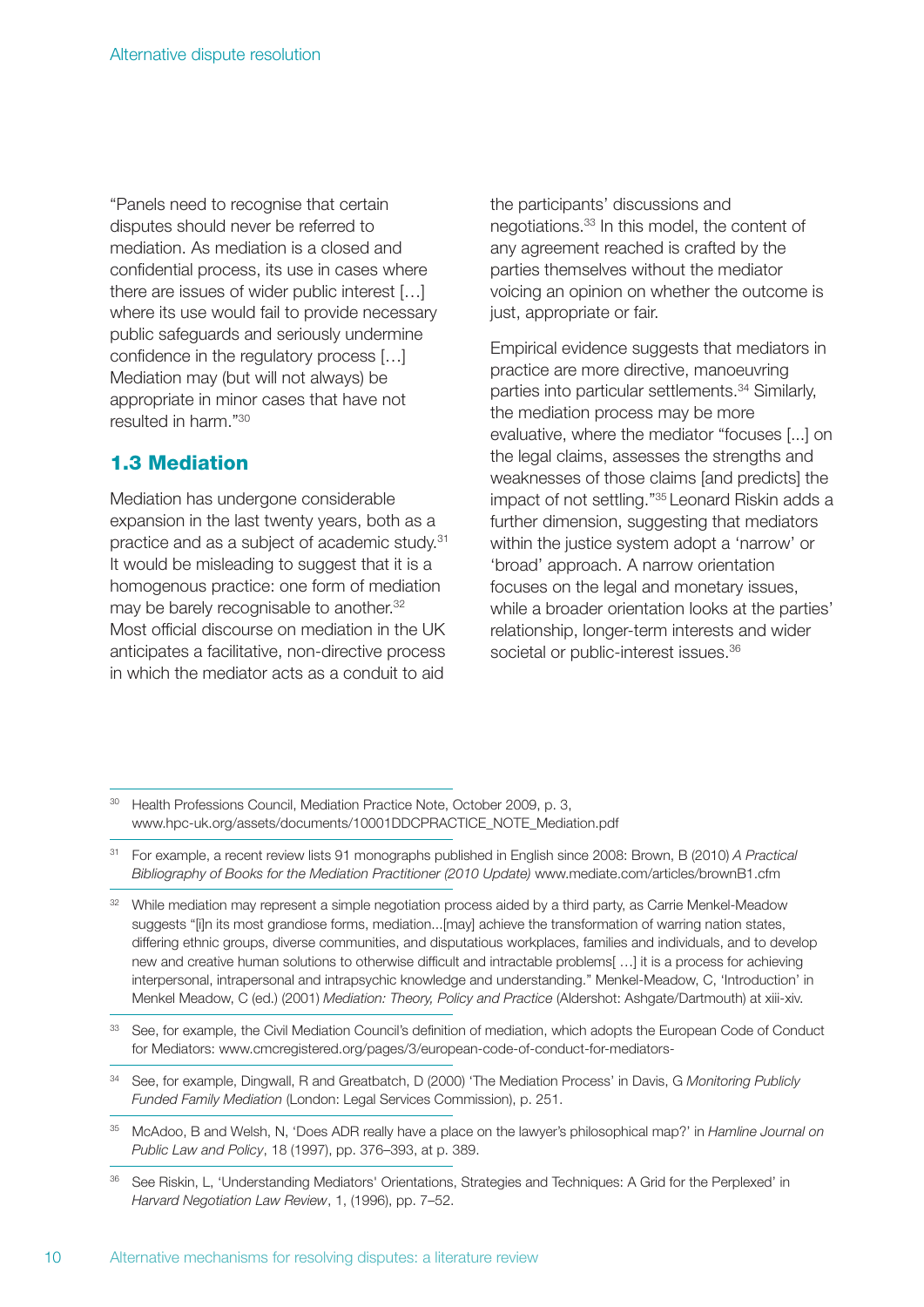Ellen Waldman has suggested an alternative typology based on the norms according to which mediation decisions are made. She names three styles: 'norm generating', 'norm educating' and 'norm advocating.' 37 Under the norm-generating approach, the parties themselves provide the norms according to which the outcome is judged. A norm-educating mediator goes further, providing information on applicable legal and societal norms, but still leaving it to the parties to decide which, if any, they choose to apply. And a norm-advocating mediator insists that any settlement reached reflects particular applicable norms: "In this sense, her role extended beyond that of an educator; she became, to some degree, a safeguarder of social norms and values."<sup>38</sup> The HPC's duty to protect the public interest may mean that this last approach is the most appropriate.<sup>39</sup> In the UK the Equalities Mediation Service is the clearest example of a norm-advocating approach, as this description indicates:

"The mediator must ensure that any agreement is in line with rights and responsibilities set out in the Disability Discrimination Act, or in other relevant discrimination legislation."40

Finally, although most mediation can be described as settlement-oriented, another school, known as 'transformative mediation' insists that the process should focus on the relationship between the parties. Here the mediator's role is to 'support' party interaction, restoring to those in conflict a degree of competence or 'empowerment', which in turn leads to a greater capacity to recognise the perspective of the other. <sup>41</sup> This approach has been controversial within the mediation community. It may, however, have much to offer in the HPC context, where 'settlement' is not the main aim and where, as we discuss below, supporting direct communication may be the most important benefit of mediation.<sup>42</sup>

<sup>40</sup> www.adrnow.org.uk/go/SubPage\_38.html

<sup>41</sup> See Bush, R A B and Folger, J P, *The Promise of Mediation: Responding to Conflict Through Empowerment and Recognition (2nd Edition)* (San Franciso: Jossey-Bass), 2005.

<sup>37</sup> Waldman, E, 'Identifying the Role of Social Norms in Mediation: A Multiple Model Approach' *Hastings Law Journal*, 48, pp. 703–770.

<sup>38</sup> *Ibid*, p. 745.

<sup>39</sup> Waldman gives the example of an end of life mediation where the mediator had to ensure that both legislative and professional ethical standards were taken into account in the final agreement.

<sup>42</sup> For a review of transformative mediation's use in an employment context see Bingham, L, Hallberlin, C, Walker, D, and Won-Tae Chung, 'Dispute System Design and Justice in Employment Dispute Resolution: Mediation at the Workplace' in *Harvard Negotiation Law Review*, 14 (1), pp. 1–50.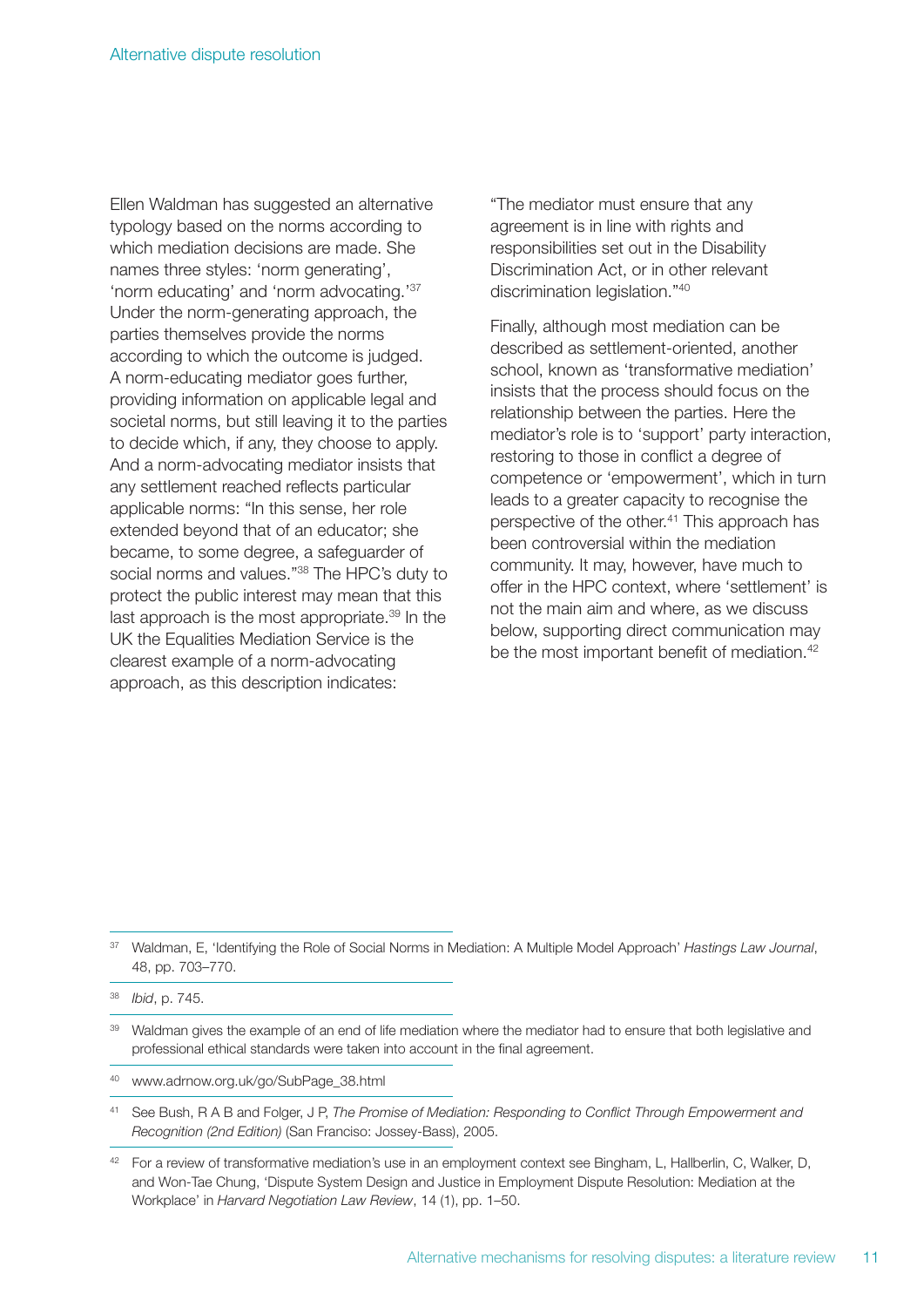# **1.4 Critiques of ADR**

The mediation process has been positively evaluated in a number of contexts. <sup>43</sup> Claimed benefits include speed (compared to the formal adversarial process); reduced cost; empowerment (in that parties retain decisionmaking power); creativity (going beyond the courts' "limited remedial imagination"); 44 capacity to preserve relationships; and the power of a face-to-face encounter ("What pervaded disputants' talk on mediation agendas was their wanting to directly communicate their perspectives, be heard, seen, and understood"). <sup>45</sup> It is also a commonplace that mediation attracts high satisfaction ratings from users.<sup>46</sup>

There are however recognised concerns about the use of mediation. <sup>47</sup> These include the possibility that existing power imbalances may

be exacerbated; the abrogation of legal entitlements; concerns about procedural justice; and the lack of public pronouncement of decisions.

#### **1.4.1 Power imbalances**

Power imbalances between disputing parties can take many forms: for example, financial and legal resources, expert knowledge, prior experience, confidence and eloquence. This has been a source of particular concern in disputes between lay persons and both professionals and government agencies. And if the mediation process, to use Waldman's typology, is 'norm-generating', (ie where parties themselves choose the norms according to which the outcome is judged) then imbalances of power or resources could in turn lead to unfair solutions.<sup>48</sup>

43 For a thorough review of the field see Jones, T (ed.) (2004) 'Conflict Resolution in the Field: Assessing the Past, Charting the Future' in *Conflict Resolution Quarterly*, 22, 1 and 2, which has chapters on court connected, community, employment, victim-offender and environmental mediation as well as conflict education. In terms, for example, of settlement rates, user satisfaction and cost and time savings, see also Prince, S (2007) 'Institutionalising Mediation? An Evaluation of the Exeter small claims mediation pilot' *5 Web Journal of Current Legal Issues* available at http://webjcli.ncl.ac.uk/2007/issue5/prince5.html; Doyle, M (2006) *Evaluation of the Small Claims Mediation Service at Manchester County Court* (London: Department of Constitutional Affairs), available at www.dca.gov.uk/civil/adr/small-claims-manchester.pdf (accessed 31 August 2010); Ross, M and Bain, D (2010) *In* Court Mediation Pilots: Report on Evaluation of In Court Mediation Schemes in Glasgow and Aberdeen Sheriff Courts (Scottish Government, Courts and Constitution Analytical Team), www.scotland.gov.uk/Resource/Doc/310104/0097858.pdf. Evaluations of mandatory mediation have been less positive: see for example, Genn, H *et al Twisting Arms: Court Referred and Court Linked Mediation under Judicial Pressure* (2007: Ministry of Justice)

- <sup>44</sup> Menkel-Meadow, C, '*Ethics in Alternative Dispute Resolution: New Issues, No Answers from the Adversary Conception of Lawyers' Responsibilities*', South Texas Law Review, 38, 407, 1997, p. 452.
- <sup>45</sup> Relis, T, (2009) *Perceptions in Litigation and Mediation: Lawyers, Defendants, Plaintiffs, and Gendered Parties*, (Cambridge: Cambridge University Press), p. 153.
- <sup>46</sup> For example see Ross and Bain (2010); Doyle (2006).
- As a rule of thumb the criticisms gain greater potency the more that mediation is institutionalised and the less that parties exercise informed consent.

<sup>&</sup>lt;sup>48</sup> One of the most cogent critiques of the handling of inter-party power dynamics in mediation was launched by Trina Grillo in Grillo, T, 'The Mediation Alternative: Process Dangers for Women, *Yale Law Journal*, 100 (6), 1991, pp. 1545- 1610; see also Delgado, R et al (1985) 'Fairness and Formality: Minimizing the Risk of Prejudice in Alternative Dispute Resolution' *Wisconsin Law Review* 1359.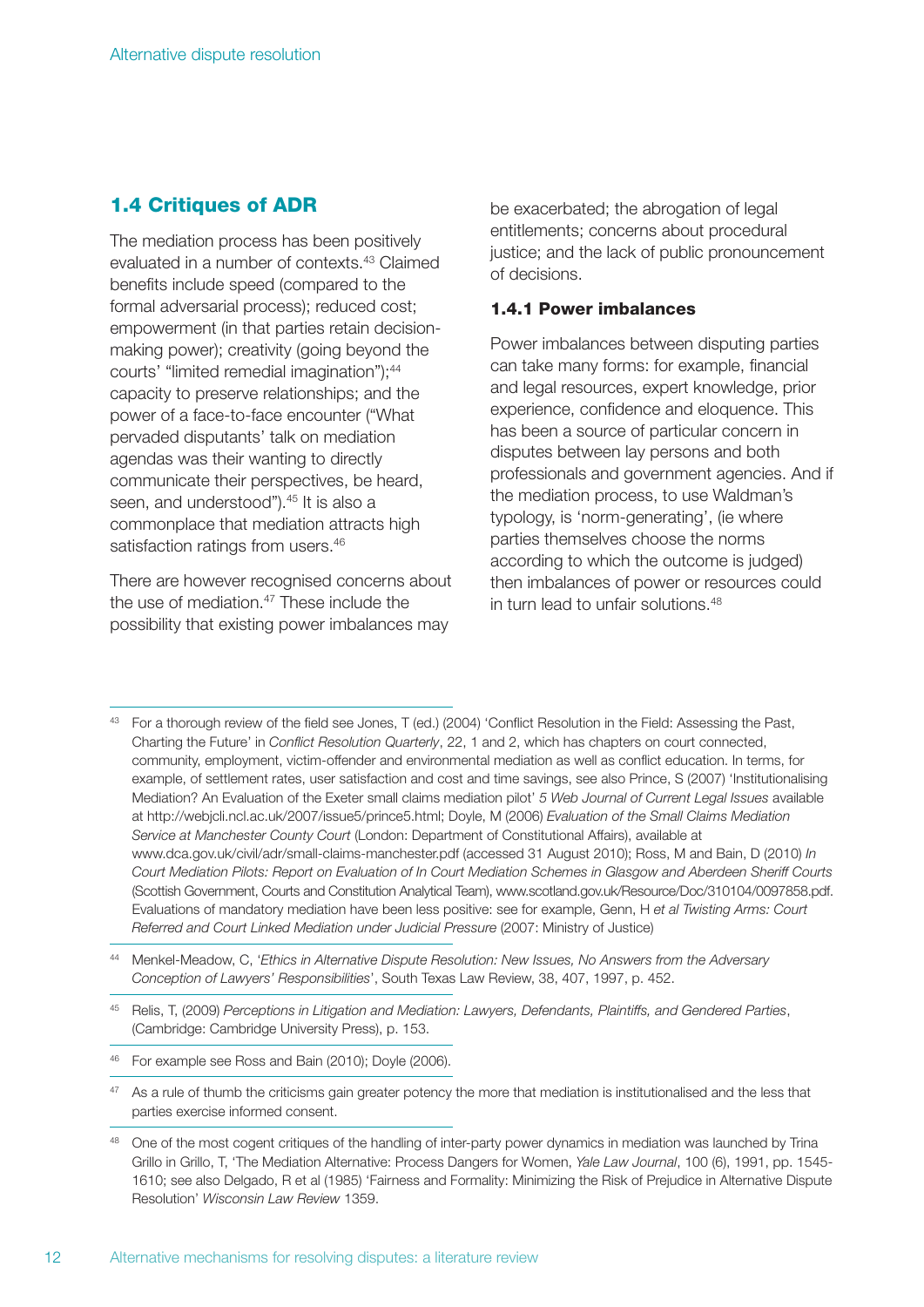Given mediation's commitment to impartiality, it can be argued that there is little the mediator can do to alleviate the impact of one party's superior resources, leading to potential injustice for the weaker party. <sup>49</sup> On the other hand, some of these imbalances can be addressed where both parties have access to legal representation or the mediation process is more explicitly 'norm educating' or advocating. <sup>50</sup> Even standard facilitative mediation may alleviate power imbalances, for example, by the impact of mediators' treating both parties with respect, listening with care, and such matters as controlling how both parties are greeted, seated and addressed. 51 It is also important to acknowledge that such imbalances can persist in formal adjudicatory settings.

#### **1.4.2 Mediation, the abrogation of legal entitlements and 'justice'**

Another critique holds that mediation may lead to a denial of justice. <sup>52</sup> It argues that, in contrast to adjudication where an authoritative neutral judge renders a decision based on relevant legal norms, in mediation claims are reframed through a 'harmony'<sup>53</sup> lens into nonlegal disputes to be resolved through discussion and compromise. <sup>54</sup> Leaving aside the nuanced issue of the imperfect application of law, <sup>55</sup> such arguments squarely equate justice with the law and rule out other considerations and norms as barometers of justice. Yet justice is not the monopoly of the law; in fact, parties may not regard legal outcomes as just.

- <sup>52</sup> See generally Auerbach, J. S (1983) *Justice Without Law? Resolving Disputes Without Lawyers* (New York: Oxford University Press;Abel, R (1984) *The Politics of Informal Justice* New York: Academic Press.
- 53 Nader, L, 'Controlling Processes in the Practices of Law: Hierarchy and Pacification in the Movement to Re-Form Dispute Ideology' in *Ohio State Journal of Dispute Resolution*, 9, 1993, pp. 1–25.
- <sup>54</sup> See, for example, the discussion in Genn (note 49 above) at pp. 114–21; Brunsdon-Tulley, M 'There is an 'A' in 'ADR' but Does Anybody Know What It Means Anymore?' *Civil Justice Quarterly*, 28 (2), 2009, pp. 218–36.

<sup>55</sup> For an illuminating discussion see Subrin (2002).

<sup>49</sup> As Professor Dame Hazel Genn colourfully remarked recently, "[t]he outcome of mediation is not about **just** settlement, it is **just about settlement**.", Genn, H, Judging Civil Justice: *The Hamlyn Lectures 2008* (Cambridge: Cambridge University Press, 2010) at p. 117.

<sup>&</sup>lt;sup>50</sup> Albeit that such an approach by the mediator may appear biased and lead to a lack of perceived impartiality – see for example Kovach, K K, 'Mapping Mediation: The Risks of Riskin's Grid' *Harvard Negotiation Law Review*,3, 71, 1998, pp. 71–110. For a discussion of the issue of power imbalances in mediation, see Irvine, C (2009) Mediation and Social Norms: A Response to Dame Hazel Genn' in *Family Law 39*, 2009, pp. 352–57.

See Davis, A, and Salem, R, 'Dealing with power imbalances in mediation of interpersonal disputes' in Lemmon, J (ed.) *Procedures for Guiding the Divorce Mediation Process* (San Francisco: Jossey-Bass, 1984); Subrin, S (2002) 'A traditionalist looks at mediation: It's here to stay and much better than I thought' *3 Nevada Law Journal*, pp. 196- 231.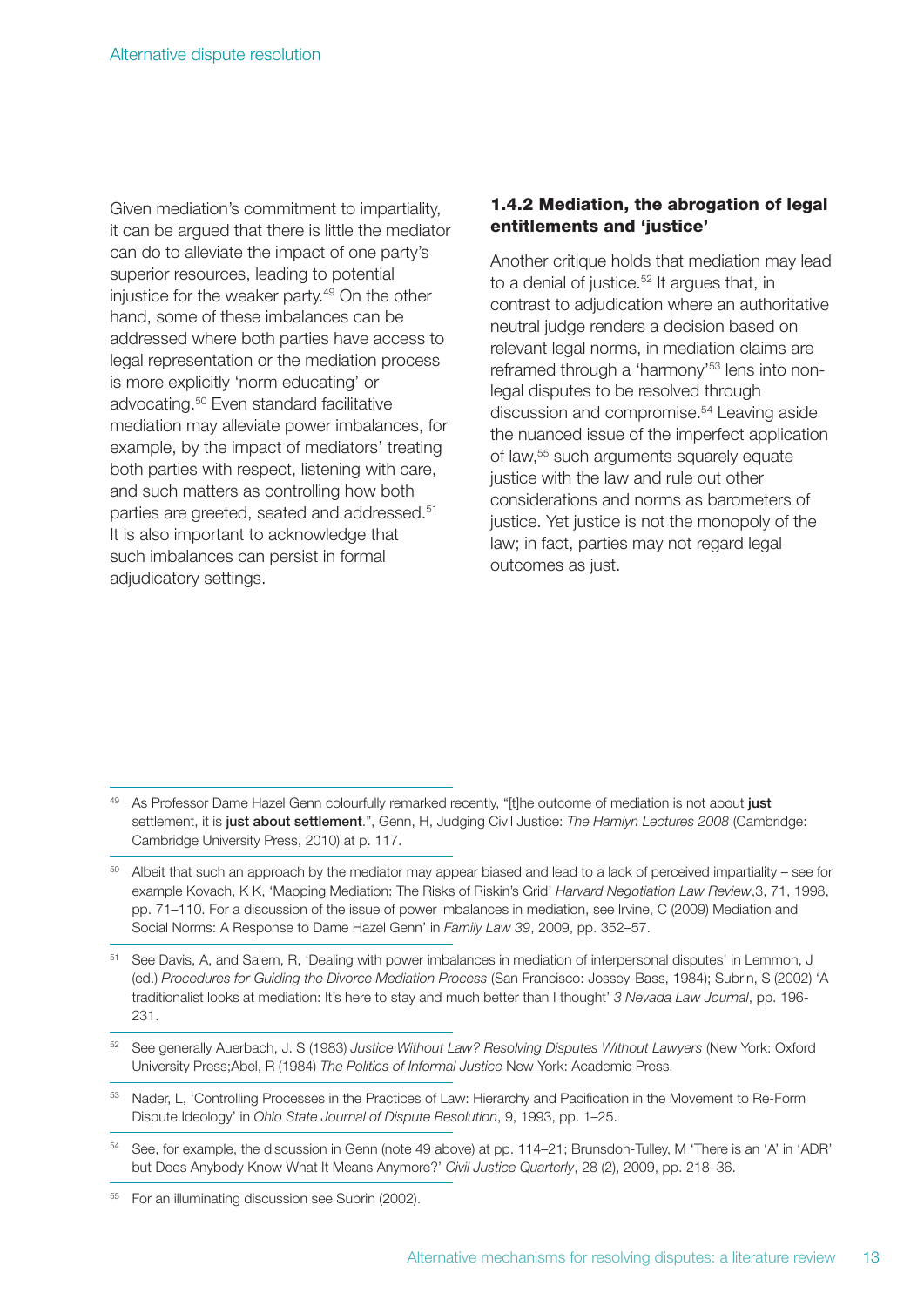Recent research indicated that parties regarded lawyers' focus on legal tactics as trivialising issues of importance to them. <sup>56</sup> They may be seeking something entirely different from mediation, such as apology or explanation. 57

#### **1.4.3 Procedural justice**

Substantive or distributive justice concerns outcomes: procedural justice refers to the process by which those outcomes come about. Procedural justice literature focuses on participants' perceptions of the fairness of decision-making procedures. <sup>58</sup> Parties' perceptions of procedural fairness have consistently been found to impact on their overall assessment of encounters with decision-making bodies, independent of outcomes. Citizens are more likely to view outcomes as fair if they judge that the process by which those outcomes have been arrived at was in itself procedurally fair. <sup>59</sup> While the bulk of research in the area has focused on criminal justice,<sup>60</sup> it has more recently become influential in the study of administrative justice in the UK. <sup>61</sup> Three primary factors contribute to assessments of procedural fairness: voice (the opportunity to present views, concerns and evidence to a third party), being heard (the perception that the "third party considered their views, concerns and evidence") <sup>62</sup> and treatment (being treated in "a dignified, respectful manner").' 63

Procedural justice norms have been brought to bear in the scrutiny of mediation. <sup>64</sup> It seems that mediation's promise of party empowerment and self-determination may be largely meaningless if the process does not exhibit the key characteristics of procedural justice.

<sup>56</sup> Relis (2009).

<sup>57</sup> Research conducted in Scotland in 1997 found that, while around half of disputants surveyed wanted financial compensation, 43 per cent wanted an apology and 41 per cent wanted an explanation – Scottish Consumer Council, *Civil Disputes in Scotland: A report of consumers' experiences* (1997). See also McFarlane, J (2009) *The New Lawyer*, chapter 6; Clark, B (2009) 'Mediation and Scottish Lawyers: Past, Present and Future' in *Edinburgh Law Review*, 13, pp. 252–74.

<sup>&</sup>lt;sup>58</sup> "three decades of socio-legal research have demonstrated that citizens also care deeply about the process by which conflicts are resolved and decisions are made, even when outcomes are unfavourable or the process they desire is slow or costly" MacCoun, R (2005) 'Voice, Control, and Belonging: The Double-Edged Sword of Procedural Fairness' in *Annual Review of Law and Social Science*, 1, pp. 171–201, at p. 172.

<sup>59</sup> Lind, A and Tyler, T, *The Social Psychology of Procedural Justice* (New York: Plenum Press, 1988) pp. 66–70.

<sup>60</sup> See, for example, Tyler, T and Huo, Y *Trust in the Law: Encouraging Public Cooperation with the Police and Courts* (New York: Russell Sage Foundation, 2002); Tyler, T *Why People Obey the Law* (Princeton, NJ: Princeton University Press, 2006)

<sup>61</sup> Genn and others, 2006; Adler, M (ed.) (2009) *Administrative Justice in Context* (Oxford: Hart Publishing); Halliday, S and Scott, C (2009) 'A Cultural Analysis of Administrative Justice' in Adler (ed.) (2009).

<sup>62</sup> Welsh, N, 'Making Deals in Court Connected Mediation: What's Justice Got to Do With It?' *Washington University Law Quarterly*, 79, 2001, pp. 788–858 at p. 820.

<sup>&</sup>lt;sup>63</sup> *Ibid*, p. 820; Welsh suggests that a fourth factor, neutrality, might be expected to feature, but people seem to have been more influenced by the third party's attempts at even-handedness and attempts at fairness.

<sup>64</sup> See Welsh, N (2002) 'Disputants' Decision Control in Court-Connected Mediation: A Hollow Promise Without Procedural Justice' in *Journal of Dispute Resolution*, 1, pp. 179–192; Welsh, N (2001) 'Making Deals in Court Connected Mediation: What's Justice Got to Do With It?' in *Washington University Law Quarterly*, 79, pp. 787–865.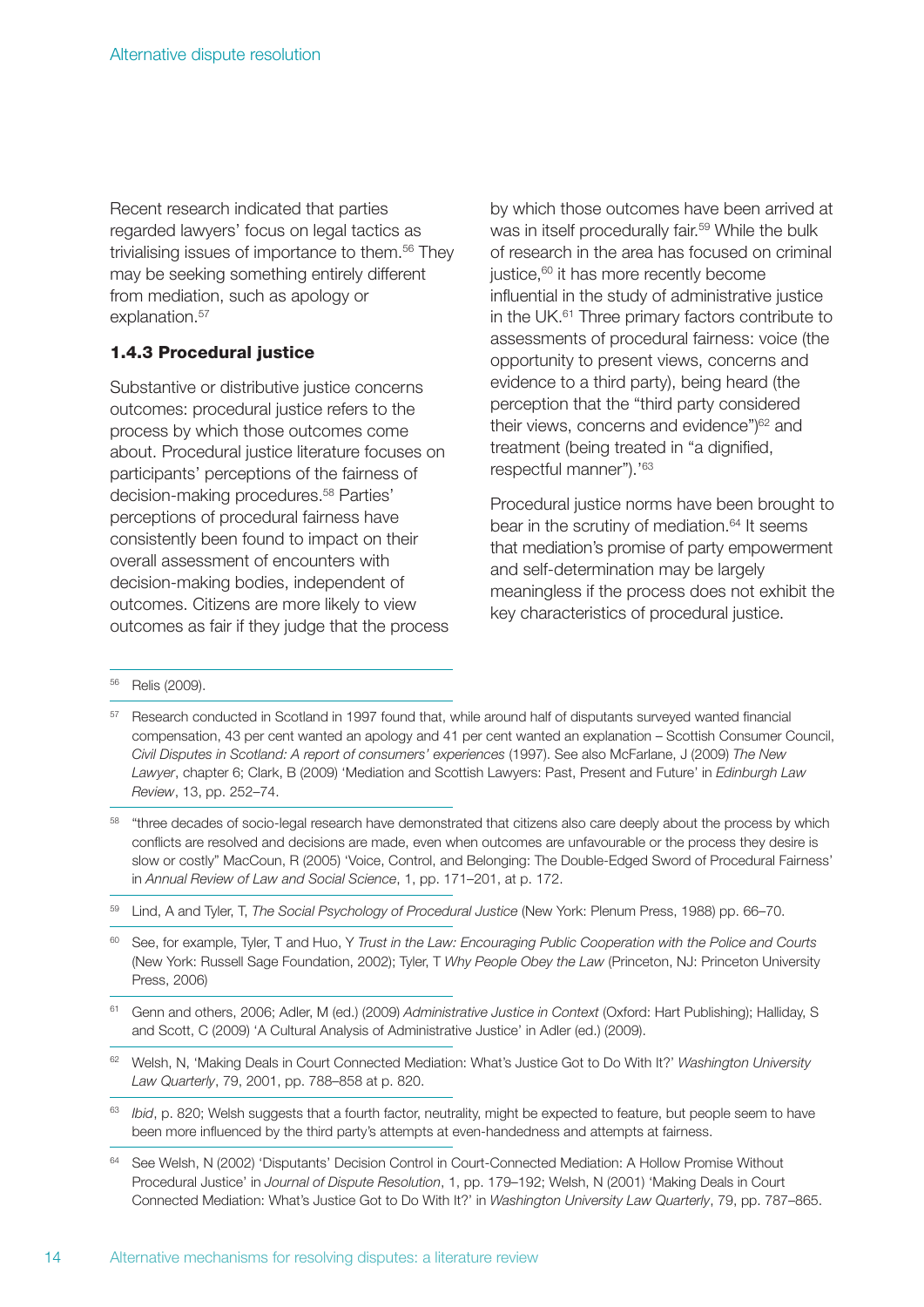There is some evidence that people perceive greater procedural fairness when decisions are made on their behalf by an authoritative third party. <sup>65</sup> However, Welsh suggests that a more nuanced reading of the literature reveals the importance of embedding procedural justice norms in all types of dispute resolution.<sup>66</sup>

#### **1.4.4 Lack of public pronouncement**

Another critique of mediation holds that it privatises dispute resolution, leading to the suppression of public norms. Formal adjudicative processes fulfil a democratic function concerned with "reinforcing values and practices."67 They exist not simply to resolve citizens' disputes but to cast a shadow over society by providing rulings on acceptable and unacceptable behaviour. According to this argument, dispute resolution measures such as mediation, cloaked in confidentiality and privacy, may stifle the prospect of such 'lesson-learning' and lead to the "erosion of the public realm". <sup>68</sup> In the HPC's context, it could be argued that any attempt to divert some allegations to mediation prior to a determination prevents the Council from fulfilling its public role of upholding standards and norms.

### **1.5 Conclusion**

We began by clarifying the meanings of ADR and mediation. We then considered the statutory backdrop to the HPC's fitness to practise process. The current legislation is ambiguous as to when mediation should be undertaken, by whom, and with what purpose, and this may be a contributing factor to its non-use to date. We set out a typology of mediation and suggested that, given the HPC's duty to protect members of the public and act in the public interest, it might consider a 'norm educating' or 'norm advocating' approach (where the mediator ensures that the parties take appropriate social or legal norms into account in arriving at an outcome). At the same time, the transformative approach may provide the clearest focus on those aspects of the fitness to practise process that have led complainants to ask for a mediation step: the desire for explanation, apology and reassurance that 'it won't happen to anyone else'. Mediation has also been subject to cogent critiques: its capacity to deal with power imbalances, potential to deliver less than formal legal entitlements, lack of an authoritative third party decision and privatisation of disputes have all come under fire. It would be wise for those adopting a mediatory approach to be conscious of these concerns and to take steps to address them.

<sup>65</sup> MacCoun (2005) p. 175.

- <sup>66</sup> Welsh (2002).
- <sup>67</sup> Genn, see note 49.

<sup>68</sup> See Luban, D (1995) 'Settlements and the Erosion of the Public Realm' *83 Georgetown Law Journal*, pp. 2619–62. For a counter view of such matters, see Menkel-Meadow, C (1995) 'Whose dispute is it anyway?: A philosophical and democratic defence of settlement (in some cases)' in *83 Georgetown Law Journal*, , pp. 2663–96.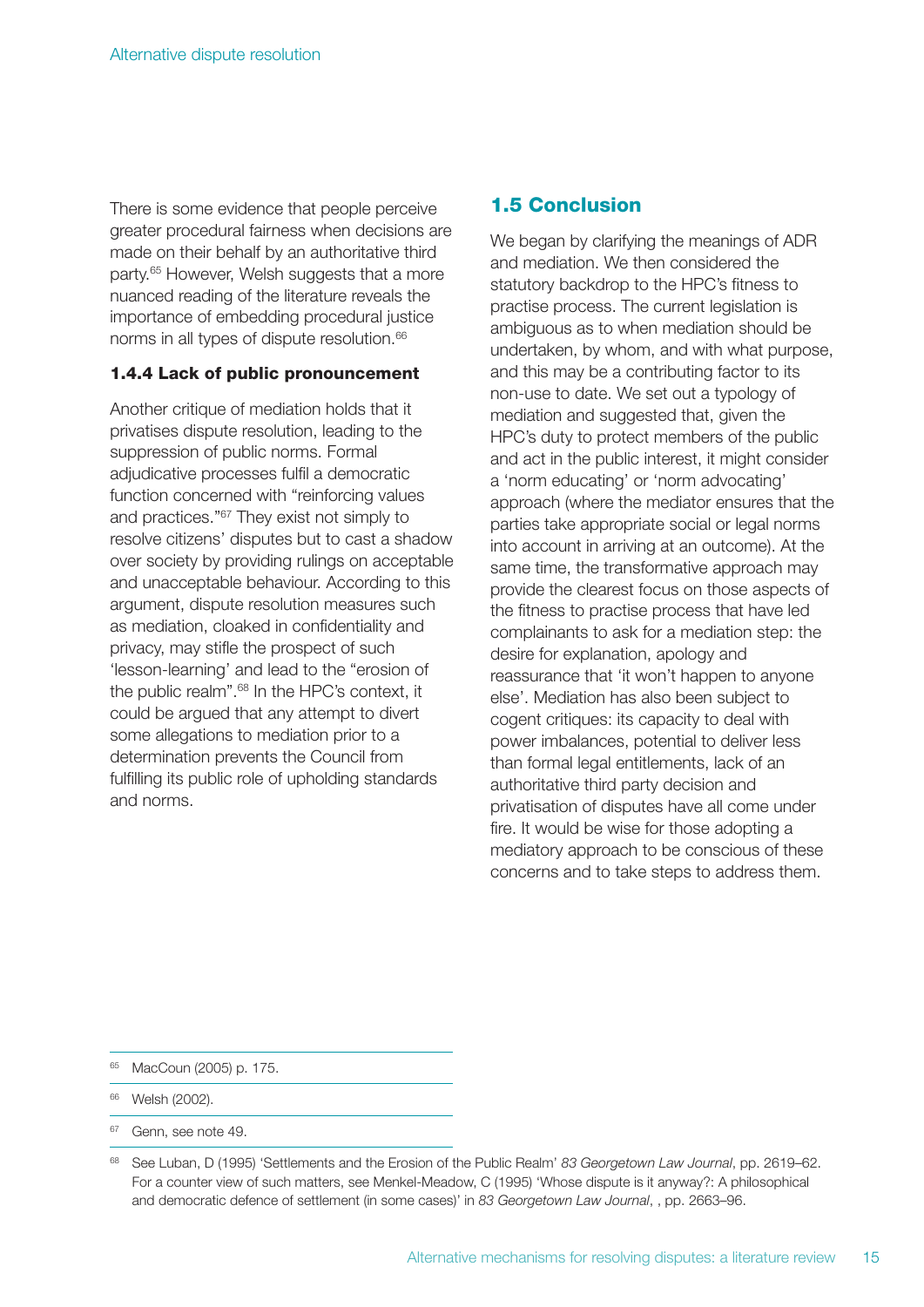# 2 Issues for the HPC

# **2.1 Consumerism v professionalism – complaints and the role of a regulator**

As noted above, the HPC is a regulator rather than a complaints handling organisation. <sup>69</sup> Its fitness to practise process exists to "protect the public from those who are not fit to practise either at all or on an unrestricted basis."70 However, a significant proportion of the cases it deals with are initiated by a complaint from a member of the public. 71 Below we consider the implications of the distinction between professional regulation and complaints handling.

There is a considerable body of literature on the subject of complaints and complaints handling, much of it relating to administrative justice – complaints by the citizen about actions or decisions of the state. <sup>72</sup> Brewer traces the influences on complaints handling models, from traditional ideas of citizenship to more recent consumerist perspectives. <sup>73</sup> The consumerist model frames complaints as learning opportunities leading to improved services. This creates an incentive for organisations and bureaucracies to 'harvest' complaints in the interests of quality improvement. According to Davis, however: "Misconduct, by comparison,

goes to the heart of what it traditionally means to be professional and draws into question the suitability of the practitioner to remain in practice, either at all or without additional safeguards."74

Even though some professions have in recent years lost the privilege of self-regulation, a framework of professional discipline rather than complaints handling can still be seen as a mark of status. It effectively processes the public's dissatisfaction with professionals on the professions' terms: 'lay' members of the public are not deemed to have the necessary skills and knowledge to determine whether a professional was acting competently. Davis acknowledges that this may depend on the issues at stake: "a matter which goes to the heart of a professional's competence or suitability to practise can be very different from a complaint that the service wasn't quite what the client expected."75

The HPC's primary focus is not on complaints (which generally concern past conduct) but rather with a professional's current and future fitness to practise. The results of the 2009 Ipsos MORI study of complainants' expectations suggest that complainants themselves do not necessarily understand or accept this distinction. <sup>76</sup> Some had hoped for

<sup>70</sup> *Health Professions Council Fitness to Practise Annual Report 2010*, p. 4.

- <sup>71</sup> 31 per cent in 2010, compared to 33 per cent from employers and eight per cent from other registrants or professionals, *Ibid*, p. 11.
- 72 See for example Adler, M, 'Tribunal Reform: Proportionate Dispute Resolution and the Pursuit of Administrative Justice' in *Modern Law Review*, 69, 6, 2006, pp. 958–85; Boyron, S 'The rise of mediation in administrative law disputes: experiences from England, France and Germany' in *2006 Public Law*, pp. 319–44; SPSO, 2010.
- <sup>73</sup> Brewer, B (2007) 'Citizen or customer? Complaints handling in the public sector' in *International Review of Administrative Sciences*, 73 (4), 2007, pp. 549–56.
- <sup>74</sup> Davis, M (2010) The demise of professional self-regulation? Evidence from the "ideal type" professions of medicine and law' in *Professional Negligence*, 26 (1), pp. 3–38, at p. 25.

<sup>&</sup>lt;sup>69</sup> See note 7.

<sup>75</sup> *Ibid* (at note 97).

<sup>76</sup> Ipsos MORI (2010).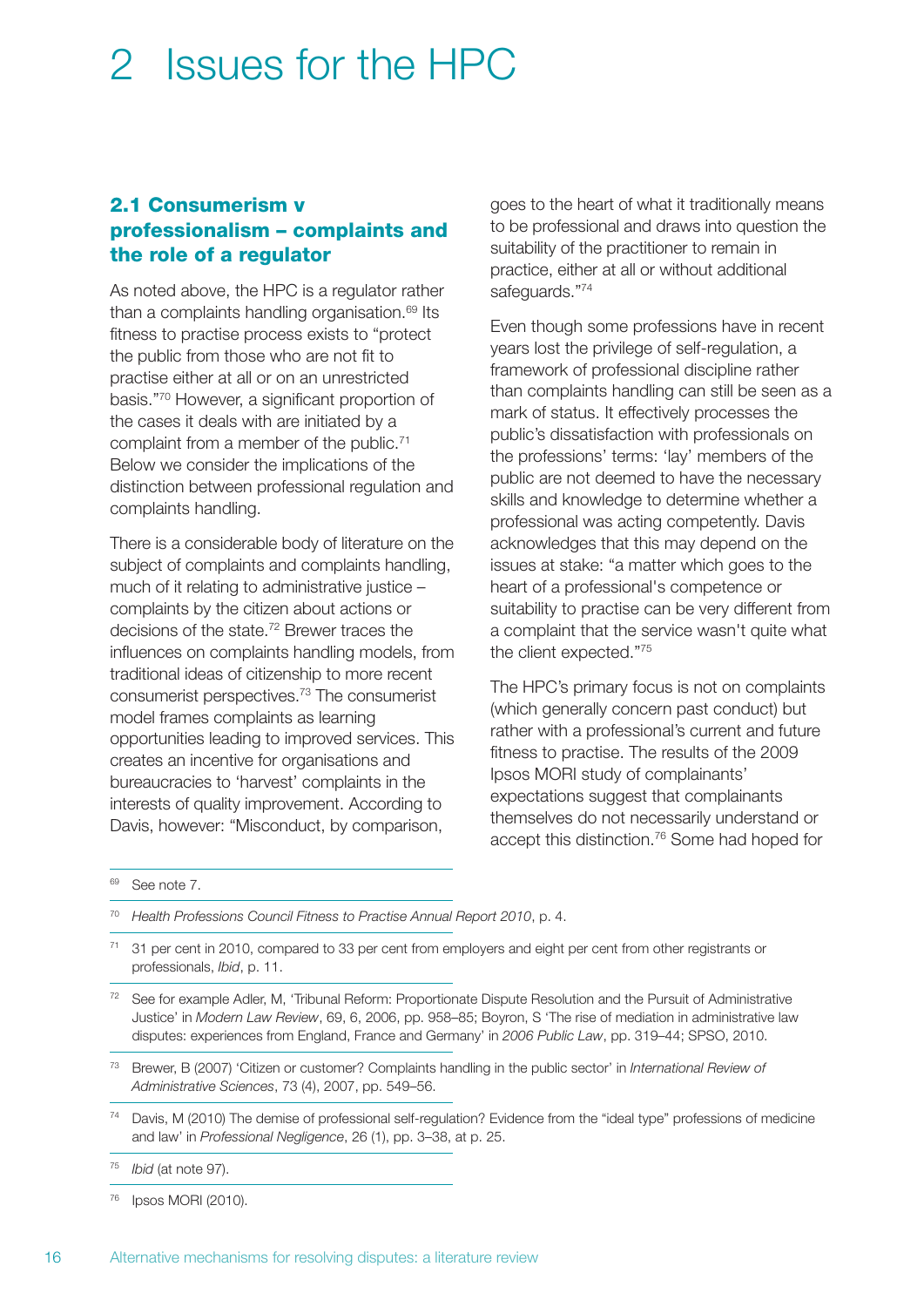remedial action, some sought an informal, mediation approach and one said "I think I thought the HPC were going to sort the whole thing out, really."77 The former Chief Medical Officer for England referred to a shift in society as a whole, with less deference to institutions: "Informed by access to health information that was once the sole preserve of the professions, the public are more likely to challenge received opinion."78

The potential mismatch between complainant expectations and the reality of a fitness to practise process raises important questions for this review.

- Can mediation's claimed creativity regarding solutions<sup>79</sup> open up alternative and desirable possibilities for fitness to practice cases?<sup>80</sup>
- Can the HPC endorse proposed outcomes from mediation that it deems useful but which go beyond its current remit?
- At what stage in the fitness to practise process is mediation most usefully placed?
- Is there a place for a regulator to deal with non-fitness to practise matters?

# **2.2 The public interest**

One of mediation's principal claims is that it supports party self-determination. <sup>81</sup> This raises issues in relation to the public interest, as such an approach within the HPC's fitness to practise process would seem to place decision-making responsibility in the hands of complainants and registrants. Even if a decision is acceptable to both, it does not absolve the HPC from its duty to protect the public. How might a regulator strike an appropriate balance so that the public interest is protected without losing one of mediation's most distinctive benefits (self-determination)?

81 For example, the Scottish Mediation Network's Code of Practice states: "Voluntary participation and self determination: A mediator shall recognise that mediation is based on the principle of voluntary participation and that it is the parties, rather than the mediator, who determine the outcome." See www.scottishmediation.org.uk/downloads/CodeofPracticeforMediationinScotland.pdf For a fuller discussion of the issues raised by this term see Irvine, C., 'Mediation's Values: An Examination of the Values Underpinning Mediation' (unpublished masters dissertation, University of London, Birkbeck College, 2007), available at http://papers.ssrn.com/sol3/papers.cfm?abstract\_id=1686195 ; Welsh, N., (2001) 'The Thinning Vision of Self-Determination in Court-Connected Mediation: The Inevitable Price of Institutionalization in *Harvard Negotiation Law Review*, 6 (1), 2001, pp. 1–95.

<sup>77</sup> *Ibid*, p. 32.

<sup>78</sup> Donaldson, L 'Introduction' in *Trust, Assurance and Safety: The Regulation of Health Professionals in the 21st Century*, 2007, p. 17, available at www.official-documents.gov.uk/document/cm70/7013/7013.pdf

<sup>79</sup> Menkel-Meadow (1995) (cited at Note 68 above) at pp. 2687–94. Carrie Menkel-Meadow contrasts the law's limited remedial imagination with mediation's capacity for a range of creative outcomes.

<sup>80</sup> The Equalities Mediation Service suggests at least nine potential mediation outcomes: "Apologies; explanations; compensation; changes in policy or procedures; arrangements for return to work or resume a course; references; staff training in disability awareness or equalities and diversity; information being made available in accessible formats; improvements and arrangements for future communication." See www.adrnow.org.uk/go/SubPage\_38.html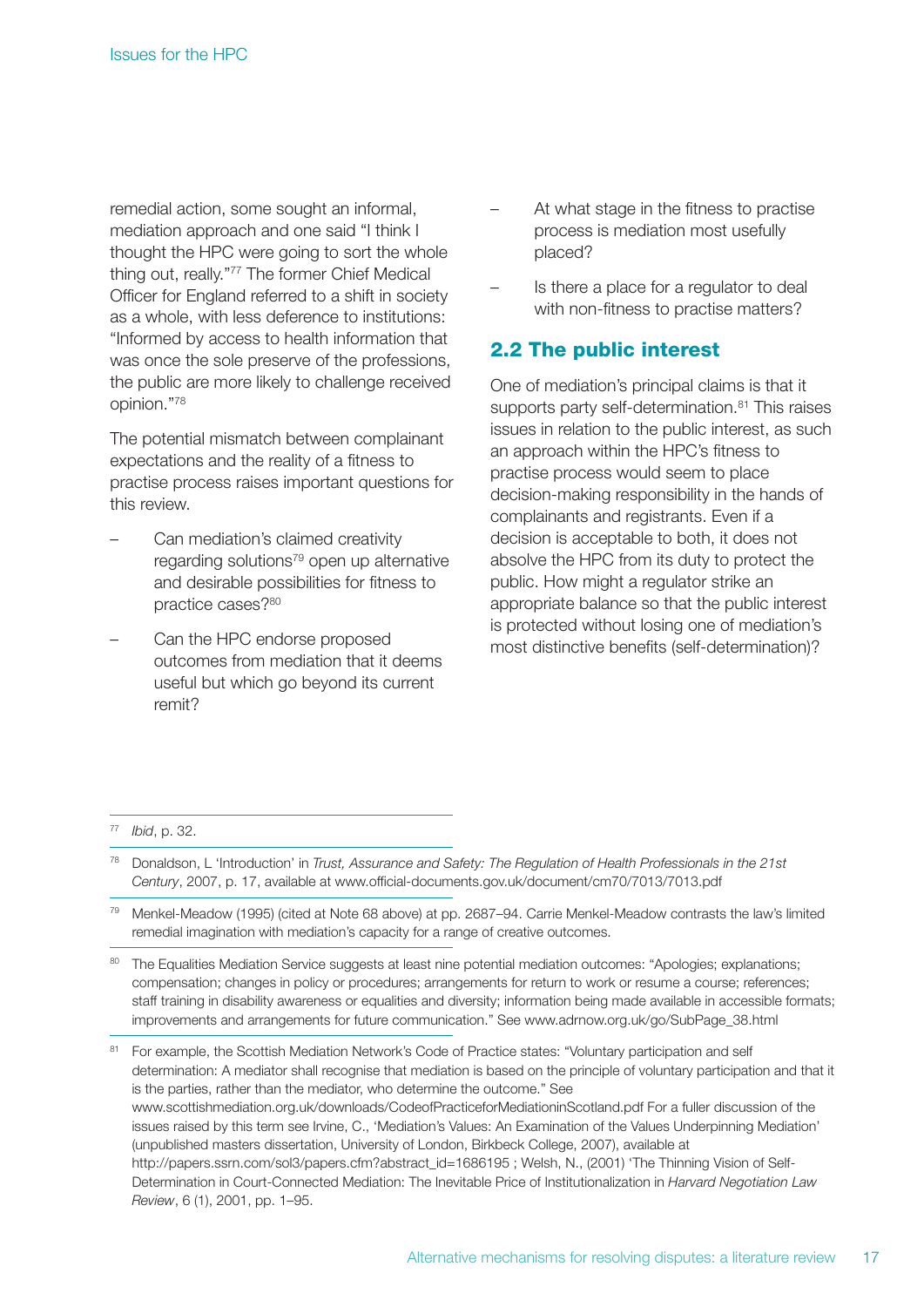The Health Professions Order 2001 effectively defines the public interest for the HPC:

"The main objective of the Council in exercising its functions shall be to safeguard the health and well-being of persons using or needing the services of registrants."82

The report Trust, Assurance and Safety – The Regulation of Health Professionals in the 21st Century provides further detail.<sup>83</sup> First and foremost is the "overriding" interest of patient safety and quality of care. Next is impartiality, as the HPC must show that it is "independent of government, the professionals themselves, employers, educators and all the other interest groups involved in healthcare." Then a balance must be struck between fulfilling the tasks of "sustaining, improving and assuring the professional standards of the overwhelming majority" and "identifying and addressing poor practice or bad behaviour". Actions need to be proportionate. And finally there is a holistic requirement that the regulatory scheme does all of the above while working to protect the strength and integrity of health professionals within the United Kingdom. Many of these seem to come down to trust: an effective regulator needs to be trusted by the public, employers and the regulated.

Some writers argue that ADR can actually do more to meet the public interest than traditional litigation, which "does not promote effective communication, information

exchange, or learning to improve performance in health care delivery. Importantly, it induces silence by one party who has significant knowledge of direct and indirect factors surrounding the events."<sup>84</sup> While the HPC's hearing system is not the same as litigation, and efforts are made to ensure openness and transparency, its power to 'strike off' means it still risks inducing just such a silence in the registrant. Nonetheless, we recognise a significant issue for the HPC: if an allegation is referred to mediation, and if the mediator follows a traditional model seeking to support party self-determination, how can the HPC be assured that its duty to protect the public is also taken into account in the outcome?

One option would be to train mediators in Waldman's 'norm-advocating' style of mediation, where the mediator's role clearly includes advocating for particular norms: "the mediator not only educated the parties about the relevant legal and ethical norms, but also insisted on their incorporation into the agreement. In this sense, her role extended beyond that of an educator; she became, to some degree, a safeguarder of social norms and values."85

This may be challenging for existing mediators or health professionals trained in a facilitative style of mediation. There is, however, a parallel in the UK: mediators working for the Equalities Mediation Service ensure that outcomes comply with relevant legislation.<sup>86</sup>

<sup>82</sup> Health Professions Order (2001) Article 3(4).

<sup>83</sup> Trust, Assurance and Safety – The Regulation of Health Professionals in the 21st Century Department of Health, February 2007, paragraph 6, www.official-documents.gov.uk/document/cm70/7013/7013.pdf

<sup>84</sup> Liang, B, and Small, S (2003) 'Communicating About Care: Addressing Federal-state Issues in Peer Review and Mediation to Promote Patient Safety' in *Houston Journal of Health Law and Policy*, 3, pp. 219–64.

<sup>85</sup> Waldman (1995) p.745; see Section1.3 above.

<sup>86</sup> See www.equalities-mediation.org.uk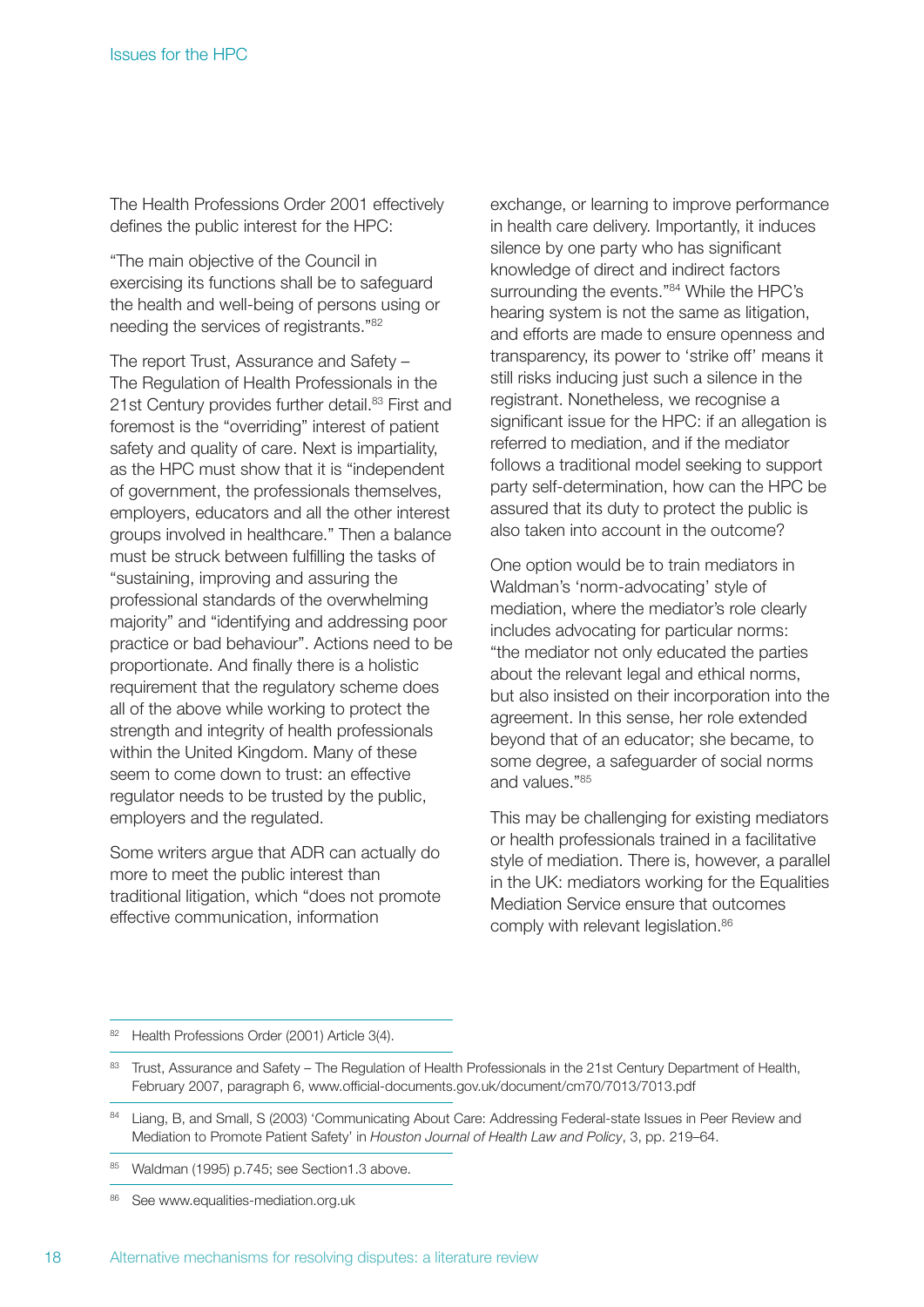We encountered another model that may balance safeguarding the public interest with a mediatory process. In Alberta, Canada, the Health Professions Act<sup>87</sup> requires a representative of the college / profession to which the practitioner belongs to be present during mediation. While this person may be the mediator, they may also act as a separate party. For example, the College of Registered Nurses states:

"The College representative is present to discuss the nursing practice standards, code of ethics or any other nursing information necessary for the process and to assist with appropriate performance improvement based on the nature of the complaint and the admitted behaviours of the registered nurse. As well, the College representative ensures that the public interest is not overlooked in the agreement between the complainant and the registered nurse"'88

It is conceivable that a representative of the HPC could fulfil the same role, ensuring that any agreement is in the public interest. The presence of such an individual would also remove the need for the mediator to adopt a 'norm-advocating' role, leaving him or her free to facilitate the discussion without a further agenda.

Another way to ensure that the public interest is taken into account would be to require that any agreement reached through mediation be ratified by the regulator. A similar system already exists in relation to 'Disposal by Consent', where a registrant agrees to the same kind of measures that a fitness to practise panel would impose, without the need for a hearing. The HPC can only accept such a step, however, where it is satisfied "that:

- the appropriate level of public protection is being secured;
- and doing so would not be detrimental to the wider public interest."89

A similar standard could be applied to mediated outcomes, thus ensuring that the public interest is protected while still avoiding the need for a full hearing.

This discussion raises wider policy questions for the HPC. Liang and Small note that "to continuously promote safe and effective health care, both providers and patients must be active partners and participants in the system of delivery". <sup>90</sup> It could be argued that, when the healthcare system fails to meet the highest standards, the public interest will be best served by empowering both deliverers and recipients to participate in steps to learn from such failure and ensure it does not recur.

87 Discussed further at Section 3.8 below.

88 www.nurses.ab.ca/Carna/index.aspx?WebStructureID=859

<sup>89</sup> See HPC practice note 'Disposal of Cases by Consent', p. 1. Available from www.hpcuk.org/assets/documents/10002473PRACTICE\_NOTE\_ConsentOrders.pdf

Liang and Small (2003) p. 221.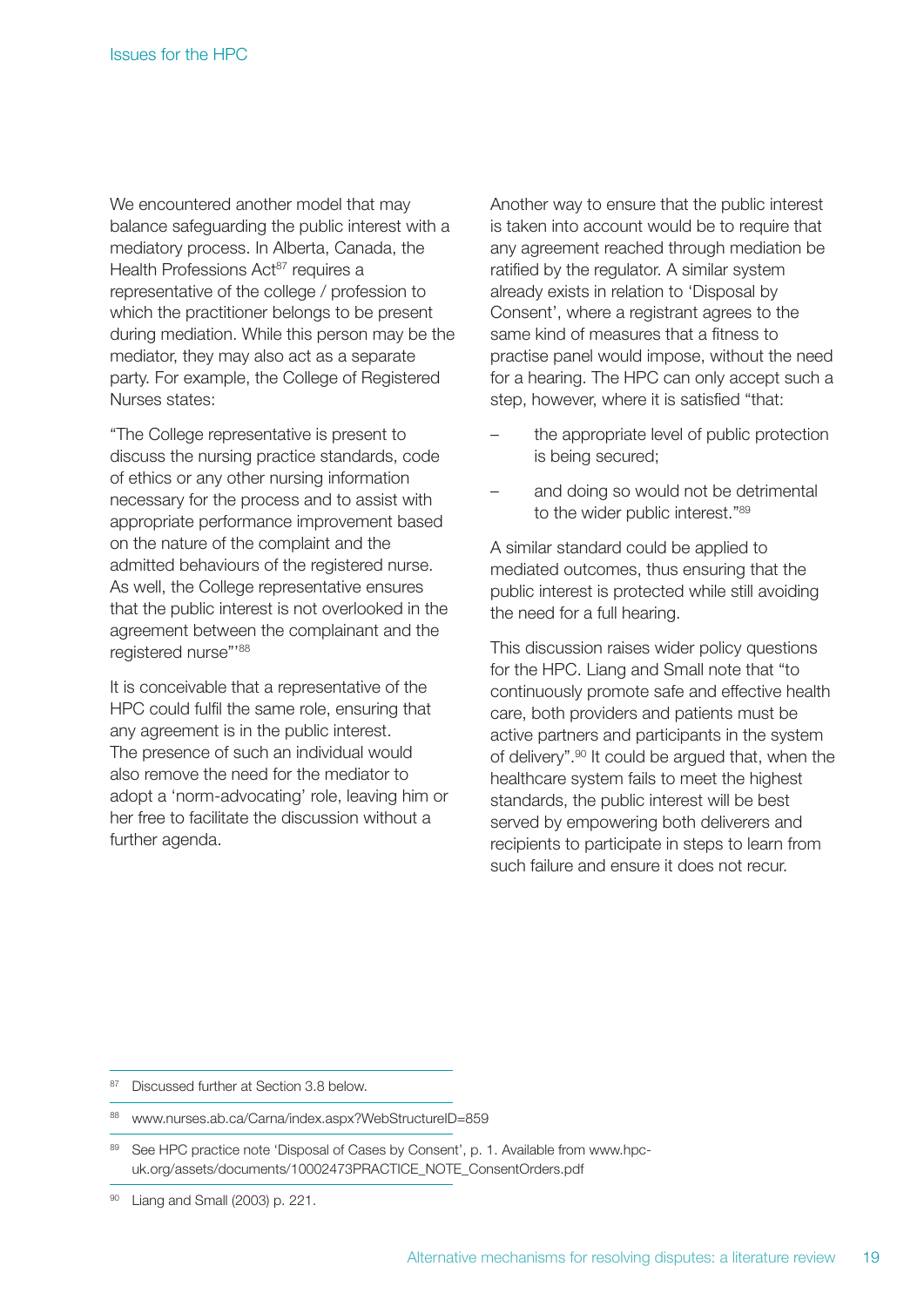#### **2.3 Face-to-face encounters**

An important theme throughout the literature is the significance of a face-to-face meeting between the two people most affected by the problem. In their study of US ADR schemes, Szmania et al noted that "a relatively high importance is placed on open, in-person communication for all the administrators we spoke with". <sup>91</sup> The Scottish Legal Complaints Commission's Mediation Manager stated: "when face to face with the person they wanted to 'beat up' they realise that this is just another person". 92

#### **2.3.1 Open communication**

A study into patient expectations of complaints committees in the Netherlands<sup>93</sup> found that only 18 per cent of patients thought that the opportunity to "tell what happened personally" was not important, with 53 per cent rating this as very / most important.<sup>94</sup> Richardson and Genn note that: "The oral hearing, when well executed, gives the citizen the opportunity to be heard and to observe that they have, indeed, been heard by the tribunal."95

Mediation in the fitness to practise process would aspire to achieve the same result, ensuring that complainants are heard, and know they have been heard, by the registrant about whom they are complaining. It would also help to fulfil the elements of procedural justice:

- 'voice' (in that both complainants and registrants would have the opportunity to explain their views, concerns and evidence);
- 'being heard' (in that the mediator would be seen to consider these views concerns and evidence); and
- 'fair treatment' (in that, assuming mediators follow their own ethical codes, all parties will be treated in a "dignified, respectful manner".) 96

Procedural justice studies consistently find that citizens' experience of a procedurally fair process enhances their respect for, and compliance with, the wider justice system, 97 and it is to be hoped that a similar impact would be seen within the HPC's fitness to practise process. 98

92 Interview with Marjorie Mantle, August 2010, see Appendix.

<sup>93</sup> Friele, R, and Sluijs, E, *Patient expectations of fair complaint handling in hospitals: empirical data* (NIVEL, Netherlands Institute for Health Services Research,2006). Available from BMC Health Services Research, www.biomedcentral.com/1472-6963/6/106

<sup>94</sup> *Ibid*, Table 1.

- 96 See discussion in Section 1.4.3 above.
- MacCoun (2005), p. 178.

<sup>91</sup> Szmania, S, Johnson, A and Mulligan, M 'Alternative Dispute Resolution in Medical Malpractice: A Survey of Emerging Trends and Practices' in *Conflict Resolution Quarterly*, 26, 2008, pp. 71–96 at p. 79.

<sup>95</sup> Richardson, G, and Genn, H, 'Tribunals in transition: resolution or adjudication?' in *Public Law*, 2007, pp. 116–41; See also Ross and Bain (2010), p.78: "A sense of unfairness or dissatisfaction arose when parties did not get a chance to speak about the merits of the claim early in the case."

<sup>98</sup> This could also have a bearing on an issue identified by the Council for Healthcare Regulatory Excellence on sharing a registrant's response to the initial complaint with the complainant. See Council for Healthcare and Regulatory Excellence *Performance review report 2009/10 Enhancing public protection through improved regulation July 2010*, available at www.chre.org.uk/\_img/pics/library/100806\_Performance\_review\_report\_2009-10\_tagged.pdf The HPC's response to this report can be found at www.hpc-uk.org/aboutus/council/councilmeetings\_archive/index.asp?id=523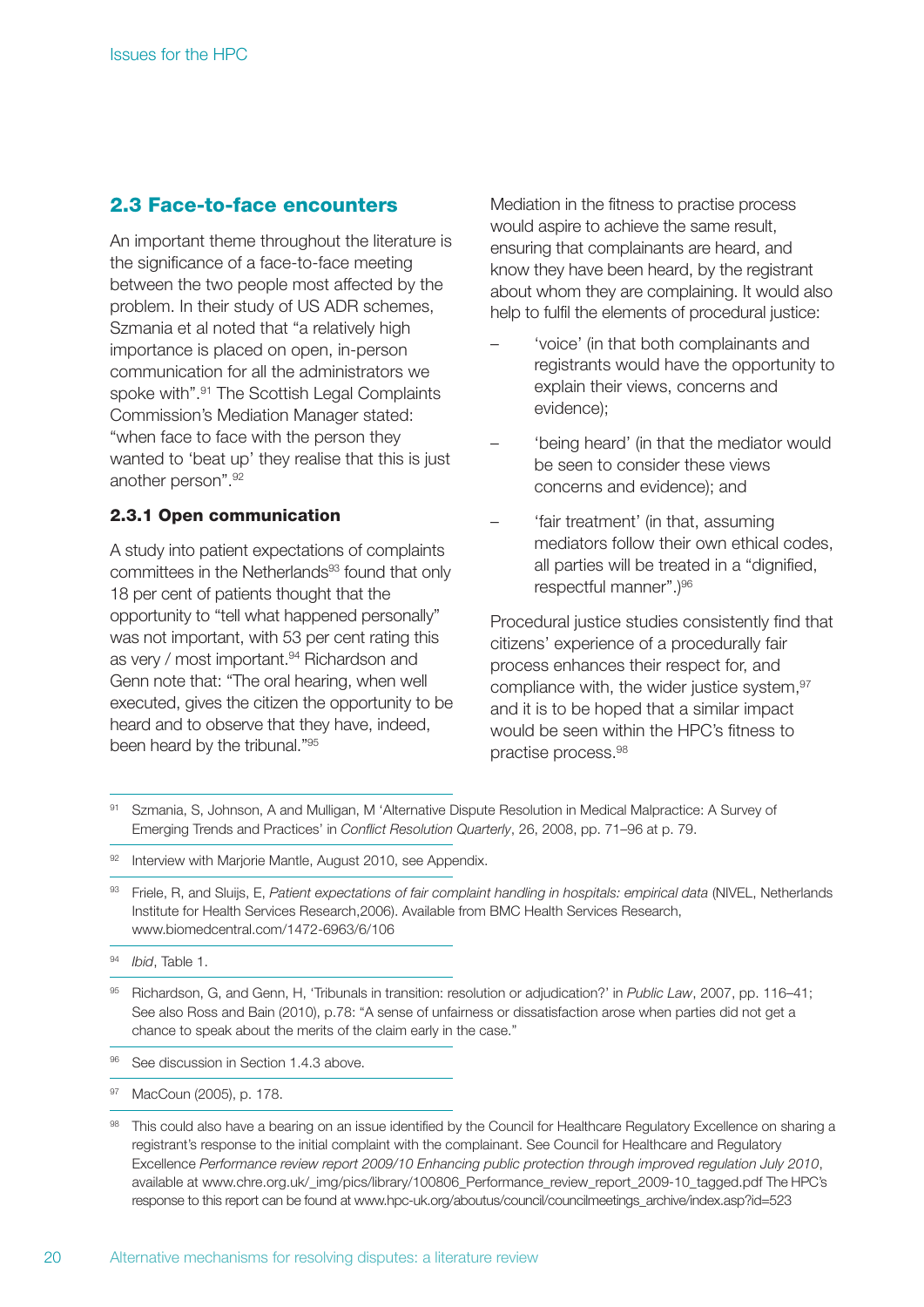#### **2.3.2 Face-to-face communication**

Face-to-face meetings also allow a 'real time' interaction:

"[face-to-face] meetings increase the chances that each party will clearly understand all the points at issue in the case. We know of situations in which, until a face-to-face meeting was held, the parties simply did not understand the opponent's arguments. We must create a climate where there are more opportunities for genuine interaction between the parties. Clarity is the key."99

Genuineness is also important: "all of the issues can be talked through in depth and a resolution may be possible at this stage."100 The Medical Protection Society recognises the benefits for all parties – registrant, complainant and regulator:

"Arranging a face-to-face meeting will allow you to clarify the issues from the complainant's point of view […] You will then have an opportunity to discuss what the complaints process can and can't deliver if the complainant seems to have unrealistic expectations."101

Relis's study of Canadian medical malpractice mediation forcefully underlines the importance of face-to-face encounters to both 'sides': "What pervaded disputants' talk on mediation agendas was their wanting to directly communicate their perspectives, be heard,

seen and understood."102 This positive view of direct communication was shared by both plaintiffs and defending physicians.

#### **2.3.3 Conclusion**

The evidence suggests that open, in-person communication is one of the most popular features of mediation for its participants. For a proportion of complainants, the opportunity to tell their story and receive an explanation or apology may be all they seek from the fitness to practise process. As well as delivering a procedurally fair process, the use of ADR early in the progress of an allegation may allow some matters to be dealt with swiftly and directly, thereby avoiding the need for further investigation. The HPC, however, would still need to ensure that the public interest is protected and it may be that a 'triage' system is advisable, <sup>103</sup> allowing an early assessment of the likelihood of significant risk to the public if the registrant continues to practice.

Another, related, issue for the HPC to consider is the location of an ADR process, chronologically and geographically. Our review of ADR schemes around the world<sup>104</sup> illustrates that they are mostly used early in the progress of a complaint or problem. The HPC may wish to consider the practical ramifications of local dispute resolution, for example at the point of care. Is this something it could deliver, or might a partner organisation be better placed to intervene at this stage?

<sup>102</sup> Relis (2009), p. 153.

Evans, D, 'LMAA arbitrations: observations of a user' in Arbitration, 76(3), 2010, pp. 399–404.

<sup>100</sup> Healthcare Commission, *Complaints Toolkit: Handling complaints within the NHS*, March 2008, paragraph 5.6.2, Available at www.chi.gov.uk/\_db/\_documents/Complaints\_Toolkit.pdf

<sup>101</sup> The Medical Protection Society, *Guide to Resolving Complaints: The Wider Picture*, p.10. Available at www.medicalprotection.org/adx/aspx/adxGetMedia.aspx?DocID=23768,129,127,9698,22,11,Documents&MediaID= 6657&Filename=MPS+Resolving+Complaints+booklet\_web.pdf

<sup>103</sup> Similar to that used by the Scottish Legal Complaints Commission. See Section 3.1 of this report.

<sup>104</sup> See section 3 of this report.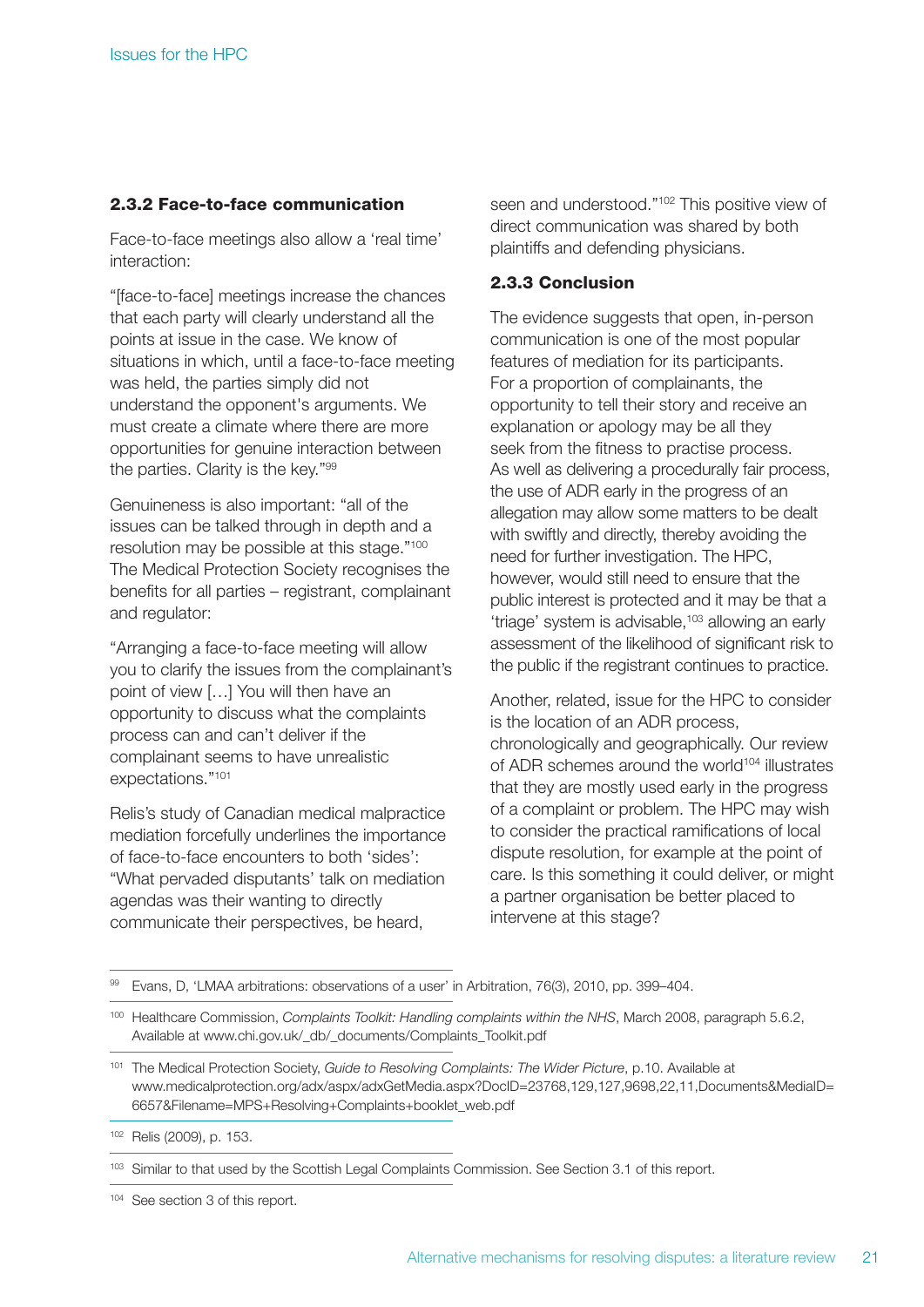# **2.4 Apologies**

Apologies feature prominently in the complaints handling literature, as well as in the HPC's own research.<sup>105</sup> This section looks at the need for apology, how and where it can fit into complaints-handling procedures and its application to the HPC. While there is considerable discussion about the definition of apology, for present purposes a commonsense (and borrowed) definition is useful:

"an expression of sympathy or regret, a statement that one is sorry or any other words or actions indicating contrition or commiseration, whether or not the words or actions admit or imply an admission of fault in connection with the matter to which the words or actions relate."106

#### **2.4.1 Do complainants need an apology?**

Harris and Riddell note some controversy about this:

"In terms of what people want, some might merely want an apology whereas some will want an authoritative decision; and some will want formal resolutions, while others have a preference for informal resolutions."107

<sup>105</sup> SPSO (2010), p. 12; Ipsos MORI (2010), p.21.

<sup>106</sup> British Columbia, Canada: Apology Act 2006 s.1.

However, other studies have found apology frequently featuring as both a goal and outcome of ADR programmes, suggesting it must have some importance to those involved. The HPC's own report on complainants' expectations lists apology as one of the hopes expressed for mediation. <sup>108</sup> Relis' study found that 94 per cent of medical negligence plaintiffs sought an admission of fault in mediation, with 88 per cent specifically wanting an apology.<sup>109</sup>

#### **2.4.2 Why (not) apologise?**

The apology appears to have suffered from the increase and (more significantly) the perceived increase in litigation, <sup>110</sup> insurance contract clauses and the associated fear of liability. Vines uses the term 'mischief' to describe the assumptions leading to the fear of, and therefore avoidance of, apologising. This has a "significant and unwelcome impact on civil society."111 Vines summarises the impact as follows.

We now live in a litigious compensation culture, a "culture of blame in which people no longer take responsibility for themselves".

<sup>107</sup> Harris, N, Riddell, S, and Smith, E, *Special Educational Needs (England) and Additional Support Needs (Scotland) Dispute Resolution Project Working Paper 1: LITERATURE REVIEW*, Centre for Research in Education, Inclusion and Diversity, University of Edinburgh, 2008, available from http://www.creid.ed.ac.uk/adr/index.html; See also *What do people want? From Transforming Public Services Complaints, Redress and Tribunals* (Department for Constitutional Affairs, 2004): "The outcome that people are looking for will vary considerably from case to case and person to person. A key question will be the extent to which people are looking (just) for a legal remedy, like an award of a disability benefit. Or whether they might really be seeking something else, like an apology or a clear explanation."

<sup>108</sup> Ipsos MORI (2010), p. 21.

<sup>109</sup> Relis (2008), p. 142.

<sup>110</sup> See Galanter, M, 'The Vanishing Trial: An Examination of Trials and Related Matters in Federal and State Courts' in *Journal of Empirical Legal Studies*, 1, 3, 2004, pp. 459–570. This highlights the stark contrast, in the USA at least, between public perception of a 'litigation explosion' and the reality of a steady decline in the number of trials.

<sup>111</sup> Vines, P, 'Apologies and civil liability in the UK: a view from elsewhere' in *Edinburgh Law Review*, 12, 2, 2008, pp. 200–30 at p. 204.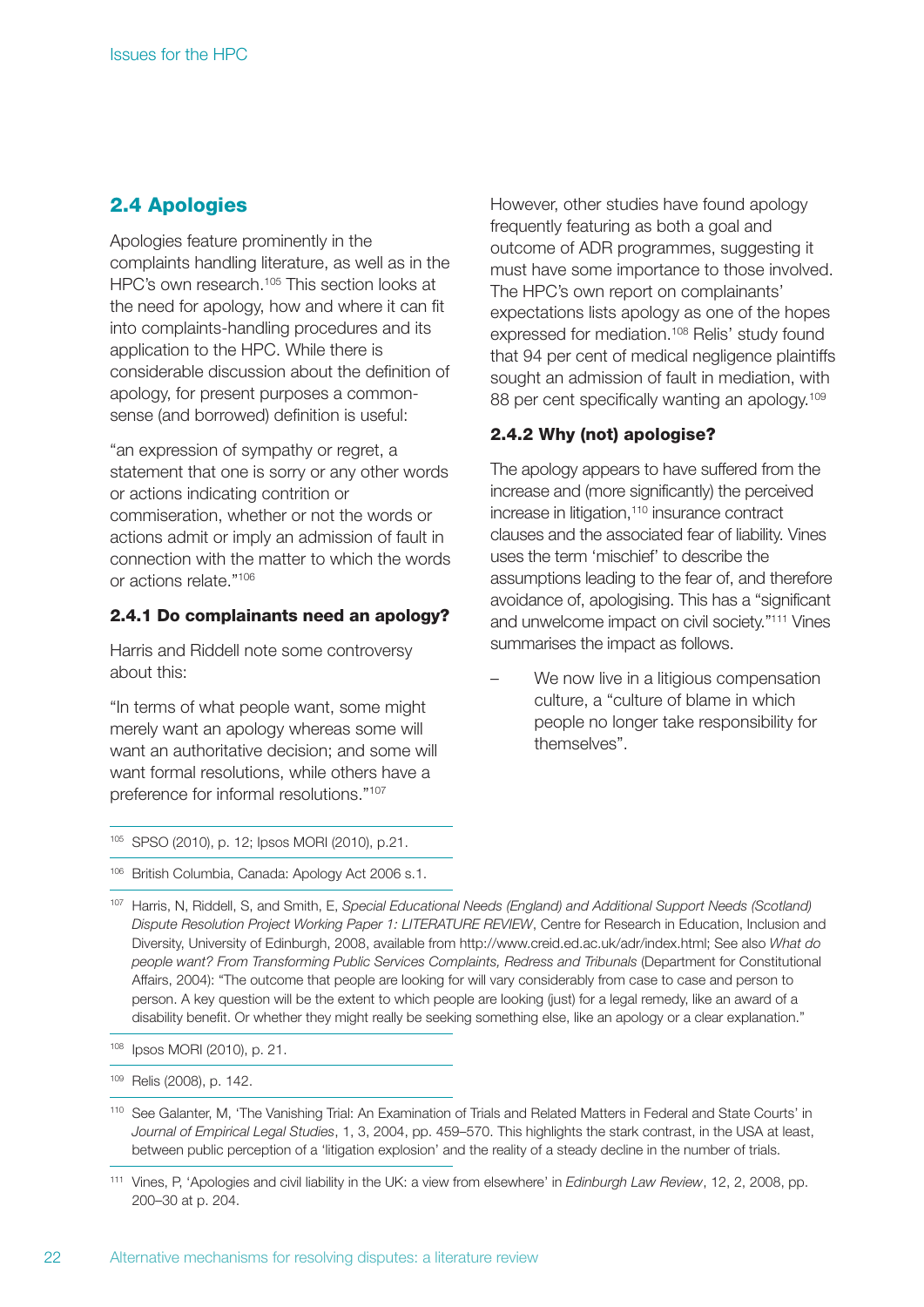- Apologies amount to admissions, deemed to create liability by the courts and resulting in insurers having to pay claims.
- Apologies can still void an admissions / compromise clause in an insurance contract, rendering the person apologising liable without recourse to insurance.
- Apologising is seen as a mistake "apologies are so prejudicial that they automatically tend to attract liability."

However, Vines also notes that apologies are a "social mechanism", with a "healing and rebalancing function for both victim and relationship, and often for the offender as well."112 Apologies may thus have a corrective role in transferring the humiliation of harm from the harmed to the apologiser. Schneider describes this as the "exchange of shame and power". <sup>113</sup> In contrast, Jesson and Knapp present a more instrumental view of apologies, potentially robbing them of their sincerity and therefore value.<sup>114</sup> It is clear that not all apologies are the same, so we now turn to the question of their quality.

#### **2.4.3 What makes a 'good' apology?**

The General Dental Council's Principles of Complaints Handling includes the advice to "Offer an apology and a practical solution where appropriate. Remember that an apology does not mean you are admitting responsibility."115 This somewhat contradictory advice suggests the making of a 'non-apology apology'. In Vines' view: "An apology does not exist unless the person who is expressing regret is also taking responsibility for a wrong which they have committed."116 Anything less is only a 'partial apology' and there is some evidence that these are counter-productive, negatively affecting the complainant's view of the dispute.

The elements of disclosure, apology, lessonsharing and implementing may be expressed without using the term apology. For example, the Australian Commission on Safety and Quality in Healthcare's 'Open Disclosure Standard' talks of:

- an expression of regret;
- a factual explanation of what happened;
- the potential consequences; and
- the steps being taken to manage the event and prevent recurrence.

<sup>112</sup> Vines (2008), p. 206.

<sup>113</sup> Schneider, C, 'What it Means to be Sorry: The Power of Apology in Mediation' in *Mediation Quarterly*, 17 (3), 2000. Available at www.mediationmatters.com/Resources/apology.htm

<sup>114</sup> Jesson, L and Knapp, P, 'My Lawyer Told Me to Say I'm Sorry: Lawyers, Doctors, and Medical Apologies' in *William Mitchell Law Review*, 35, 4, 2009, pp.1410–56 at p. 1421.

<sup>115</sup> www.gdc-uk.org/NR/rdonlyres/DC7DE443-B616-437E-B13B-0C014B9F5D73/0/ComplaintsHandling.pdf, p. 10.

<sup>116</sup> Vines, P, 'The Power of Apology: Mercy, Forgiveness or Corrective Justice in the Civil Liability Arena?' in *Public Space: The Journal of Law and Social Justice*, 1.5, 2007, pp. 1–51 at p. 8.This article highlights the difficult overlap between a moral and legal wrong.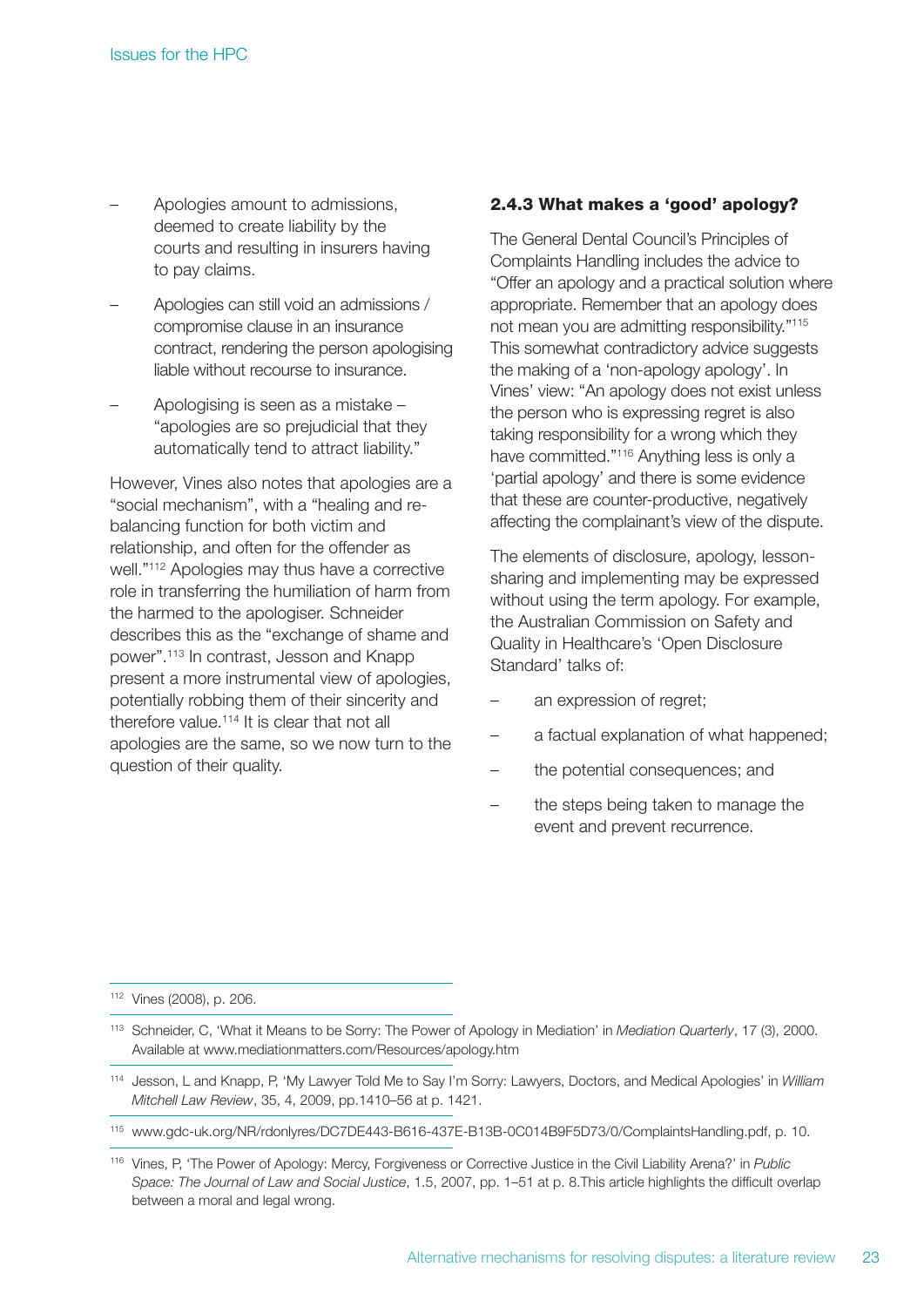This standard provides a 40-page guide for what is essentially the mandated way to apologise in order to support the overarching aim:

"In working towards an environment that is as free as possible from adverse events, there is a need to move away from blaming individuals to focussing on establishing systems of organisational responsibility while at the same time maintaining professional accountability."<sup>117</sup>

The NHS's National Patient Safety Agency's 'Being Open: Saying sorry when things go wrong' guidelines offer similar advice:

"'Being open involves:

- acknowledging, apologising and explaining when things go wrong;
- conducting a thorough investigation into the incident and reassuring patients, their families and carers that lessons learned will help prevent the incident recurring;
- providing support for those involved to cope with the physical and psychological consequences of what happened."118

And finally, the NHS Education for Scotland (NES) practice note 'The Power of Apology' provides simple advice using 'three Rs':

- "Regret Meaningful, real, acknowledge wrongdoing; Just say sorry; Accept responsibility
- Reason Be honest doesn't mean you will be sued; Unintentional and not personal; Trying hard to do the right thing
- Remedy Next steps who will do what: Investigate to find out why: Provide feedback"119

A number of countries have considered the potential of apologies in rectifying past wrongs. The National-Audit-Office-commissioned document, Handling Complaints in Health and Social Care: International Lessons for England, <sup>120</sup> looked at the healthcare regulatory regimes of ten countries including England. It found that approaches ranged from placing apology centre stage to no mention at all.

<sup>117</sup> www.health.gov.au/internet/safety/publishing.nsf/Content/ B892340AE79ACA88CA25775B00005B0F/\$File/OD-Standard-2008.pdf; This is echoed in some US schemes for dealing with 'adverse events'. See, for example, Michigan University Health Service, as described in Boothman et al (2010); Kaiser Permanente's MedicOm scheme, described in Houk, C., and Edelstein, L. (2008) 'Beyond Apology to Early Non-Judicial Resolution: The MedicOm Program as a Patient Safety-Focused Alternative to Malpractice Litigation' in *Hamline Journal of Law and Public Policy*, 29, Fall 2007, pp. 411–22; See also Moody in www.roughnotes.com/rnmagazine/2005/ november05/11p124.htm

<sup>118</sup> NHS National Patient Safety Agency, Being Open: Saying sorry when things go wrong, 2009. Available from the National Reporting and Learning Service at www.nrls.npsa.nhs.uk/EasySiteWeb/getresource.axd?AssetID=65172&type=full&servicetype=Attachment

<sup>119</sup> NHS Education for Scotland 'The Power of Apology' in Focus, Spring 2010, Available at www.nes.scot.nhs.uk/media/649655/apology%20spring%20focus%202010.pdf

<sup>120</sup> Lister, G, Rosleff, F, Boudioni, M, Dekkers, F, Jakubowski, E and Favelle, H, Handling Complaints in Health and Social Care: International Lessons for England, National Audit Office, 2008). Available at http://www.nao.org.uk/publications/0708/learning\_from\_complaints.aspx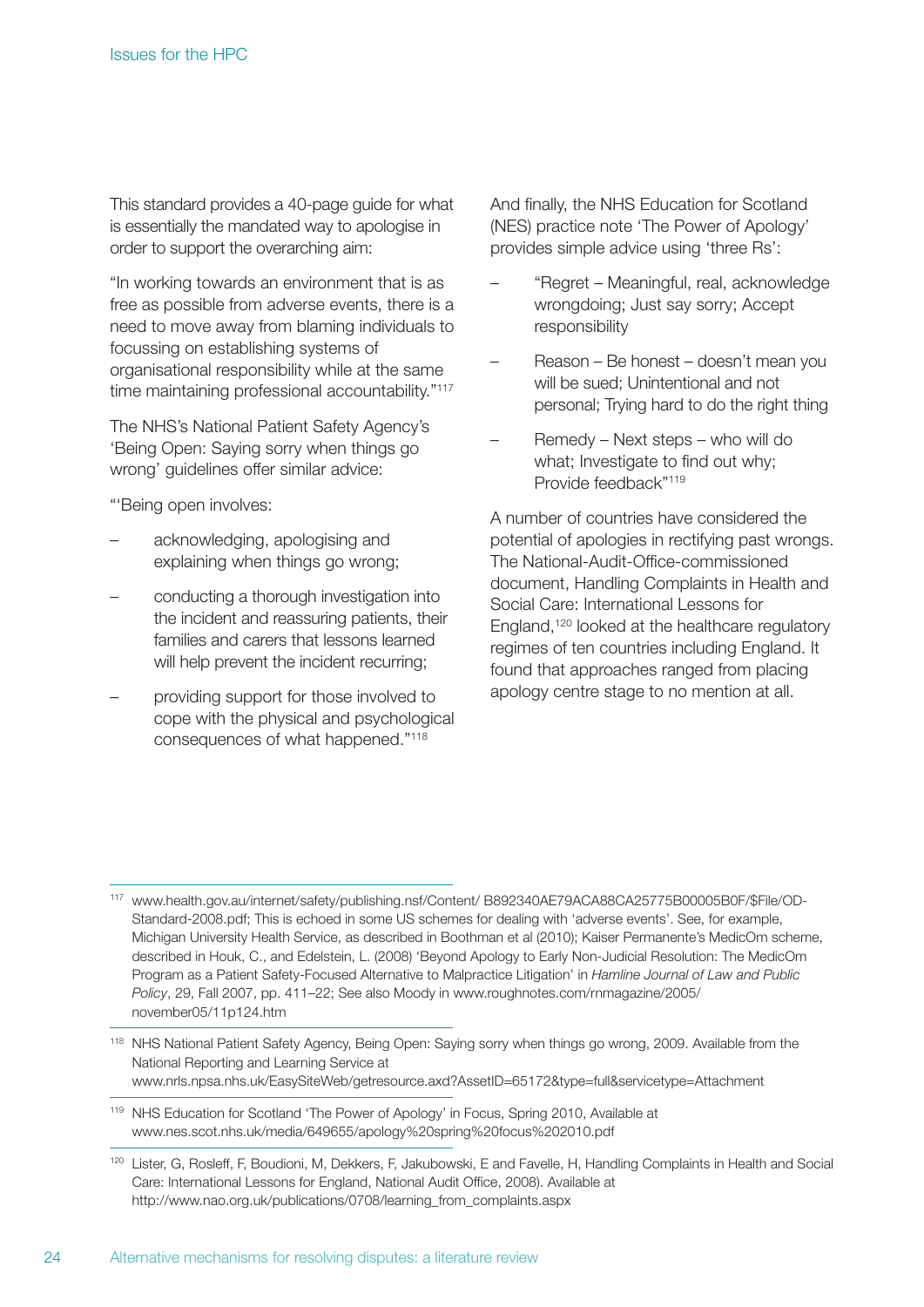### **2.4.4 The place of apology in ten healthcare regulatory regimes**

(references are to Lister et al, 2008)

| Northern Ireland       | Local Resolution, followed by Independent Review and finally referral to an<br>Ombudsman with apology encouraged, but fear of apology evident (pp. 5–6)                                                                                                                                                     |
|------------------------|-------------------------------------------------------------------------------------------------------------------------------------------------------------------------------------------------------------------------------------------------------------------------------------------------------------|
| <b>Scotland</b>        | In Health and Social Care Complaints apology more obviously encouraged,<br>as part of redress and response to complaints (pp. 8 and 10)                                                                                                                                                                     |
| <b>Wales</b>           | Apology is similarly part of response and redress (p.12)                                                                                                                                                                                                                                                    |
| Australia              | Open Disclosure standard and statutory exclusion of liability means apology<br>is heavily encouraged and protected. Local Resolution, followed by referral to<br>the complaints agency for assessment, investigation and / or further review,<br>means ample opportunity for apology to come in (pp. 14–15) |
| Canada                 | Processes include mediation, giving space for apology with particular focus<br>on explanation of lessons learned (pp. 17 and 19)                                                                                                                                                                            |
| <b>Denmark</b>         | Processes of aided local resolution followed by arbitration supports the<br>opportunity for apology (pp. 20–22)                                                                                                                                                                                             |
| Germany                | Fragmented system, so that "Apology is one outcome of complaint<br>procedures that is difficult to achieve" (p. 25)                                                                                                                                                                                         |
| <b>New Zealand</b>     | Outcomes from assessment and investigation include apology with focus of<br>learning lessons from the incident (pp. 26–28)                                                                                                                                                                                  |
| <b>The Netherlands</b> | Complaints Committees with transparent hearings highlighting lessons that<br>should be learned. Apology was not overly evident (pp. 29-31)                                                                                                                                                                  |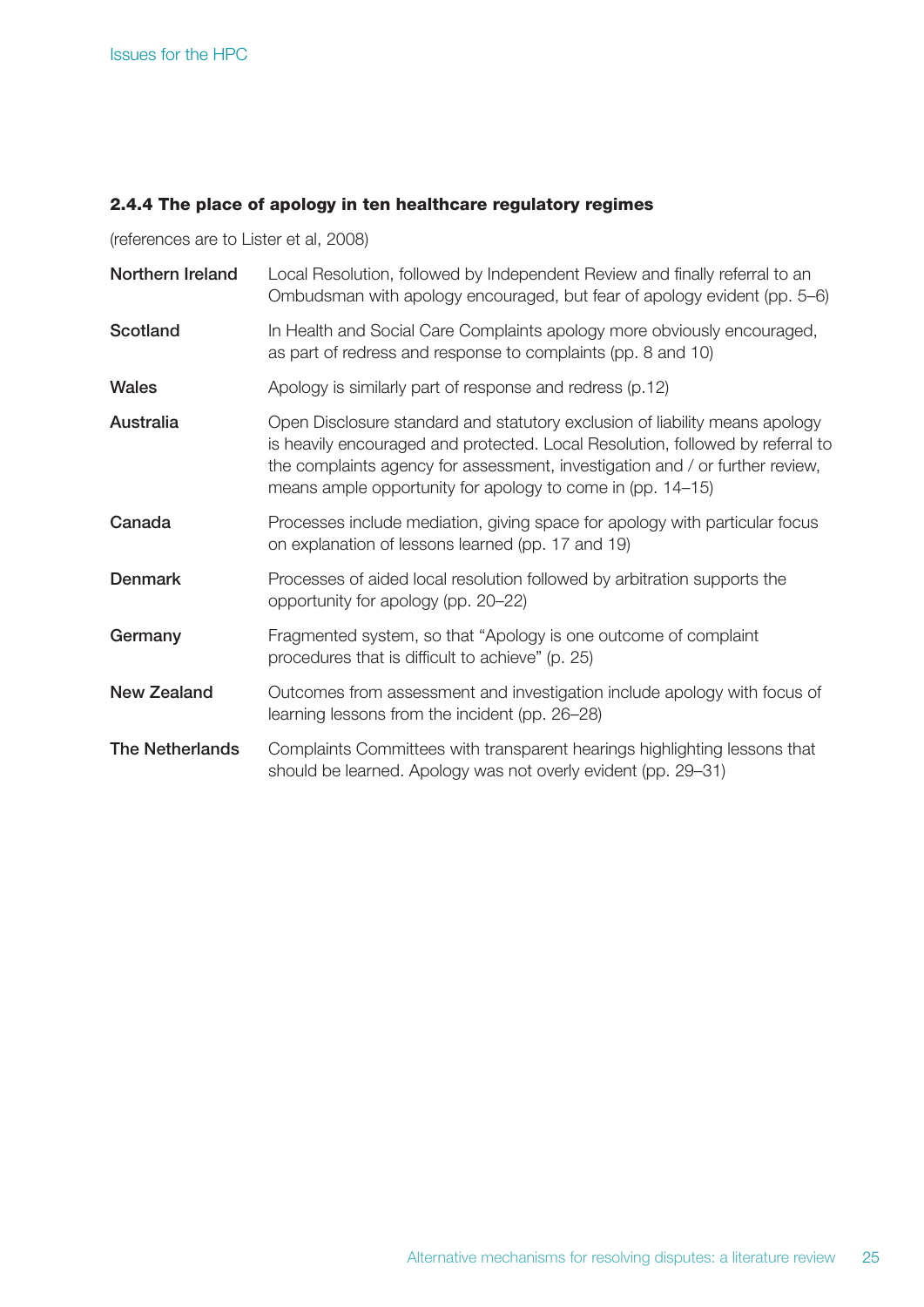#### **2.4.5 Apology in the HPC**

The HPC's own approach to apologies is likely to influence the possibility of their occurrence. If panels view them as evidence against a professional (framing them as an admission of wrongdoing or poor practice) then the culture may work against apology even in a mediatory process. If, on the other hand, they look on professionals' apologies favourably (as illustrating that the registrant has shown insight into his or her part in the problem, explained it, apologised for it and recognised lessons that can be learned) apologies may be more readily offered. The HPC's Indicative Sanctions Policy is helpful:

"6. Even if a Panel has determined that fitness to practise is impaired, it is not obliged to impose a sanction. In appropriate cases, a Panel may decide not to take any further action, for example, in cases involving minor, isolated, lapses where the registrant has apologised, taken corrective action and fully understands the nature and effect of the lapse."121

This supports the possibility of full apology. An early face-to-face encounter, as in mediation, may also make an apology more likely to occur and be perceived as genuine. 122

Recent hearings provide evidence of hearing committees' attitudes to apologies. For example, in a hearing for a radiographer, the lack of an apology was an aggravating factor in the sanction discussions: "the registrant has neither provided plausible explanation for the phone call nor offered any apology for the upset caused to Patient A."123

The case of a biomedical scientist indicated that panels can recognise partial apology and its limitations: "While the registrant has made a general type of apology, she has qualified this by stating 'she finds it difficult to apologise for something which she cannot remember'. The Panel find that this demonstrates a lack of insight into how inappropriate her conduct was about a professional colleague."124

A full apology by another radiographer was seen as a mitigating factor: "The Panel was satisfied that she has shown clear insight into these incidents, has expressed her regrets and has made an unqualified apology."125

<sup>&</sup>lt;sup>121</sup> HPC Indicative Sanctions Policy, 2009. Available at www.hpcuk.org/assets/documents/10000A9CPractice\_Note\_Sanctions.pdf

<sup>122</sup> SLCC's Marjorie Mantle believes a later apology is of less value: "If an apology hasn't been made by either party by then, I feel it would be unlikely to be genuine if made post-investigation", Mantle, 2010, p. 4.

<sup>123</sup> Monday 16 August 2010.

<sup>124</sup> Thursday 15 July 2010.

<sup>125</sup> Thursday 12 February 2009.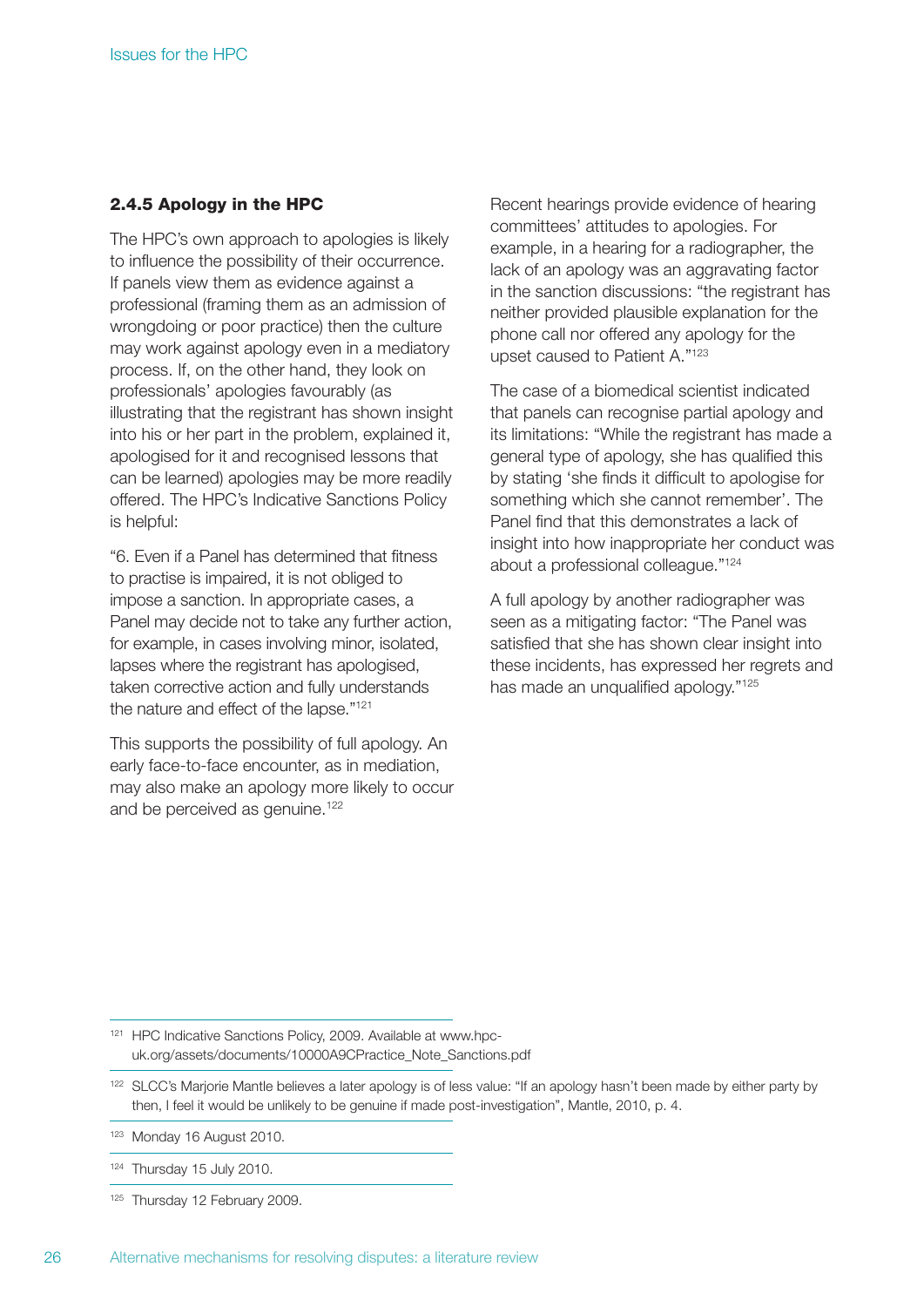#### **2.4.5 Conclusion**

The National Patient Safety Authority states: "It is important to remember that saying sorry is not an admission of liability and is the right thing to do."126 It may be helpful for the HPC similarly to recognise apology as a first element of local resolution. If, in response to a complaint, the registrant can acknowledge the harm caused, express regret and take steps to prevent it recurring, it is likely that a proportion of complainants will wish to take no further action. This corresponds closely to 'frontline resolution.' <sup>127</sup> It also chimes well with the HPC's existing emphasis on 'insight' as a key indicator of a registrant's capacity to address failings. 128

### **2.5 Confidentiality and privilege**

One of the perceived benefits of the mediation process is its confidential nature. Yet, despite often glib assertions by mediators, the issue of confidentiality and privilege is complex and uncertain.

The legal term 'privilege' refers to evidence that is not available for use in court proceedings, and applies to communications between lawyer and client. In Scotland there is no suggestion that this principle will apply to mediators, <sup>129</sup> while in England and Wales the question remains very much open. <sup>130</sup> However, it seems that the courts will treat mediation discussions as confidential in the same way as contractual negotiations, but subject to the same limited exceptions that apply to other 'without prejudice' negotiations. 131

At the same time, recent case law from England and Wales suggests that mediation's confidentiality can no longer be assured. In order to tackle the perceived increase in the 'tactical' use of mediation some cases have ruled that where parties behave in an unreasonable fashion within mediation, thus stifling opportunities for settlement, evidence to this effect may be led in court to allow cost sanctions to be applied.<sup>132</sup>

- <sup>128</sup> HPC practice note on Disposal of Cases by Consent, p. 1.
- <sup>129</sup> See the discussion in: Scottish Law Commission, *Discussion Paper No. 92*, 1991, paragraphs 1.3 and 2.1.
- <sup>130</sup> Brown v Rice & Patel (ADR Group intervening) unreported, [2007] EWHC 625, per Deputy Judge Isaacs QC at para [20]. The limited evidence for such a common law principle led the Scottish Law Commission to propose statutory intervention in the area of family mediation, manifest in the Civil Evidence (Family Mediation) (Scotland) Act 1995.
- 131 Including unequivocal admissions or statements made see Cutts v Head 1984 Ch. 290; Daks Simpson Group Plc v Kuiper 1994 SLT 689 or where fraud, impropriety or misrepresentations in the negotiations are alleged – see Unilever v Proctor and Gamble [2001] 1 AE 783.
- <sup>132</sup> Earl of Malmesbury v Strutt and Parker [2008] EWHC 424 (QB); Carleton v Strutt & Parker (A Partnership) [2008] EWHC 616 (QB). This view is consistent with Civil Procedure Rule 1.4(2)(f) which states that parties and their representatives must "ensure that their conduct within proceedings assists the court in furthering the overriding objective, or rather that aspect of it which require to court to help the parties settle the whole or part of their case."

<sup>126</sup> National Patient Safety Agency, *Being Open*, 2009. Available at www.nrls.npsa.nhs.uk/EasySiteWeb/getresource.axd?AssetID=65170&type=full&servicetype=Attachment

<sup>127</sup> See Section 4.2.1 below.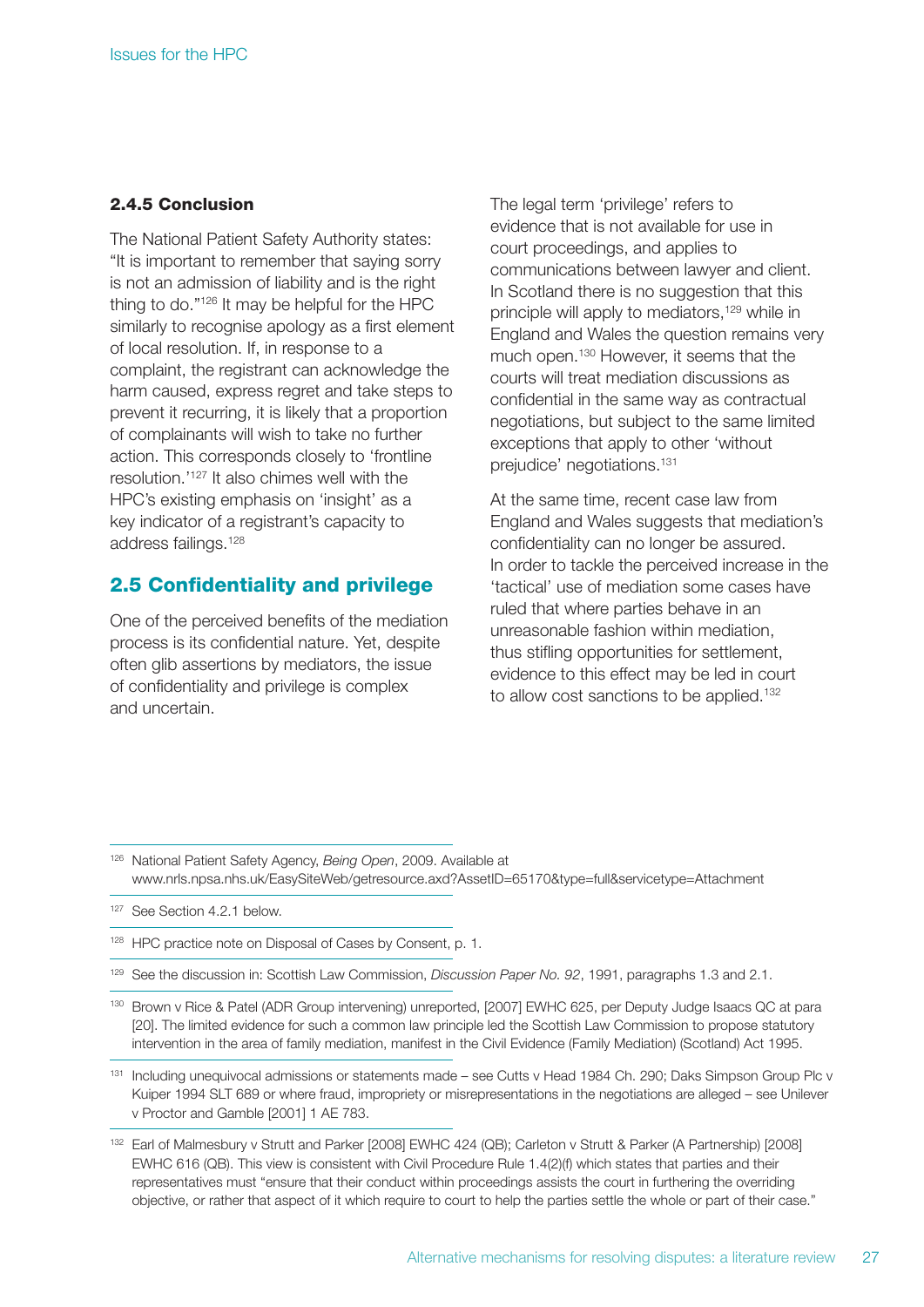Similarly, parties to mediation were ordered to disclose to the court certain documents furnished in the course of mediation discussions to allow the court to assess the level of damages in a subsequent case.<sup>133</sup> Finally, in the case of Brown v Patel <sup>134</sup> the court allowed evidence of parties' conduct at a mediation to ascertain if the case had settled or not.

These decisions represent something of an about face on the part of the judiciary: English judges in the past took the view that the court should not enquire into the reasons why mediation had failed. <sup>135</sup> There is a risk that rendering mediation more porous in this way will undermine parties' faith in the process.<sup>136</sup> The situation may be clarified shortly, however, as the recent European Directive on Mediation requires the UK to clarify its arrangements regarding the confidentiality of the mediation process.<sup>137</sup>

Given the current uncertainty regarding confidentiality, it may be helpful for the HPC to clarify the position with regard to mediation within the fitness to practise process.<sup>138</sup> This may require it to seek an extension of its statutory powers. Nonetheless, we consider there to be significant benefit from a clear statement by the HPC that the contents of a mediatory process shall be confidential. It would also be useful to clarify for registrants the HPC's attitude towards apologies.

133 Cattley v Pollard 2007 Ch. 353.

<sup>134</sup> 2007 EWHC 625.

135 Fusion Interactive v Venture Investment Placement [2005] EWHC 736.

<sup>138</sup> See, for example, the Equalities Mediation Service's assurance about confidentiality: www.equalitiesmediation.org.uk/faq/#24

<sup>136</sup> For a useful discussion see Wood, W., 'When Girls go Wild: The debate over mediation privilege' in online publication *The Mediator Magazine*. Available at www.themediatormagazine.co.uk/features/13-expert-briefings/46-mediationprivilege (accessed 30 August 2010).

<sup>137</sup> Directive 2008/52/EC, 2008 OJ L 136/3, article 7. This Directive places a number of obligations on member states to support cross-border mediation. These include taking measures to ensure: the quality of mediators, the enforceability of mediation outcomes and the confidentiality of mediation proceedings.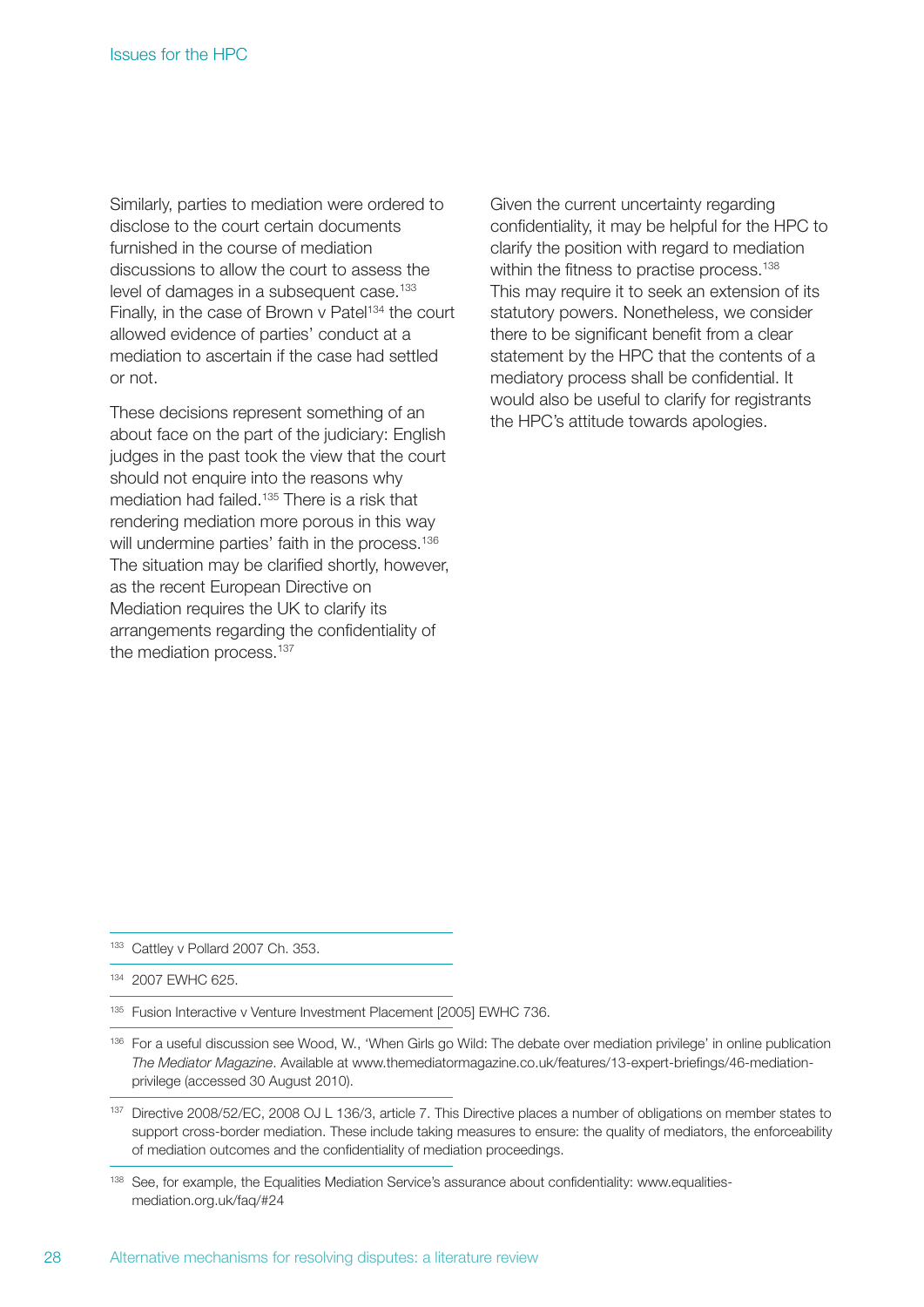# 3 Comparative perspectives

Here we consider a range of models. The HPC hoped to find rigorous evaluations of the use of ADR in the regulation of health professionals. Looking around the world these seem rather rare. <sup>139</sup> We have therefore expanded this review to include both parallel processes; the use of ADR in other settings, and in parallel subject areas (ie other facets of complaintshandling in healthcare). The ADR literature contains considerably more description than evaluation and we have referred to these studies where appropriate. We also echo Menkel-Meadow's recent note of caution when she identified four difficulties in assessing empirical studies of ADR processes:

- lack of clarity about what each process actually is;
- problems in developing comparable cases;
- the virtual impossibility of using true experimental design where the same dispute is subject to different conditions; and
- "the continually changing and open nature of the field itself (through innovations, hybridization and locations in different legal systems and cultures)". 140

Subject to these caveats, we describe below some of the settings where ADR has been embraced.

# **3.1 Scottish Legal Complaints Commission**

Disquiet with self-regulation by the Scottish legal profession led to the setting up of the Scottish Legal Complaints Commission (SLCC). <sup>141</sup> Something of a half-way house, SLCC acts as the gateway for all complaints about legal practitioners while the relevant professional bodies retain disciplinary responsibility for professional misconduct. 142 Its first stage involves sifting the complaints and rejecting those that are frivolous, vexatious or late.

Its second step involves a further sift. One of the scheme's innovations is to subdivide complaints into two types, each pursuing a different route. 'Service' complaints relate to "the quality of work a practitioner has carried out, or which you think should have been carried out, during the course of a transaction". <sup>143</sup> 'Conduct' complaints concern "a practitioner's behaviour, their fitness to carry out work and how they have behaved either in carrying out a transaction or outside of business."144

139 Linguistic limitations on the part of the researchers have contributed to a strong focus on English-speaking and European examples. There may be examples from further afield of which we are unaware.

142 The Law Society of Scotland and the Faculty of Advocates.

<sup>140</sup> Menkel-Meadow, C, 'Empirical Studies of ADR: The Baseline Problem of What ADR is and What It is Compared to' in Cane, P, and Kritzer, H (eds.) *Oxford Handbook of Empirical Legal Studies* (forthcoming 2010 at time of writing), p. 2.

<sup>141</sup> Legal Profession and Legal Aid (Scotland) Act 2007.

<sup>143</sup> www.scottishlegalcomplaints.com/how-to-complain.aspx#Service%20Complaint See also the Law Society of Scotland's definition: "the service a client can expect from a firm of solicitors or an individual solicitor. Typically these include service issues such as delivering on commitments and using clear language to communicate." From the Standards for Scottish Solicitors, available at www.lawscot.org.uk

<sup>144</sup> *Ibid*. The Law Society's definition refers to "the behaviour of the individual solicitor. These include acting with integrity and honesty and not working for two or more clients where there is a conflict between those clients".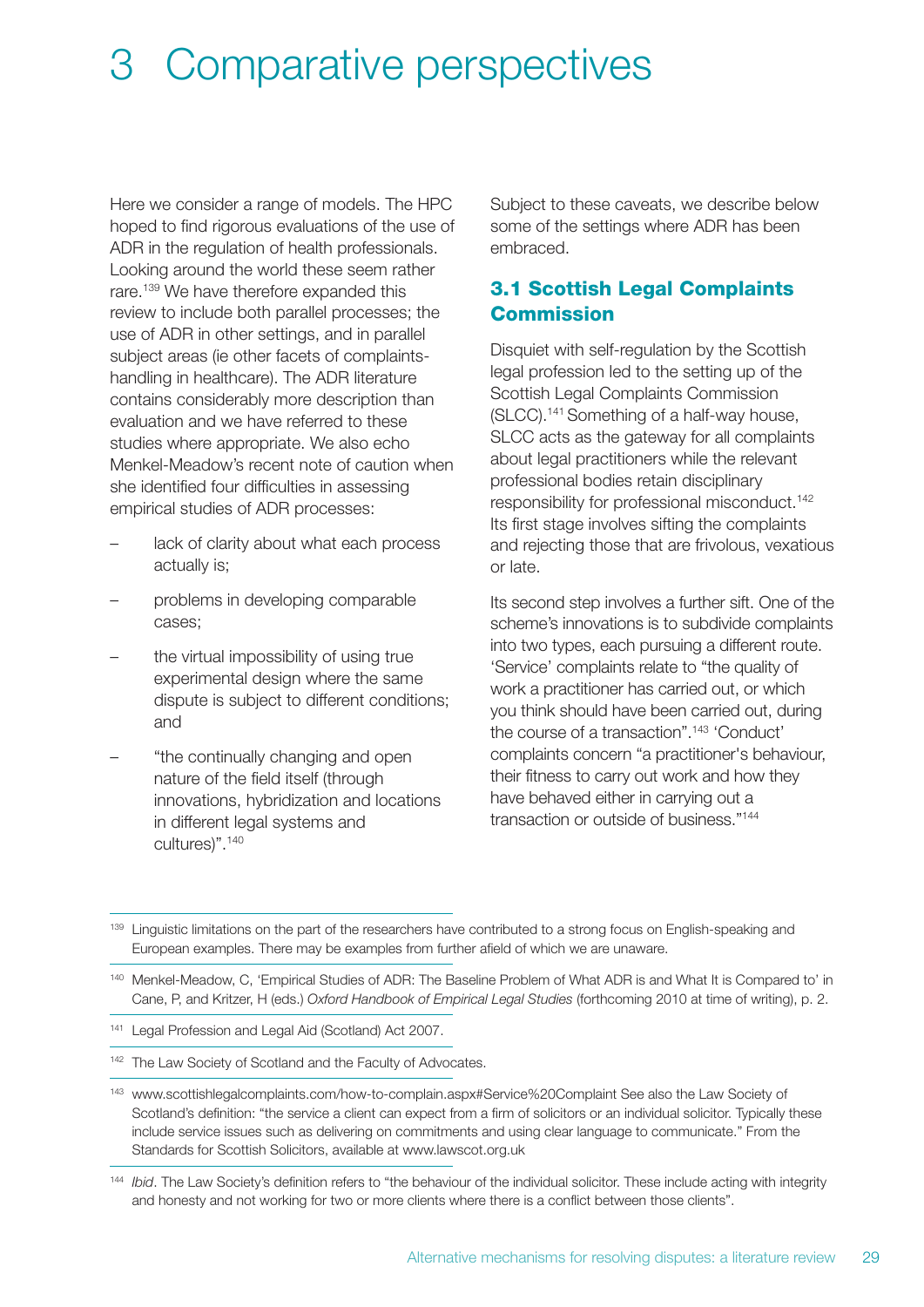The 'Gateway Team' thus plays a critical role in dealing with complainants and in signposting the mediation scheme. <sup>145</sup> If a complaint is deemed to concern 'conduct' SLCC has little further involvement and an investigation is carried out by the relevant professional body. However, for complaints about 'service', SLCC offers both mediation and investigation. The process is illustrated in the diagram below.



#### **Figure 2 – Complaints Process: Scottish Legal Complaints Commission**

Prior to formal investigation, both complainants and practitioners are offered the option of mediation. The motivation for this was to encourage local resolution of complaints while preventing matters that could be resolved from going on to formal investigation. <sup>146</sup> The Act also created the position of Client Relations Partner within solicitors' firms to strengthen and improve internal complaints procedures.

While not a health regulator, SLCC is one of the few bodies across the Western world to have made mediation a **default** step in its complaints process. And although it only came into being on 1 October 2008, it has begun publishing statistics on the uptake and effectiveness of mediation. We therefore conducted a face-to-face interview with its Mediation Manager, Marjorie Mantle. 147

<sup>145</sup> Similar to the 'triage' idea suggested at Section 2.3.3 above.

<sup>146</sup> Scottish Executive, *Reforming complaints handling, Building consumer confidence: Regulation of the Legal Profession in Scotland*, 2005. Available at www.scotland.gov.uk/Publications/2005/05/09103027/30369 .

<sup>&</sup>lt;sup>147</sup> Reproduced in full in the appendix to this Report, cited as Mantle, 2010.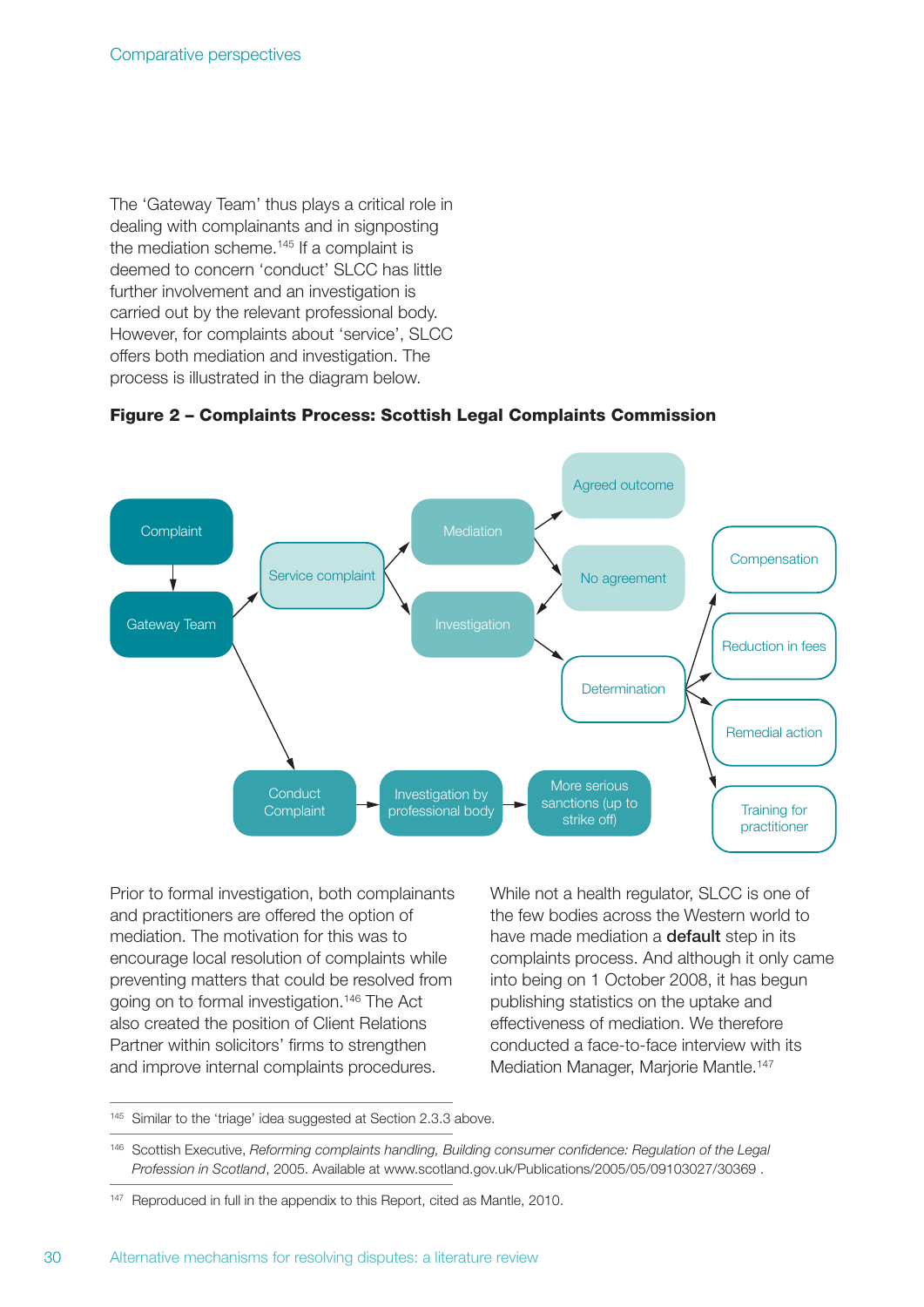Mantle raises a number of issues of importance to the HPC. The first is of great practical significance: how to ensure that mediation is used or at least considered with an open mind by both or all parties. This is an issue that has dogged the ADR movement since the revival of interest in mediation in the 1970s. <sup>148</sup> SLCC's own statistics tell a typical story. Participants tend to hold very positive views once they have experienced mediation<sup>149</sup> and yet a large proportion reject it. <sup>150</sup> Mantle stresses the importance of the coordinator role in addressing this issue: "This is not just a matter of sending out letters, but of conveying the values of mediation, particularly to the Client Relations Partners. Of course I also have to convey that even-handedness to the complainers."151 She also tells of a slow start, followed by a more recent increase as the legal profession comes to believe that mediation is even-handed, or perhaps simply gets used to the idea. However, she acknowledges that the bulk of her promotional efforts have been targeted at the legal practitioners, in spite of the fact that it is complainants who reject

mediation in higher numbers, citing the simple impracticality of educating all of the public. It is possible that the HPC is better placed to accomplish the latter task given its size and profile.

A second, related, issue concerns complainants' motivations. In contrast to some findings from the health and education sectors,<sup>152</sup> Mantle believes that a majority of those who complain about legal practitioners "want the solicitor 'punished'. A minority want the problem solved with the minimum of fuss."153 It might be expected that mediation would disappoint this group, but Mantle was upbeat about its effects: "However, and this is the benefit of mediation, when face to face with the person they wanted to 'beat up' they realise that this is just another person."154 The key phrase 'face-to-face' runs like a thread through the literature we reviewed. <sup>155</sup> This suggests that, even where people enter a complaints process with little expectation or desire for reconciliation, the force of a direct encounter with the other person should not be underestimated.

<sup>&</sup>lt;sup>148</sup> See the consideration of 'Benign neglect' at Section 4.3 below.

<sup>&</sup>lt;sup>149</sup> 31 out of 34 respondents said they would recommend mediation to others, and 26 rated it as excellent (15) or very good (11). See Mantle, 2010.

<sup>150</sup> Out of 141 cases where mediation was suggested, it had been rejected in 98 (by both parties – 8; by practitioner – 28; by complainant – 62). See Mantle, 2010.

<sup>151</sup> *Ibid*.

<sup>152</sup> Harris and others, cites both Genn (1999) and Gulland (2007) in asserting that "people simply wanted to solve the problem rather than secure any punishment, revenge or an apology and so they wanted routes to redress that were quick, cheap and stress-free", Harris and others (2008), p.33.

<sup>153</sup> Mantle, 2010.

<sup>154</sup> *Ibid*.

<sup>155</sup> See Section 2.3.2 above. In one US scheme 'face-to-face meeting' was listed as a form of ADR, see Szmania, S, Johnson, A and Mulligan, M, 'Alternative Dispute Resolution in Medical Malpractice: A Survey of Emerging Trends and Practices' in *Conflict Resolution Quarterly*, 26, 2008, pp. 71– 96 at p. 73; see also Moody, M, (2005) www.roughnotes.com/rnmagazine/2005/november05/11p124.htm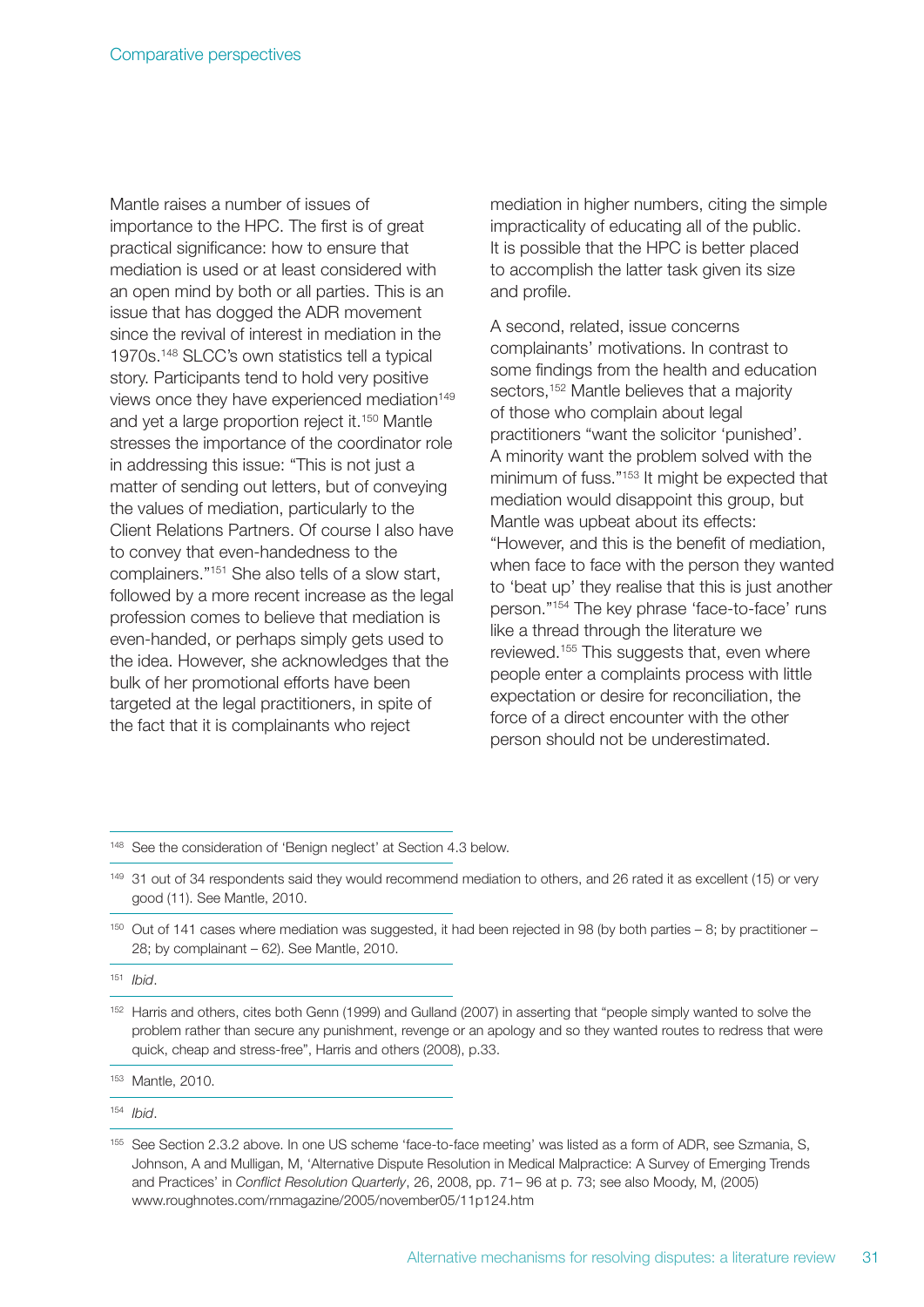A third insight from Mantle concerned speed. In her view mediation works best when the face-to-face encounter happens relatively quickly after the events leading to the complaint. This would confirm conventional wisdom that sees a mediatory approach as a first and early step in a complaints resolution process.

Finally, Mantle discusses the success of mediations. Settlement was achieved in 21 out of 35 cases (60%). When asked what forces might work against settlement she speculated on the lack of a 'down side' for the complainant. While the costs to legal practitioners increase the further into the investigation process they go, there is no cost to complainants. If their goal is punishment there is little incentive to resolve matters at mediation. Charging complainants for an unsuccessful investigation may modify this effect, but could have the unwelcome consequences of dissuading complainants with a valid complaint and limited resources.

This touches on the goals of a mediatory approach. It seems well suited to allow the following to take place: explanation, apology, a chance to talk about the impact of the event and plans to prevent its recurrence. 156 However, when outcomes are framed in more instrumental terms, such as diversion or settlement, it can look less successful. It is therefore important to resolve in advance the criteria by which a mediation scheme will be judged.

The above outcomes may be particular to complaints against lawyers, <sup>157</sup> with their understandable focus on adversarialism and monetary outcomes. The HPC's fitness to practise process focuses on the registrant's "health and character, as well as the necessary skills and knowledge, to do their job safely and effectively". <sup>158</sup> Such matters can be discussed in a mediation process, but the list highlights the potential importance of having a representative of the HPC present to ensure that the public interest is protected in any agreements that are made. It should be noted that SLCC's scheme, with its distinction between 'service' and 'conduct' complaints, does not provide an exact comparison with the HPC.

The SLCC scheme raised some useful questions for the HPC.

- Could there be some equivalent for the HPC of the distinction between 'service' and 'conduct' complaints?
- Would the HPC wish to reserve mediation for less serious matters? What would be the benefits and disadvantages?
- What is the most useful point in the fitness to practise process for mediation to take place?
- If the HPC favours a mediatory approach, how can it ensure that this option is properly considered by both complainants and registrants, as in the SLCC model?

<sup>156</sup> Szmania et al, 2008, p. 73.

<sup>157</sup> See Relis, T, *Perceptions in Litigation and Mediation: Lawyers, Defendants, Plaintiffs, and Gendered Parties* (Cambridge: Cambridge University Press, 2008).

<sup>158</sup> *Health Professions Council Fitness to Practise Annual Report 2009*, p. 4.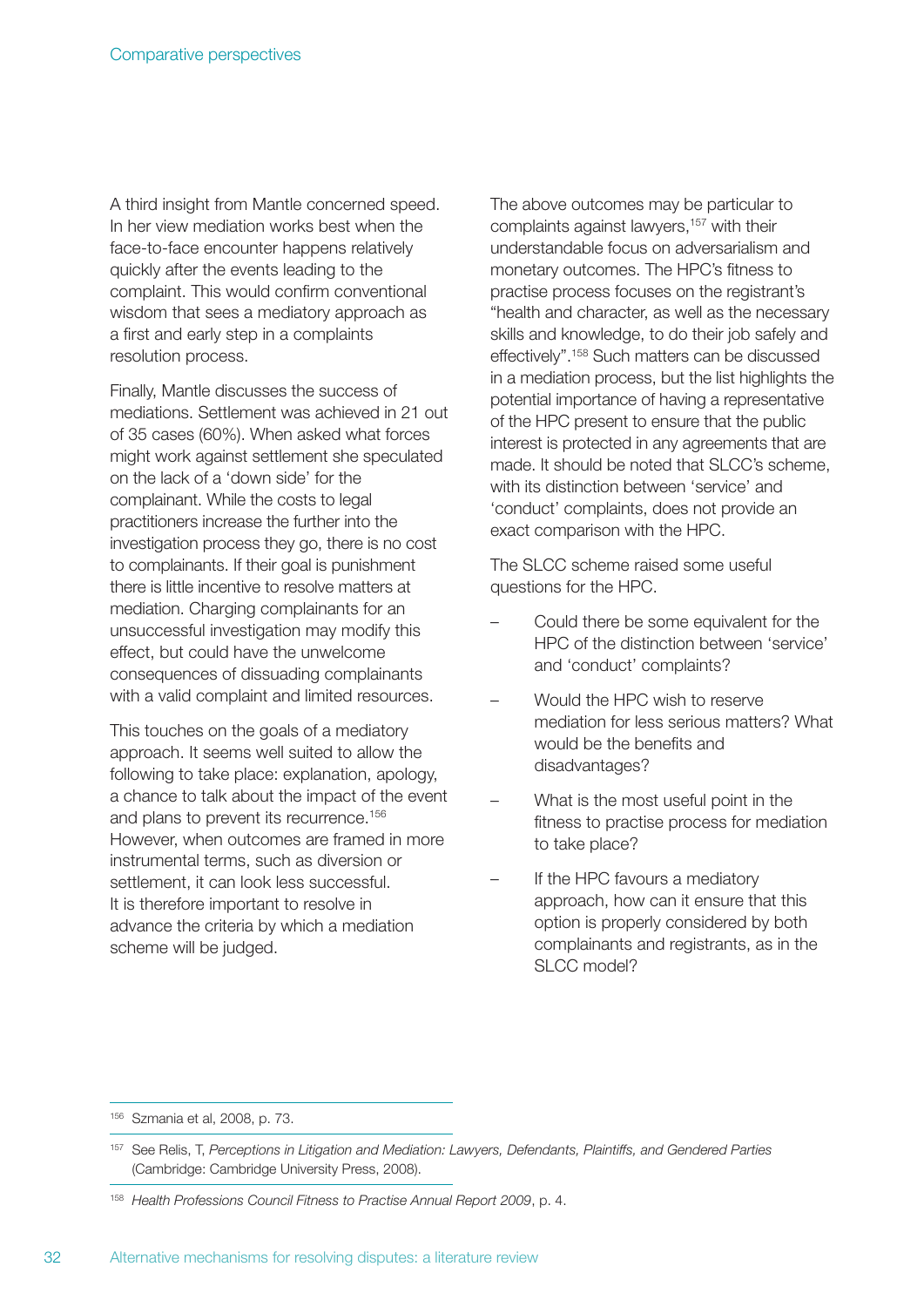# **3.2 Disciplinary processes for other UK professions**

It is also helpful to consider other UK professions. ADR is rather rare in dealing with complaints against members, with most adopting more traditional disciplinary proceedings following breaches of a code of conduct. Some examples are described below.

#### **The Chartered Institution of Building**

**Services Engineers'** <sup>159</sup> complaints procedure focuses on their code of conduct. A disciplinary panel determines whether there is a cause for sanction, with the power to censure, suspend or expel its members.

#### **The Chartered Institute of Arbitrators**<sup>160</sup>

focuses strictly on misconduct. Complaints in the first instance are made to the legal department, which then offers the practitioner an opportunity to comment before the Professional Conduct Committee adjudicates.

#### **The Institute of Chartered Accountants in England and Wales (ICAEW)** <sup>161</sup> has

embraced ADR as part of the process when the "professional and ethical standards of our members and firms do not meet the reasonable expectations of the public and other members." Complainant led local resolution is preferred as a first stage, with the ICAEW stepping in where this fails. Cases are sorted initially, with 60 per cent proceeding.

Cases closed at this stage mostly seem to be fee disputes, for which a voluntary arbitration scheme is suggested. If a case is not a disciplinary matter, the ICAEW will suggest independent mediation or, again, arbitration. Disciplinary cases are dealt with in one of two ways. Conciliation is offered where the firm or member could do something to address the complaint, ie return withheld records. If unsuccessful or rejected, an investigation allows the ICAEW to take disciplinary action itself.

**The Civil Mediation Council's Complaints Resolution Service**<sup>162</sup> is, perhaps unsurprisingly, based on informal mediation by the member him / herself. If this fails, the matter may be referred to the CMC for resolution by mediation.

**The General Medical Council's** (GMC) complaints resolution procedure strictly follows the fitness to practise model.<sup>163</sup> There is a preference for first contact to be locally made, but if this is unsuccessful the complaint may be escalated by approaching the GMC. Cases are screened to determine if they are relevant to fitness to practise then, if considered serious enough for a hearing, adjudication is made.

- <sup>159</sup> www.cibse.org/index.cfm?go=page.view&item=1058
- <sup>160</sup> www.ciarb.org/information-and-resources/membership-rules-and-regulations/how-to-make-a-complaint/
- <sup>161</sup> www.icaew.com/index.cfm/route/139178/icaew\_ga/en/Home/Protecting\_the\_public/Complaints\_process /Complaints\_process
- <sup>162</sup> www.civilmediation.org/page.php?page=2
- <sup>163</sup> www.icaew.com/index.cfm/route/139178/icaew\_ga/en/Home/Protecting\_the\_public/Complaints\_process/ Complaints\_process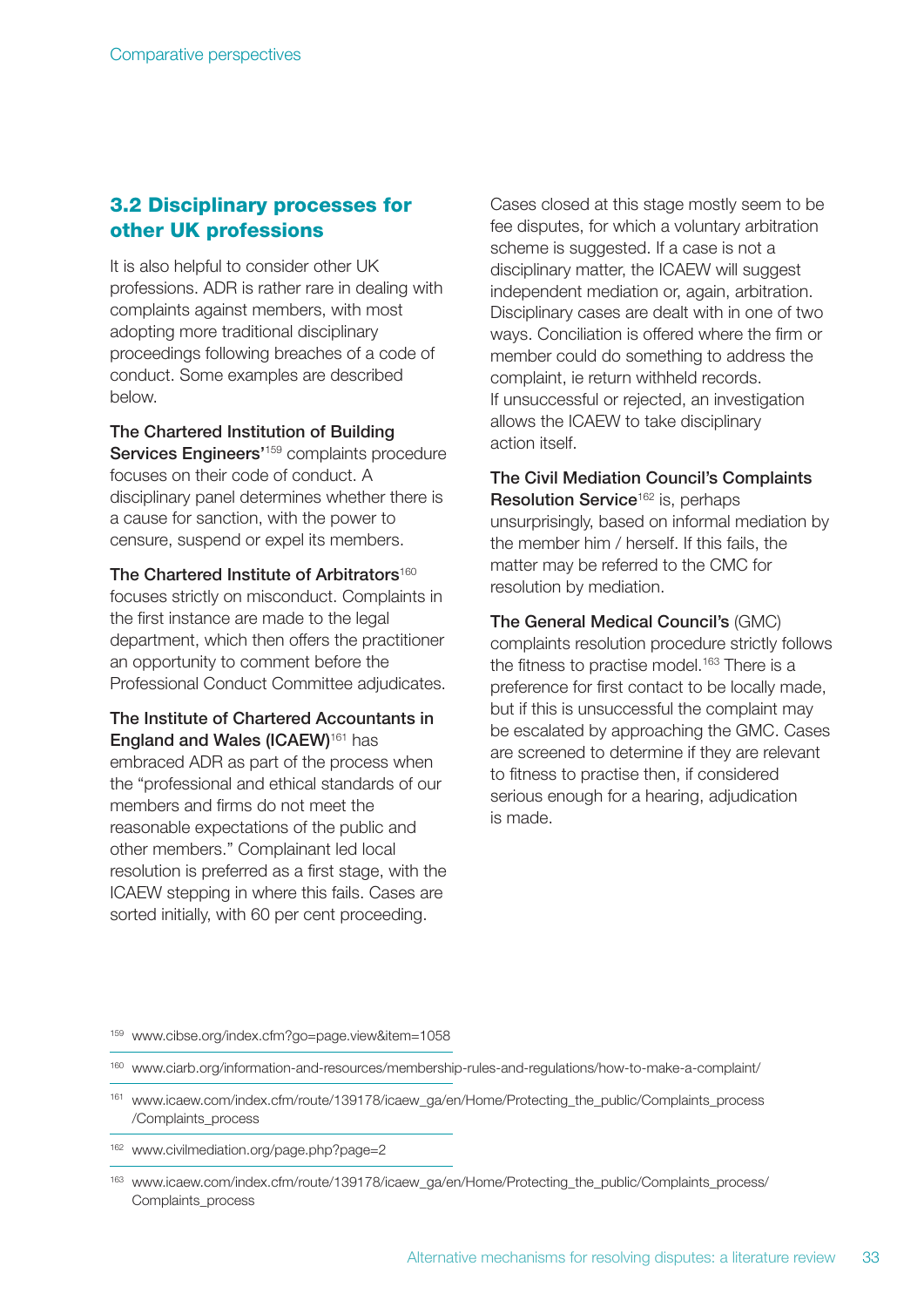### **3.3 USA**

The USA has one of the most developed ADR sectors in the world.<sup>164</sup> Since coming to prominence in the 1970s ADR, and in particular mediation, is being used in numerous settings such as family, neighbourhood, employment, environmental disputes, education, business and civil court. <sup>165</sup> A recent survey found that 140 out of 151 US law schools offered courses in ADR. 166 And in 2008 Relis could say that lawyers in America were "at an advanced stage of acceptance of mediation per se during formal legal processes".<sup>167</sup>

Medical malpractice has provided ripe territory for the use of ADR, and we review a number of schemes. When it comes to the regulation of professionals, however, we were unable to locate any US reference to the use of mediation. Litigation is the default way to hold healthcare professionals accountable. This has one advantage for our study: improvements brought about by the introduction of ADR schemes are readily measurable in terms of litigation rates or settlement rates. While it might be thought that these schemes would focus largely on fault and financial liability,

organisations also stress the contribution of an ADR approach to improving patient safety through systemic quality improvement. For example:

"Saving litigation costs was a side-effect rather than a motivating cause for Kaiser Permanente's leadership [...] the program was put in place [...] to help ensure that their members' quality-of-care concerns are addressed in a timely, empathetic and honest manner."168

Szmania et al<sup>169</sup> studied a number of organisations offering medical malpractice ADR. They found a broad range of ADR processes in use, most frequent being "opportunity to tell one's story", followed by facilitating apologies, facilitating explanations, mediation, assurances that the error would not happen again and face-to-face interaction.<sup>170</sup> Typical ADR programme goals were: early intervention, diffusion of anger, reduction in costs, untangling entrenched positions, preserving doctor-patient relationships and 'early settlement'. <sup>171</sup> Most frequent outcomes included explanation and apology, with monetary settlement somewhat less common.

164 Although China claims to have 4.9 million mediators. Chinese Ministry of Justice (http://english.sina.com/china/2010/0828/336569.html)

169 Szmania and others (2008).

<sup>170</sup> *Ibid,* p. 79.

<sup>171</sup> *Ibid*, p. 79.

<sup>165</sup> For a review of the field see Jones (ed.) 'Conflict Resolution in the Field: Assessing the Past, Charting the Future' in *Conflict Resolution Quarterly*, 22 (1&2), 2004.

<sup>166</sup> Lande, J, and Sternlight, J, 'The Potential Contribution of ADR to an Integrated Curriculum: Preparing Law Students for Real World Lawyering' in *Ohio State Journal on Dispute Resolution*, 24 , 2010, pp. 249–96, note 101.

<sup>167</sup> Relis (2008), p. 82.

<sup>168</sup> Houk and Edelstein (2008) p. 422; See also Dauer and Marcus, E, (1997) 'Adapting Mediation to Link Resolution of Medical Malpractice Dispute with Health Care Quality Improvement' in *Law and Contemporary Problems*, 60, pp. 185–218; Szmania and others (2008); Boothman and others (2009).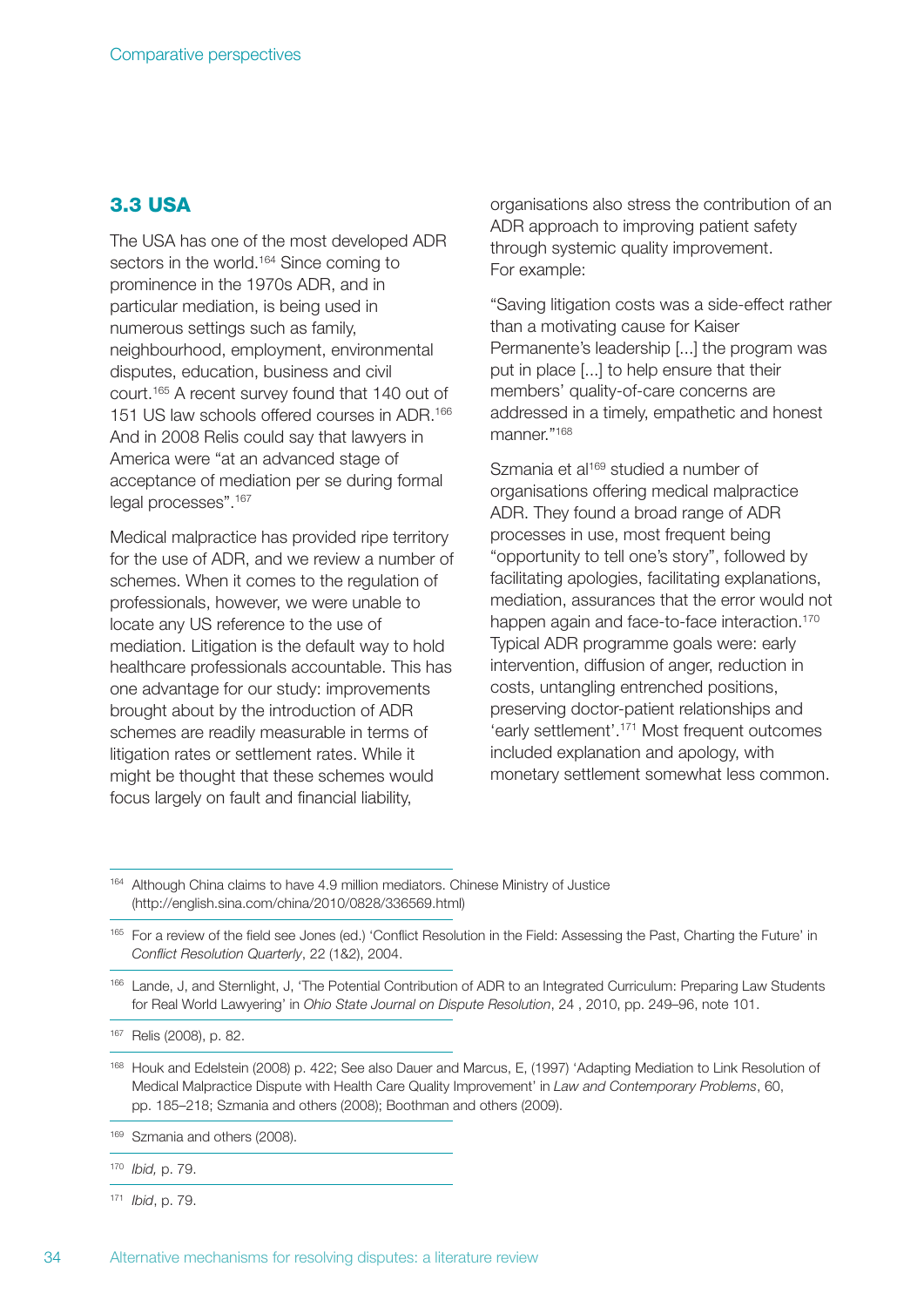The success rate of the schemes was around 90 per cent. <sup>172</sup> The authors made a comparison between medical malpractice ADR and victim-offender mediation, <sup>173</sup> suggesting that in both settings victims can find a way to gain control of their vulnerability. Significant cost savings were also noted when hospitals introduced an "interest-based, collaborative approach to claims management" with one reporting savings of \$52,000 per case. 174

Boothman et al studied one institution's efforts to manage the apparently inexorable rise in medical malpractice claims. The University of Michigan Health Service sets out to deal with potential claims by being transparent with patients and their families, apologising immediately if fault clearly lay with the healthcare team, always offering an explanation while robustly defending 'medically reasonable' decisions. Every potential claim is reviewed by an experienced member of staff. While not strictly speaking a form of ADR, the scheme does provide evidence that an open, transparent approach to complainants can pay dividends: from 2002 to 2007 the number of open claims dropped from 220 to 83, the average claim processing time had dropped from 20.3 months to under eight and litigation

costs had halved. <sup>175</sup> The study also reports significant medical improvements as a result of the scheme, hypothesising that a move away from 'defend and deny' allowed hospitals to understand and act on insights from unexpected incidents.

The USA Medicare system had an annual budget of \$486 billion in 2009. <sup>176</sup> A substantial quality improvement programme was initiated in 2004177 and one of its innovations was to enable Quality Improvement Organizations (QIO's) to offer mediation in place of the traditional review process. <sup>178</sup> In proposing the use of mediation in Medicare one writer suggested it would rest upon a "basic assumption of patient competency and personal power."179 In common with a number of mediation schemes, there is a preliminary sift so that the more serious matters go straight to investigation. Those designated "no substantial improvement opportunities identified" or "the care could reasonably have been expected to be better" can go on to mediation.<sup>180</sup> The process is outlined over the page.

- <sup>173</sup> Now known in the UK as restorative justice; see Section 4.2.5 below.
- 174 Szmania and others (2008), p. 77.
- <sup>175</sup> Boothman and others (2009), p. 144.

<sup>177</sup> *Medicare's Quality Improvement Organization Program: Maximizing Potential (Series: Pathways to Quality Health Care)*, 2006. Available from www.nap.edu/catalog/11604.html

<sup>172</sup> *Ibid*, p. 81.

<sup>176</sup> President's Fiscal Year CMS 2009 Budget Request. Available at www.hhs.gov/asl/testify/2008/02/t20080214a.html

<sup>178</sup> *Ibid*, p. 308.

<sup>179</sup> Bernard, P 'Mediating with an 800 pound gorilla' in *Washington and Lee Law Review*, 60, 2003, pp. 1417–59 at p. 1450.

<sup>180</sup> *Medicare's Quality Improvement Organization Program* (see note 177), p. 308. See also *Mediation: A New Option for Medicare Beneficiaries Available* from www.cms.gov/BeneComplaintRespProg/Downloads/3a.pdf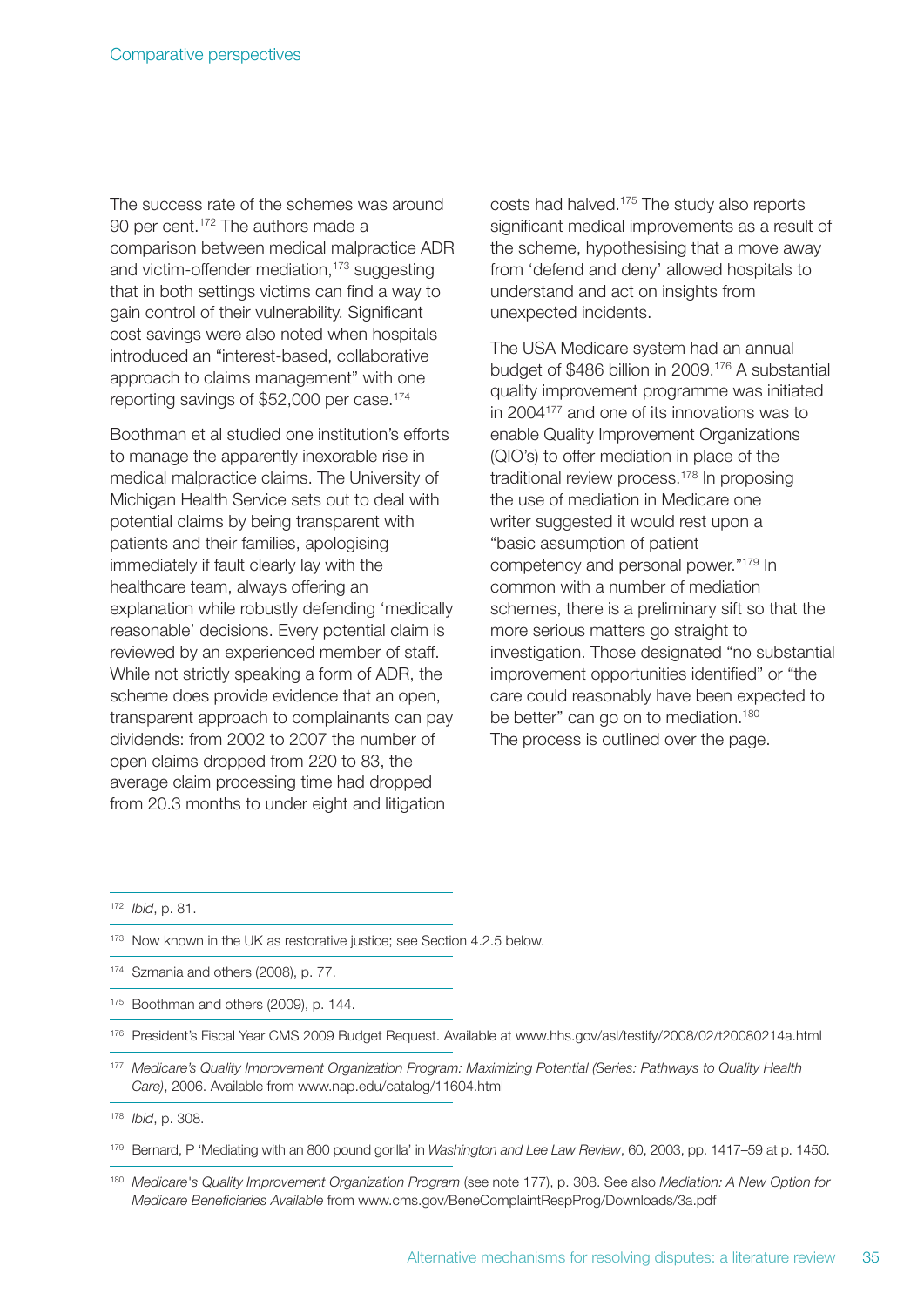

#### **Figure 3 – Complaints process for Medicare beneficiaries**

Although mediation was not evaluated separately from changes to the overall case review programme (which now includes a mediation step), taken as a whole, usersatisfaction with the outcome of a case review had gone from 39 per cent to 60 per cent in the course of one year.<sup>181</sup>

A number of private insurers have also incorporated mediation into their complaints processes, most notably Kaiser Permanente (KP). <sup>182</sup> KP is a not-for-profit healthcare organisation, providing hospitals, physicians and health insurance, and its preferred model has been to appoint 'medical ombudsman / mediators'.

As the title suggests, these full-time employees have a role in dealing with difficulties as soon as an 'adverse event' occurs, sometimes meeting patients and their families the same day. They can spend several weeks preparing for a mediation and when it occurs they have a mandate to include a wide range of parties including physicians, hospital administrators, risk managers and insurers as well as patients and their families. If a mistake has been made compensation will be offered, but the emphasis is very much on continuous improvement, incorporating lessons learned into future provision. 183

<sup>181</sup> *Ibid*, p. 320. The survey compared the traditional case review system with a new system which included a mediation option. From April 2003 to July 2004, there were 3,378 beneficiary complaint cases, of which 357 entered the mediation process.

<sup>182</sup> Houkand Edelstein (2008).

<sup>183</sup> Private conversation with Lois Kaye, medical ombudsman / mediator with Kaiser Permanente in Oakland, CA, on 4 September 2010.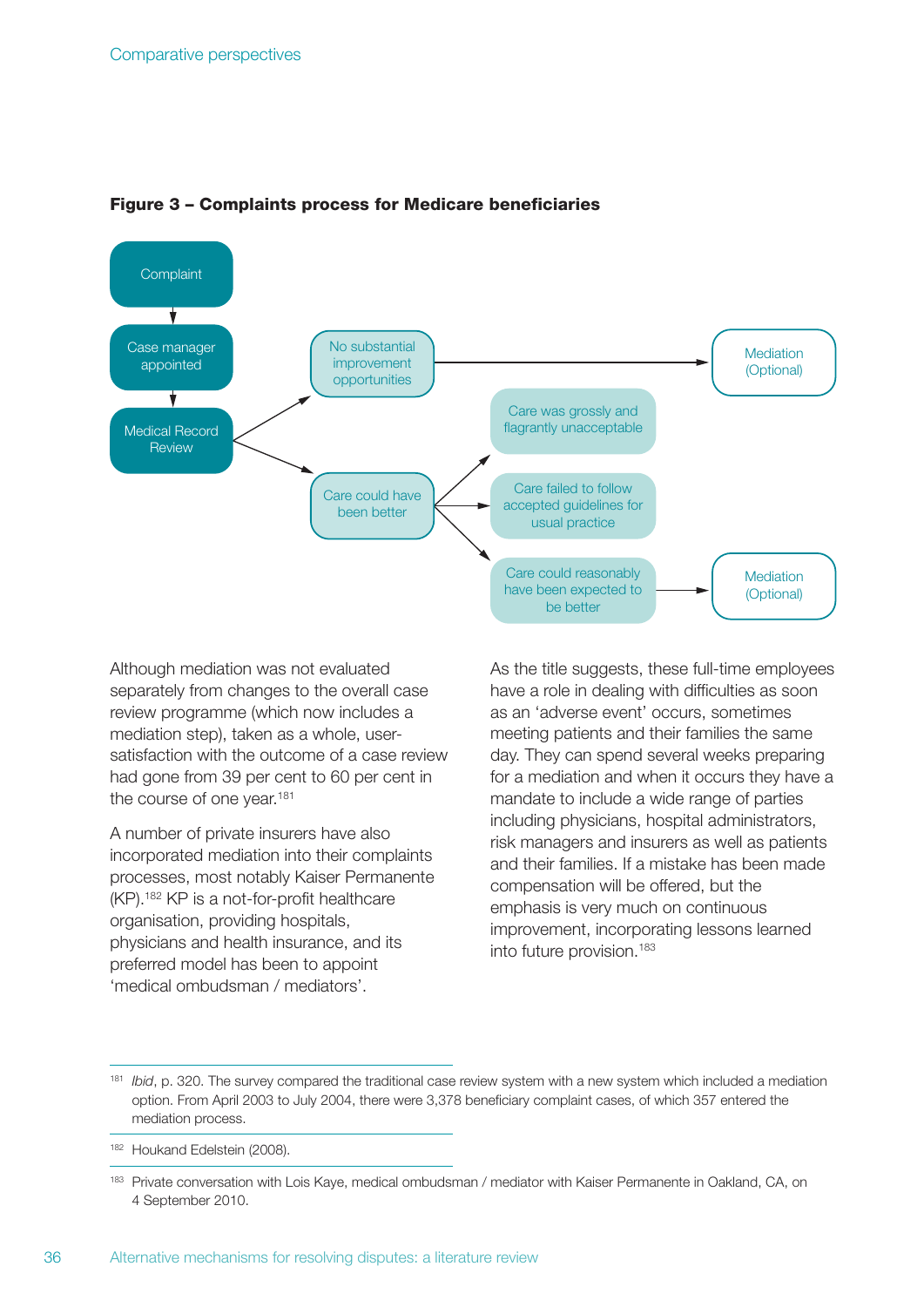The 'medical ombudsman / mediator' has much to commend it. However, its focus on wider systemic learning may render it less applicable in the HPC context, where the principal focus is on individual registrants' competence.

# **3.4 UK clergy discipline provisions**

Both the Church of England and the UK Methodist Church have inserted a mediatory step into their disciplinary process, with a particular emphasis on the importance of restoring the pastoral relationship.

#### **3.4.1 Church of England**

The Church of England's Clergy Discipline Measure 2003<sup>184</sup> applies only to those 'Allegations of Misconduct' about:

- doing any act in contravention of or failing to do any act required by the laws ecclesiastical;
- neglect or inefficiency in the performance of the duties of the office; or
- conduct unbecoming or inappropriate to the office. 185

The overall purpose of the measures is to "deal with clergy who are found to have fallen below the very high standards required and expected of them."186

In common with most schemes there is an initial scrutiny of complaints, carried out by the registrar on behalf of the Bishop to whom the complaint was sent. Once the complaint has been accepted 'conciliation' is among the actions open to the Bishop.

The reasons given for choosing conciliation are: "to restore the pastoral or personal relationship between the clergy and complainant", and that "the complainant seeks an apology." <sup>187</sup>

Conciliation is not used for any complaint which, if proved, would require a penalty of prohibition. Any agreement that is made during the conciliation must be later ratified by the Bishop, and this can only be done if the agreement suggested is within his powers as laid out by the Measure.<sup>188</sup> If conciliation is unsuccessful, there is an investigation process, then a tribunal, which makes a determination. If the tribunal finds there has been misconduct it may impose a prohibition for life, a suspension, removal from office, revocation of license, an injunction or rebuke.

#### **3.4.2 Methodist Church**

The "imperfect nature of human beings" as part of the Methodist Church's "fallible community" requires there to be a robust complaints procedure.<sup>189</sup>

<sup>184</sup> www.cofe.anglican.org/about/churchlawlegis/clergydiscipline

<sup>185</sup> S.8 Clergy Discipline Measure 2003.

<sup>186</sup> Church of England Clergy Discipline Measure 2003 Code of Practice, paragraph 4. Available at www.cofe.anglican.org/about/churchlawlegis/clergydiscipline/codeofpractice.pdf

<sup>187</sup> *Ibid*, paragraph 127.

<sup>188</sup> *Ibid*, paragraph137.

<sup>189</sup> Bellamy, C, Complaints and Discipline in the Methodist Church: A Step by Step Guide to the Standing Orders on *Complaints and Discipline [3rd Edition]*, 2008. Available at www.methodist.org.uk/downloads/cd-guide-tocomplaints-and-discipline-bellamy-091208.pdf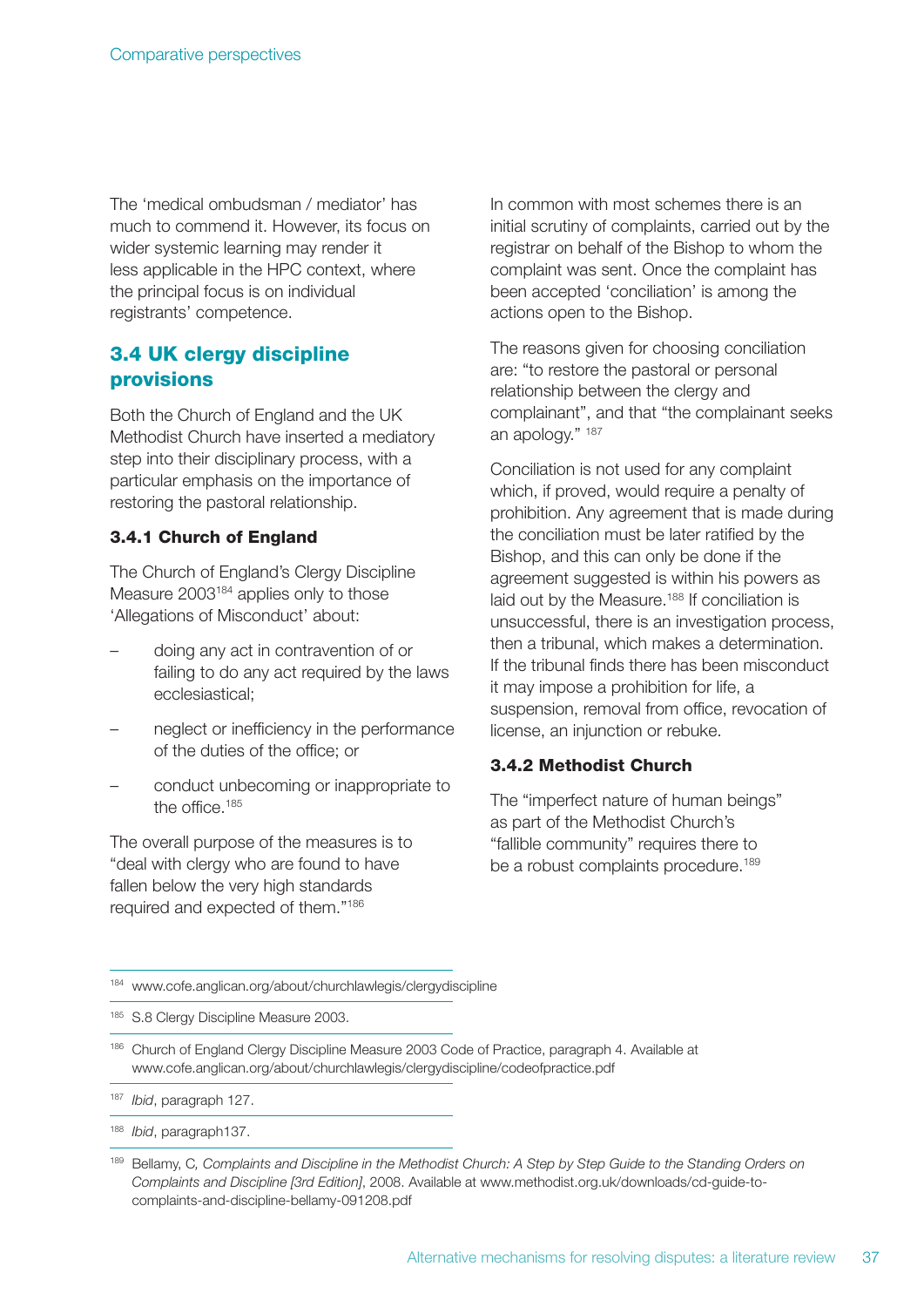The initial sorting stage is: "a critical appraisal of the significance of the relationship between the standing of the person complained of in relation to the Church and the words, acts or omissions complained of." Complaints may be made about any member of the Methodist Church.

The first stage encourages local, informal resolution, by "whatever steps are appropriate"' including mediated settlement. 190 This is done in all except sufficiently serious cases, which go directly to the Connexional Complaints Panel. The second stage is described as being 'formal resolution'. If neither informal nor formal resolution is successful the complaint goes to the Connexional Complaints Panel. A disciplinary hearing may be called for serious breaches of discipline, disregard to the church or if they "have or might have seriously impaired the mission, witness or integrity of the Church by his or her words, acts or omissions."191 There are many disposals and penalties available, ranging from expulsion to a rebuke. Mediation may be used as part of the reconciliation process, as with the Church of England measures, when personal or pastoral relationships are at issue.

# **3.5 The Netherlands**

The Dutch Individual Health Care Professions Act (Wet BIG)<sup>192</sup> regulates the provision of care by dentists, doctors, healthcare psychologists, midwives, nurses, pharmacists, physiotherapists and psychotherapists. The aim of the Act was to replace an ineffectual statutory regime and provide greater scrutiny of the medical professions. It was also intended to strengthen the position of complainants, as there had been a perception that the previous regime had enabled professionals to protect one another. <sup>193</sup> This in turn required additional safeguards, with the over-riding purpose of the Act to "foster and monitor high standards of professional practice and to protect the patient against professional carelessness and incompetence."194

The complaints process under this Act has two streams: disciplinary measures and fitness to practise measures. Disciplinary measures aim to "guarantee proper standards of professional practice in order to protect the interests of those for whom care is provided."195 Two norms apply: 'due care', and all other activities which conflict with proper practice.

<sup>194</sup> *Ibid*, p. 5.

<sup>190</sup> *Ibid*, paragraph 2.6.

<sup>191</sup> *Ibid*, paragraph 5.3.

<sup>192</sup> Ministerie van Volksgezondheid, Welzijn en Sport (Ministry of Health, Welfare and Sport, the Netherlands), *The Individual Health Care Professions Act International Publication Series (number 10)*, The Hague, October 2001, pp. 1–69. Available from http://english.minvws.nl/includes/dl/openbestand.asp?File=/images/big-eng\_tcm20-107817.pdf

<sup>193</sup> Hout, E, The Dutch disciplinary system for health care: an empirical study, 2006, p. 9. Available from http://dare.ubvu.vu.nl/bitstream/1871/9194/1/binnenwerk\_proefschrift\_Hout.pdf This thesis pays particular attention to the application of a professional disciplinary regime (already applied to the 'old professions' of medicine, dentistry and pharmacy) to the 'new professions' of psychology, physiotherapy and nursing.

<sup>195</sup> *Ibid*, p. 10.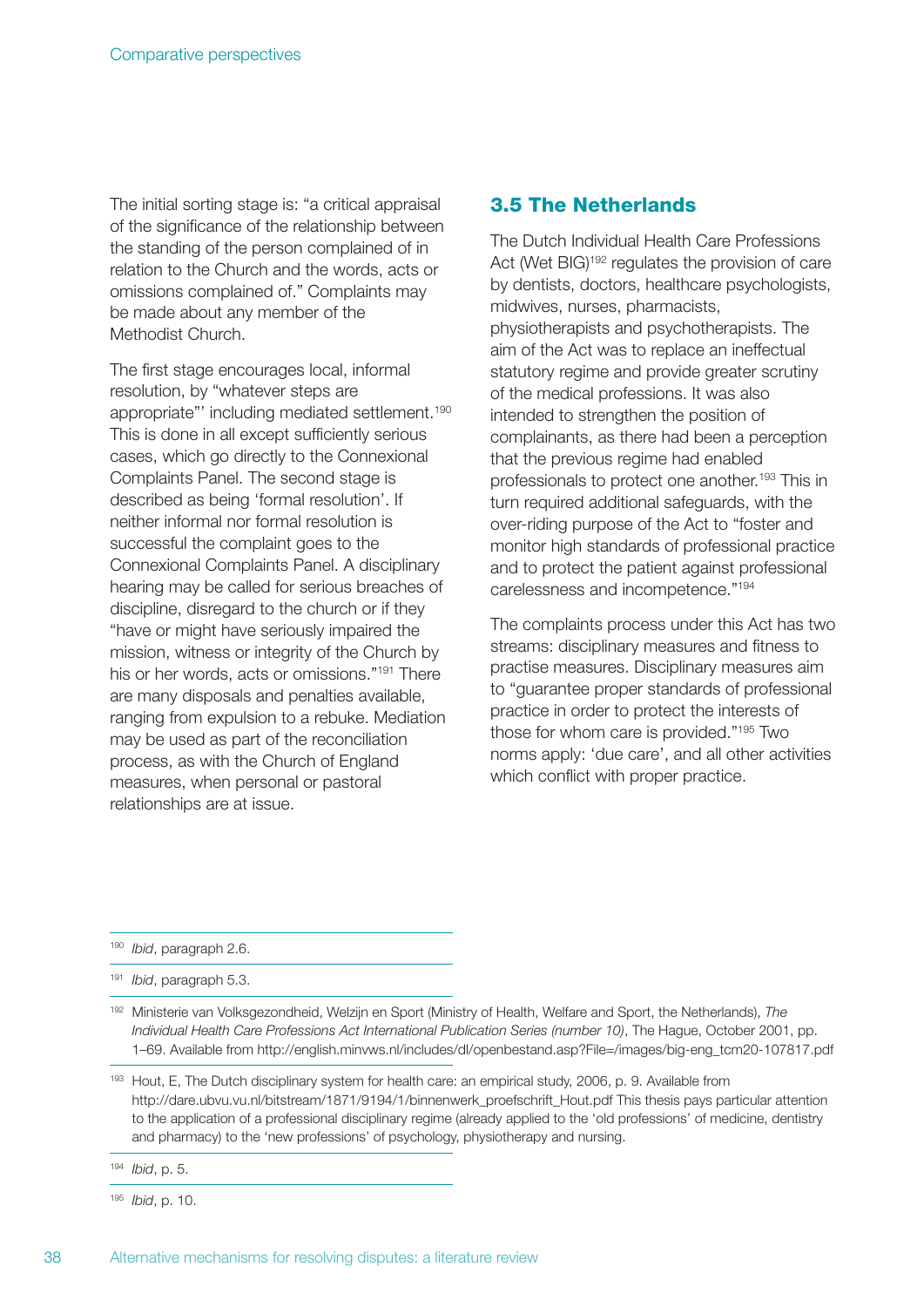Complaints may be brought by patients, their relatives or other professionals. The Public Health Inspector may also institute proceedings. Following a written complaint, a preliminary investigation takes place. At this stage, both parties are given an opportunity to state their views, and an "amicable agreement" is offered. <sup>196</sup> If accepted, this is recorded and implemented and the disciplinary process is terminated. If not, the complaint continues to a hearing. Sanctions range from a warning, reprimand, fine, suspension or conditions on practice, to striking off.

Fitness to practise means literal fitness: cases cover only unfitness as the result of a mental and / or physical condition or of habitual misuse of alcohol or drugs. <sup>197</sup> Only the Public Health Inspector may bring such a case and a board will assess the practitioner's fitness with possible sanctions including putting conditions on practice or striking off. There are, in addition, penal provisions under the act, all of which would be otherwise covered by criminal law. 198

The division of case types mirrors that of the HPC, with the Dutch Fitness to Practise cases running in line with those that go to the HPC's Health Committee. While the disciplinary scheme covers most other issues, by bracketing norms of due care and "against proper practice" it excludes some 'consumertype' complaints.

The opportunity for "amicable agreement" is an interesting variant on ADR, but like a number of innovations in this field there is little evidence of its use. <sup>199</sup> While the methodology is not mentioned, it could work as mediation or simply as a third-party proposed agreement which the parties are free to reject.

There has been some criticism of the scheme. A further legally qualified person was added to the five-person disciplinary boards with the intention of strengthening the position of complainants, but in fact the number of complaints upheld has reduced.<sup>200</sup> Professionals were also critical where the panel did not contain someone from the same profession. 201

# **3.6 France**

The French Médiateur de la République (MDLR) fulfils a similar role to an ombudsman in other countries, helping citizens in their disputes with the state and administration. In 2009, following almost 40 years' experience since the post was established in 1973, the Médiateur declared that: "We no longer have to manage a case but accompany a person to help him overcome a problem. Receiving is respecting, accompanying and reconstructing."202

<sup>196</sup> *Ibid*, p. 11.

<sup>197</sup> *Ibid*, p. 12.

<sup>198</sup> *Ibid*, p. 13.

<sup>199</sup> An evaluation of the disciplinary system makes no mention of amicable settlement occurring in its 180 pages – Hout (2006).

<sup>200</sup> From 19 per cent to 15 per cent, *Ibid*, p. 130.

<sup>201</sup> *Ibid*, p. 130.

<sup>&</sup>lt;sup>202</sup> Mediator of the French Republic, Annual Report 2009, www.mediateur-republique.fr/fic\_bdd/pdf\_fr\_fichier/ 1271756115\_Rapport\_2009\_ANGLAIS.pdf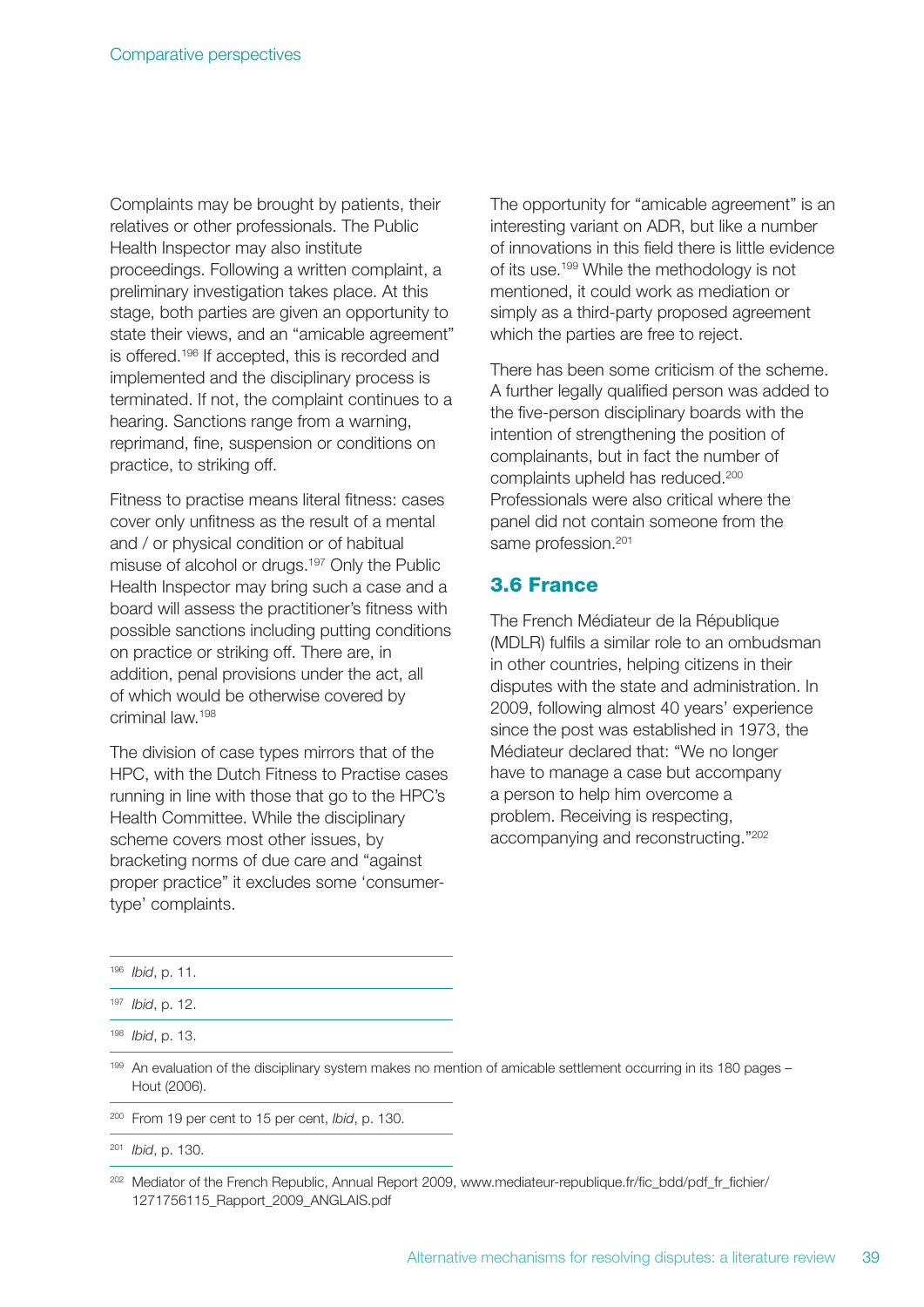This seems to suggest a parallel with the HPC's work. The role of 'accompanying' could conceivably included a face-to-face mediatory meeting with the practitioner, modelling the three pillars of procedural justice described above – a chance to tell one's story, a sense that this is being taken into account and respectful treatment by a representative of authority.

The MDLR has now extended his role into the healthcare sector following the recognition that, even though the complaints system may be effective, those making complaints often experience a sense of powerlessness. He also identifies benefits for the healthcare system: "Physical mediation, in particular, has an educational value for professionals: it does not seek to hold somebody responsible, but to use the error positively". <sup>203</sup> This highlights a difficulty for mediation: does it run counter to the idea of 'holding somebody responsible'? If so, it will be difficult for a regulator representing the public interest to countenance. In the case of the HPC, the mediatory step would need to combine the ideas of accountability and learning from mistakes. The MDLR notes a rise in the phenomenon of dissatisfied complainants going on to raise court actions against medical practitioners. Acknowledging that this is part of an international trend, he suggests that it "maintains and escalates deadlock situations". 204

Finally, he raises the issue of what he terms 'ordinary maltreatment' in hospitals. This includes poor hygiene and insufficient attention to the patient's pain or other characteristics, and may often stem from factors beyond the control of the practitioner. The MDLR acknowledges that health practitioners are under pressure and may become the object of insults and even violence. One in five health related referrals come from the practitioners themselves and therefore his role is also to "take care of the healthcare workers, without criticising them, and to strive, together with them, for a 'good-treatment' policy". 205

The example of the MDLR suggests that the HPC may wish to consider 'mediators with power'. <sup>206</sup> This term was coined by US mediation writer Bernard Mayer, who asserts that mediation's credibility can be enhanced when conducted by someone who commands high respect and authority within society. It may be that in the UK too complainants and practitioners could find mediation more acceptable if it were provided by such a figure (for example the Health Service Ombudsman). 207

<sup>203</sup> *Ibid*, p. 6.

<sup>204</sup> *Ibid*, p. 6.

<sup>205</sup> *Ibid*, p. 7.

<sup>206</sup> Mayer, B, *Beyond Neutrality: Confronting the Crisis in Conflict Resolution* (San Francisco: Jossey-Bass, 2004), pp. 108–110.

<sup>&</sup>lt;sup>207</sup> However, Kaiser Permanente in the USA see it as more important for the ombudsmen / mediators to be health professionals (private conversation with Carol Houk, founder of the Kaiser Permanente MedicOm scheme, on 11 September 2010).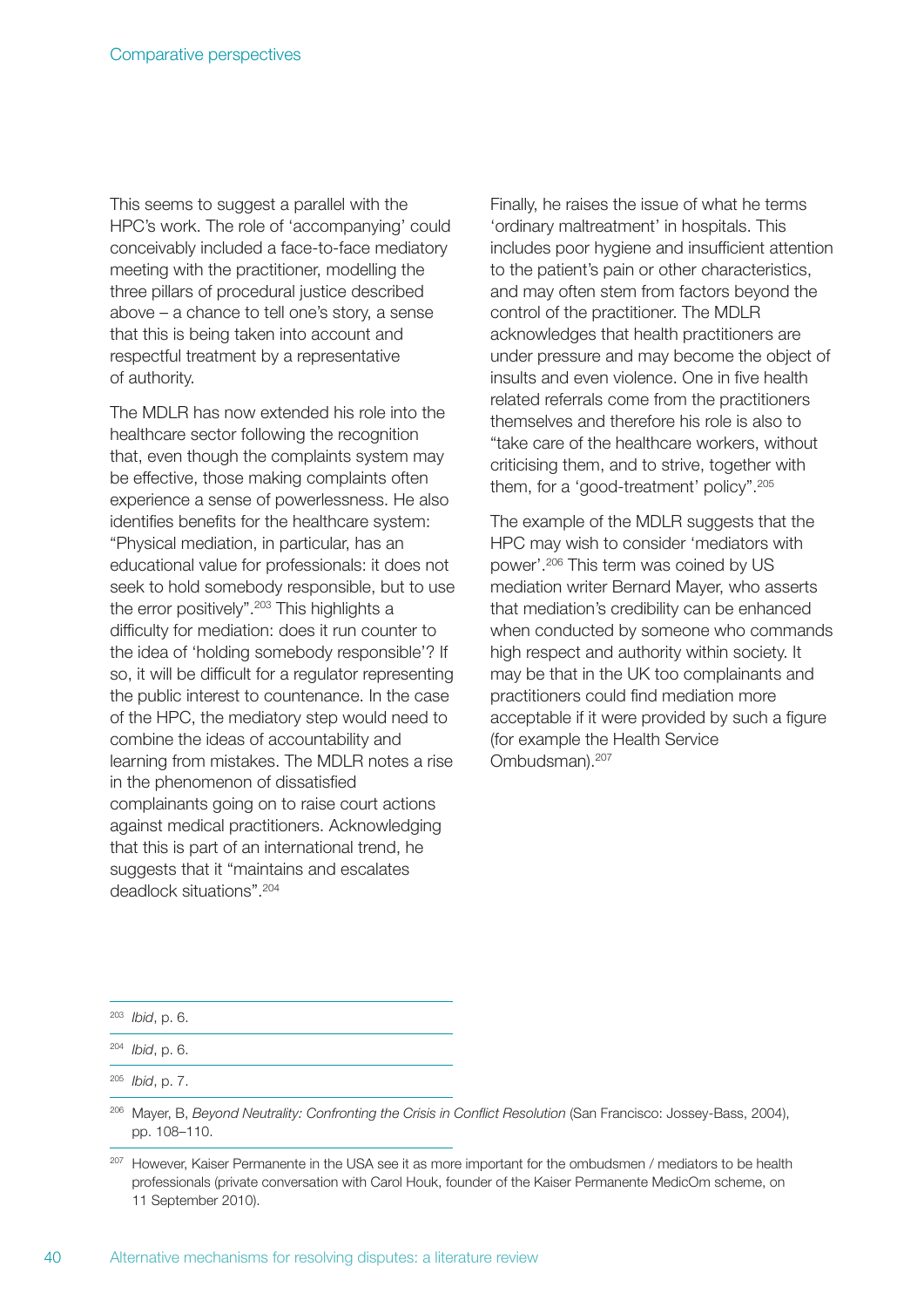### **3.7 Belgium**

In August 2002 Belgium passed a law creating a mediation function within the health service. Its purpose is to "prevent queries and complaints through the promotion of communication between patient and professional practitioner. <sup>208</sup> The Act also sets out a general standard for health professionals: "Everyone should receive from the health professionals the most appropriate care to prevent, listen, evaluate, consider, process and relieve pain."209

The scheme seems to have had positive results, with the most common subject matter being the therapeutic regime. However, the technical details mattered much less than the poor quality of the patient / carer relationship. By 2008 the scheme was still "too little known". <sup>210</sup> As noted below, <sup>211</sup> Delvaux found that the scheme was completely invisible in hospital leaflets.

In 2008 the Belgian Fondation du Roi Baudoin published a study of hospital mediation schemes in seven countries: Canada (Quebec), Finland, France, Germany, the Netherlands, Norway and the United Kingdom. Its findings were as follows.

- Some countries gave frontline complaint handling to general managers, others to mediators; two combined the two approaches; four countries provided support to patients in bringing complaints.
- Mediators tended not to have senior positions in the hospital hierarchy; if they were non-medical, they tended to be full-time mediators.
- While there was not unanimity about the appropriate qualifications for mediators, there was a strong emphasis on continuing professional development. In the future it is likely that some sort of benchmark standard will develop.
- Six of the seven countries allowed access to medical records.
- Six of the seven integrated complaints handling into the quality system of their local hospital. The UK was the only one to integrate local complaint and litigation management into its national risk management strategy.

Interestingly the author found that, overall, the UK's system was strongest, taking account of common-sense values and integrating complaints-handling into a systematic and dynamic vision of healthcare. 212

- <sup>210</sup> Delvaux (2008).
- <sup>211</sup> At Section 4.3.

<sup>208</sup> Law of 2 August 2002, Article 11 § 2 See www.ordomedic.be/fr/avis/conseil/la-fonction-de-m%E9diation

<sup>209</sup> *Ibid*, Article 11a.

<sup>212</sup> Jacquerye, A., *Exploratory study of hospital mediation* (Fondation Roi Baudoin, 2008). See www.kbsfrb.be/uploadedFiles/KBS-FRB/05)\_Pictures,\_documents\_and\_external\_sites/14)\_Summary\_publications/ MediationHospitaliere\_Resume\_FR.pdf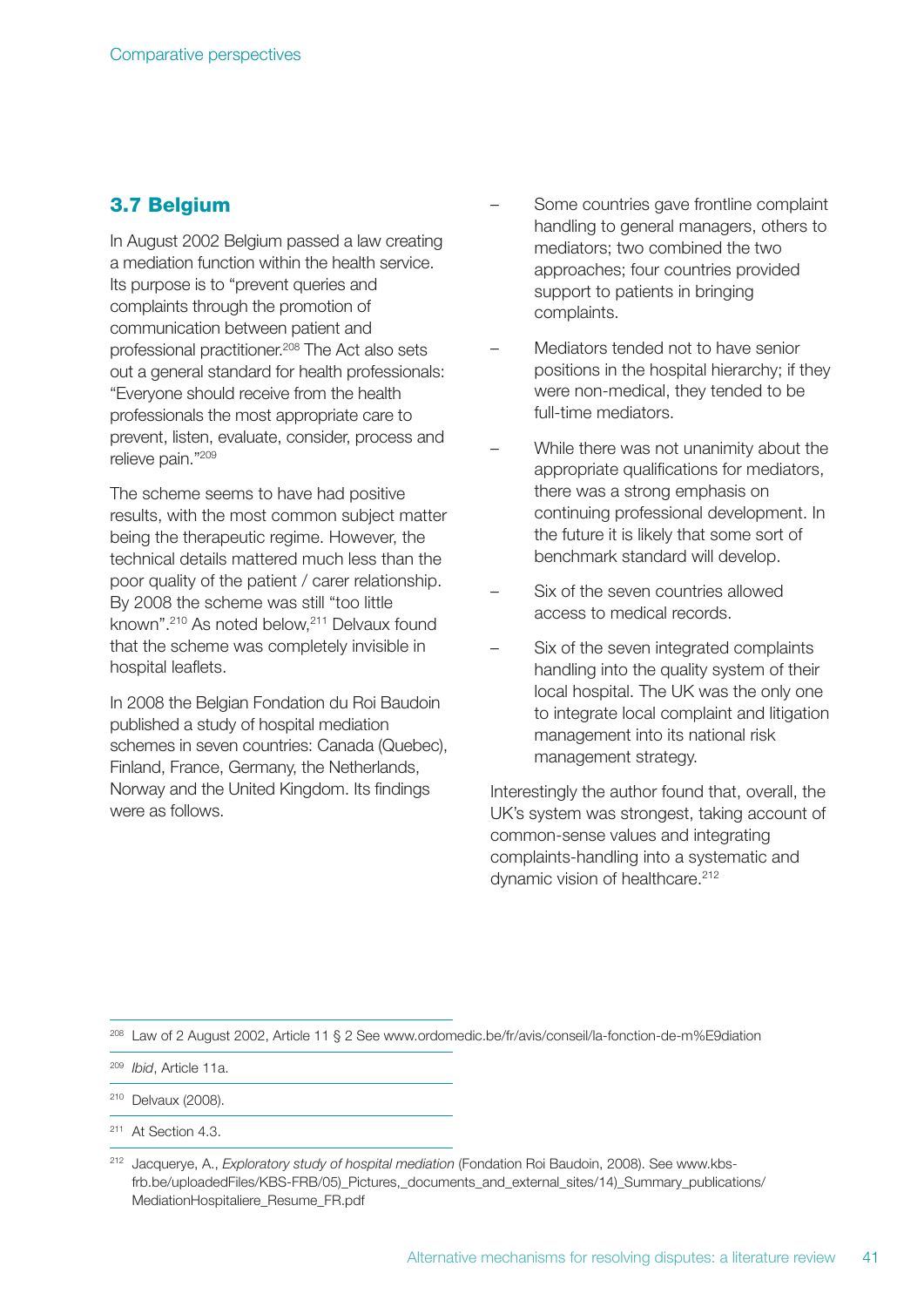### **3.8 Alberta, Canada**

Mediation and other alternatives to formal complaints processes are being used in a number of jurisdictions, and the term 'Alternative Complaint Process' (ACP) has been coined. <sup>213</sup> The Alberta Health Professions Act 2000 covers 28 health professions. <sup>214</sup> The Act creates, for each profession, a college to govern and regulate its members. The focus is on protecting and serving members of the public and includes enforcement and regulation of a standard of practice and ethics. Only complaints about professional conduct may be considered.

Complaints are made in writing to the Complaints Director who has eight options for action, as follows.

- Encourage parties to communicate and resolve the complaint.
- Attempt to resolve the complaint with the parties' consent.
- Make a referral to the 'Alternative Complaint Process'(ACP).
- Request an expert to provide an evaluation of the subject-matter of the complaint.
- Investigate the complaint.
- Dismiss the complaint if vexatious or trivial.
- Dismiss the complaint if there is insufficient or no evidence of unprofessional conduct.
- Make an incapacity order on grounds of mental or physical health (includes a treatment order and / or suspension). 215

ACP can only go ahead with the agreement of both complainant and professional. The person conducting the ACP must be impartial, and act impartially. A member of the professional's college must conduct or participate in the ACP. While mediation is not referred to by name, the function of the person conducting the ACP is to assist in settling the complaint. Any settlement reached must be reported to the complaints review committee to be ratified, amended (with consent of both parties) or refused. In these two requirements the scheme shows both norm educating and norm advocating characteristics.<sup>216</sup>

If ACP does not achieve settlement, the complaint will return to the Complaints Director. An investigation is likely to follow, then a re-investigation or hearing if the complainant does not agree with a dismissal of the complaint. The hearing can make a widerange of orders including: caution, reprimand, impose conditions, make a treatment order, suspend or cancel registration, or order to pay costs or fines.

<sup>213</sup> Province of Alberta, Canada: Health Professions Act 2000, SS 58–60 (www.qp.alberta.ca).

<sup>&</sup>lt;sup>214</sup> Acupuncturists; chiropractors; combined laboratory and X-ray technicians; dental assistants; dental hygienists; dental technologists; dentists and denturists; hearing aid practitioners; licensed practical nurses; medical laboratory technologists; medical diagnostic and therapeutic technologists; midwives; naturopaths; occupational therapists; opticians; optometrists; paramedics; pharmacists; physical therapists; physicians, surgeons and osteopaths; psychologists; registered dietitians and registered nutritionists; registered nurses; registered psychiatric and mental deficiency nurses; respiratory therapists; social workers; and speech-language pathologists and audiologists. See schedules 1–28 of the HPA 2000.

<sup>215</sup> HPA 2000, S.55(2).

<sup>216</sup> See Section 1.3 above.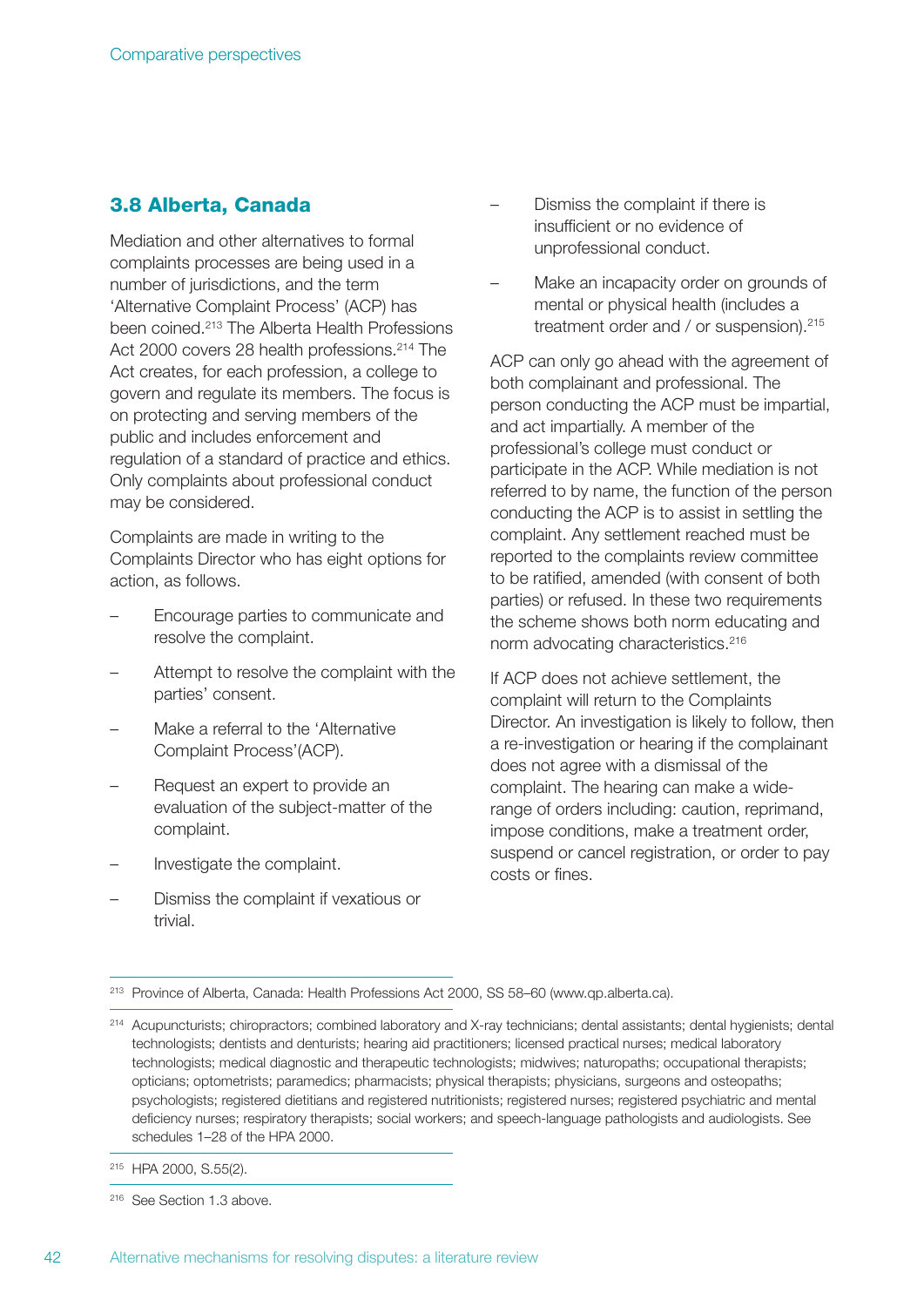# 4 Observations for the HPC

# **4.1 ADR – what are its goals?**

It is clear that ADR schemes are diverse and motivated by varied considerations. A key question for the HPC concerns purpose: what could an ADR scheme deliver that the current fitness to practise process does not? If this question does not have a clear affirmative answer then it is unlikely that a mediation scheme will be used, however wellintentioned. <sup>217</sup> This links to the related question of beneficiaries. Would such a scheme benefit complainants (whether members of the public or not), registrants, the HPC in its public protection role, the health service or the wider public? We set out below some of the possibilities and their implications.

#### **4.1.1 Diversion**

One of the key drivers for the growth of ADR has been dissatisfaction with existing disputeresolution processes. This may be because they are slow, expensive and inaccessible, or to free-up formal adjudication for more serious cases. Previous research for the HPC has indicated some misunderstanding of the existing fitness to practise process on the part of members of the public who complain, leading to possible dissatisfaction. 218 However, this does not in itself make the case for diversion. The HPC has a duty to protect the public and we see no indication that, for example, cost savings are a motivation for introducing ADR.

On the other hand, the investigation process requires an investment of time and resources from both the HPC and the registrant and one of the respondents in the Ipsos MORI research thought mediation could resolve matters more speedily.<sup>219</sup> It may also be that a number of complaints concern matters not pertaining to fitness to practise: a mediation meeting may allow these to be resolved to the satisfaction of the parties without involving other agencies.

#### **4.1.2 'Reinstatement of the care relationship'**

This term comes from an evaluation of the Dutch regulatory system.<sup>220</sup> It highlights one of the claims consistently made for mediation: that it can enable parties to resolve disputes without terminating their relationship. While a complaint to the HPC may indicate that the care relationship is already fatally damaged, for a proportion of complainants a continuing or improved relationship with a valued carer will be important. Some may have complained because it is the only way they can highlight a difficult issue, or because they have been advised to do so. If a mediation meeting were to be offered early in the fitness to practise process it would present an opportunity to address such concerns while allowing the professional relationship to continue (and perhaps strengthening it).

<sup>217</sup> See Section 4.3 below.

<sup>218</sup> Ipsos MORI (2009), p. 12: "Attempting to resolve problems can be stressful and a lack of common understanding of the complaints procedure can be a source of dissatisfaction among users."

<sup>219</sup> *Ibid*, p. 31.

<sup>220</sup> Hout (2006), p.138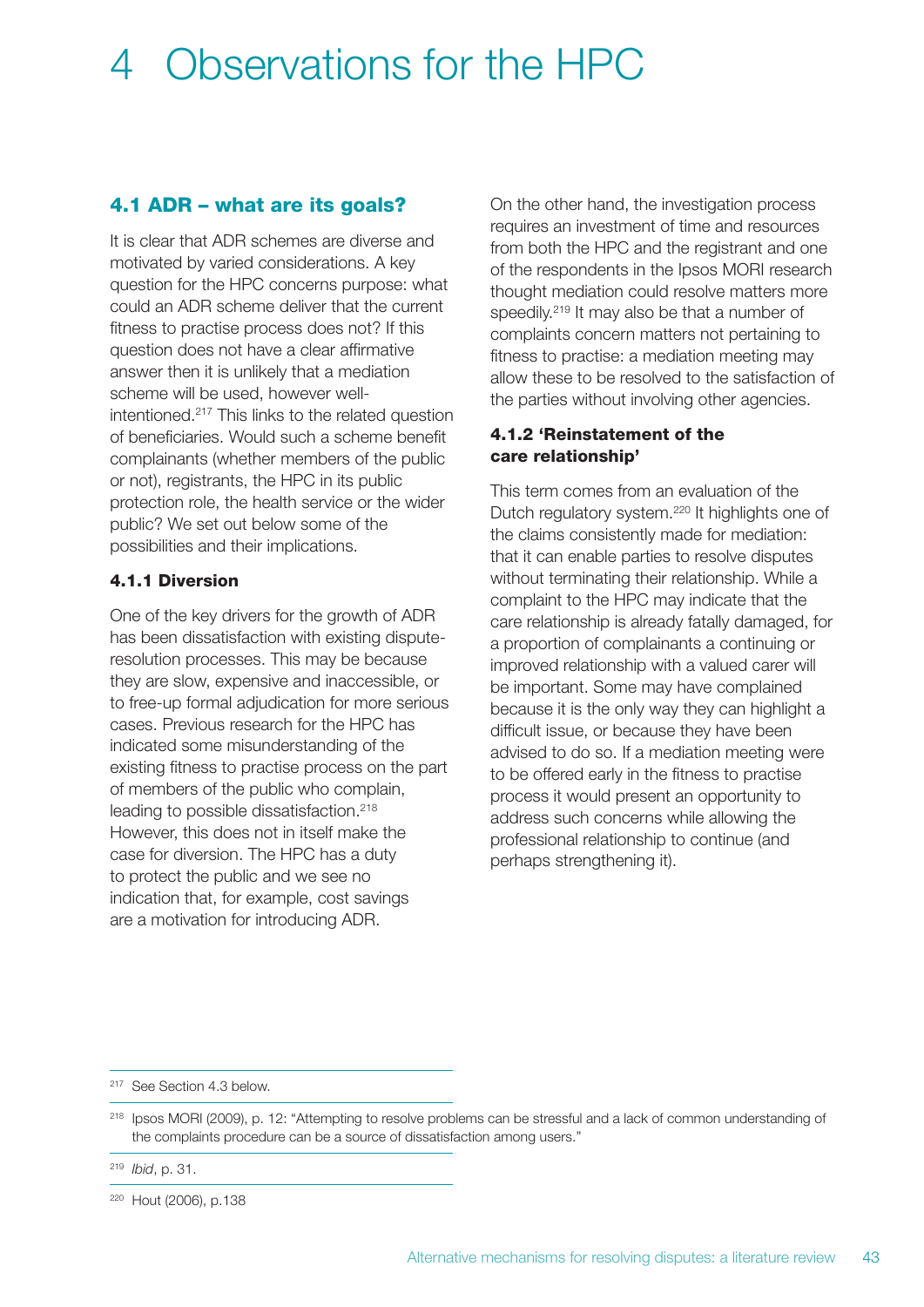#### **4.1.3 Settlement**

Mediation has also been characterised as a 'settlement ritual'. It provides a forum for people in dispute to arrive at a settlement that satisfies their interests, a quality which accounts for much of its appeal to the justice system. However, this motivation may be problematic for the HPC. While a complainant has an indisputable interest in the outcome of a fitness to practise process, she or he does not have the only interest. The HPC has a duty to consider the wider public interest, including such matters as whether the registrant presents a potential danger in future. In a sense, once the complaint has been made, the complainant no longer 'owns' it: she or he may be called as a witness, but ultimately the regulator's decision about proceeding is governed by the duty to protect the public. This is spelt out in the case of the Irish Pharmaceutical Society:

"If a complaint is withdrawn, the committee considering it may, with the Council's agreement,

- (a decide that no further action is to be taken, or
- (b) proceed as if the complaint had not been withdrawn."221

Relis' 'parallel worlds' findings tell us that settlement does not feature strongly in most (non-legal) parties' perspectives on mediation. For them a face-to-face encounter held out the promise of a chance to be heard, leading to explanation, apology, future prevention and, in some cases, vindication and shaming the practitioner.<sup>222</sup> We discuss below the implications of this for the style of mediation, but it appears that settlement may be simultaneously over-optimistic (because some complainants will not want to withdraw their complaints even after a positive mediation experience) and under-achieving (because mediation has the potential to deliver more than a simple settlement, particularly future learning, a restored relationship and / or closure).

#### **4.1.4 Learning**

A number of commentators have noted the potential of ADR to deliver longer-term learning as parties to a conflict are forced to reconsider their points of view and scrutinise the events that led to the conflict.<sup>223</sup> To quote the French Médiateur de la République again: "Physical mediation, in particular, has an educational value for professionals: it does not seek to hold somebody responsible, but to use the error positively."224

One of the limitations of the current fitness to practise process is its concentration on the individual registrant: the HPC has no remit to sanction entities like hospitals or health centres, nor to recommend wider systemic improvements.

<sup>&</sup>lt;sup>221</sup> Pharmacy Act 2007, S.44 (Republic of Ireland).

<sup>222</sup> Relis, 2008.

<sup>&</sup>lt;sup>223</sup> For example the French Médiateur de la République (see Section 3.6 above; in the USA Dauer and Marcus (1997), Boothman et al (2009), Szmania et al (2008) and both the Medicare and Kaiser Permanente schemes cite learning as a key objective.

<sup>224</sup> Médiateur de la République, *Annual Report 2009*, p. 6; see also Donaldson in *Trust, Assurance, Safety* (2007) (see note 78).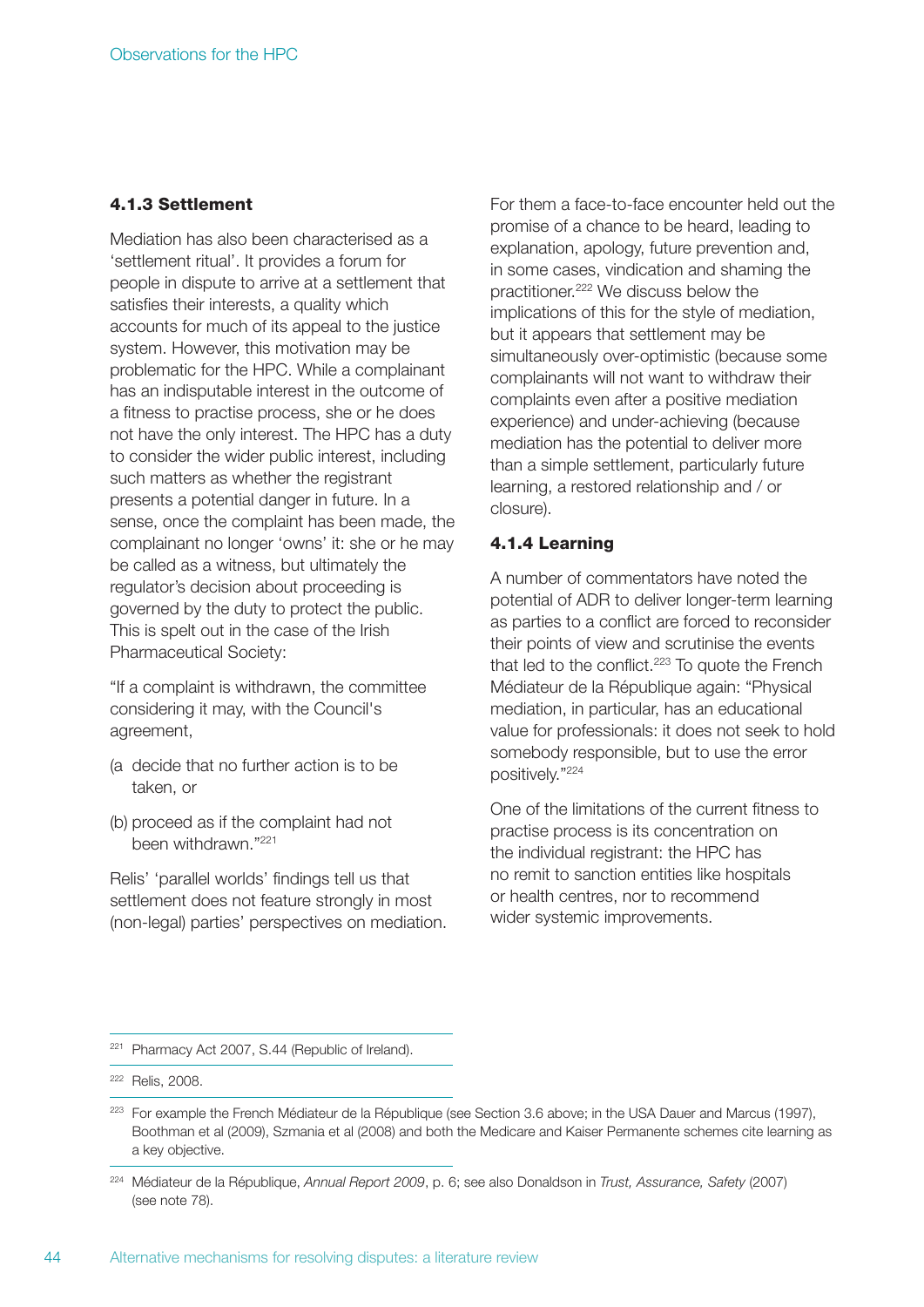A mediatory meeting could, however, assist the HPC and the registrant to make greater use of the learning from complaints, particularly if the complainant and registrant participate in a discussion about possible remedial steps. The presence of a representative of the particular profession could also enable that profession to learn from errors by disseminating the agreed outcomes of mediation.

#### **4.1.5 Customer satisfaction**

This factor should not be underestimated. While evaluation of outcomes is problematic, because of the difficulty in attaining true experimental conditions, <sup>225</sup> the popularity of mediation with its users is almost universal. 226 The Scottish Legal Complaints Commission, for example, found that mediation was rated as 'Very Good' or 'Excellent' by 72 per cent of its users, while 86 per cent said they would recommend it to others.<sup>227</sup> Mediation's high client-satisfaction ratings have been dismissed by critics asserting that people simply enjoy the attention of an interested professional. However, as the literature on procedural justice illustrates, <sup>228</sup> parties' positive views of their treatment in one setting seems to enhance their respect for the whole system.

This review was commissioned at least in part because of disquieting concerns about the current fitness to practise process: it is possible that a mediatory approach, as part of an integrated approach to complaints, could contribute to improved user-satisfaction.<sup>229</sup>

#### **4.1.6 Other goals**

Other goals for mediation could be: faster, cheaper case-processing; the reduction of conflict; and a commitment to party selfdetermination. However, the critiques highlighted above suggest that it may be less likely to deliver definitive judgements and the public pronouncement of norms (although this may be tempered by allowing publication of anonymised mediated outcomes). It may also not be suitable where one party holds considerably more power than another, although much will depend on the skill of the individual mediator.

# **4.2 Alternative methods of resolving disputes**

Alternative Dispute Resolution, as the name implies, is not limited to one technique. We have discussed mediation in detail, largely because it remains the most common approach to the resolution of disputes. We now consider alternatives to mediation.

<sup>225</sup> See Menkel-Meadow (2010) (see note 13).

<sup>226</sup> See, for example, Jones (ed.) (2004); Doyle (2006) (see note 43); Urwin, P and others, *Evaluating the use of judicial mediation in Employment Tribunals (Ministry of Justice Research Series 7/10)*, 2010 (www.justice.gov.uk/publications/judicial-mediation-research.htm); Ross and Bain (2010) (evaluation of a small claims mediation pilot in Scotland) (see note 43).

<sup>&</sup>lt;sup>227</sup> See Mantle (2010). See appendix.

<sup>228</sup> *Ibid*.

<sup>&</sup>lt;sup>229</sup> With wider systemic benefits for the health and wellbeing sector – see Houk and Edelstein (2008); Szmania and others (2008).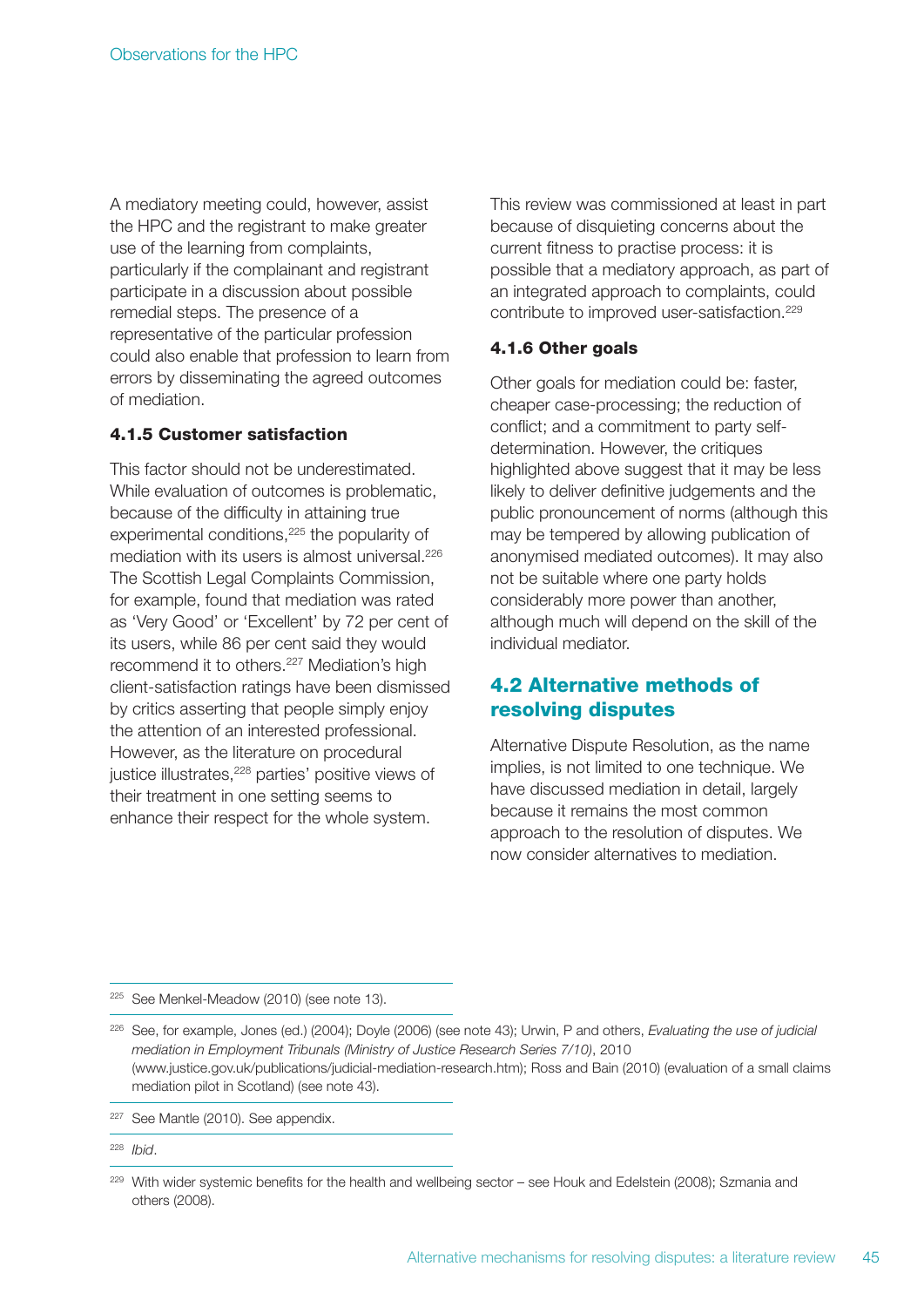#### **4.2.1 'Frontline resolution'**

This term was coined by the Scottish Public Services Ombudsman (SPSO)<sup>230</sup> and forms part of his Model Complaints Handling Procedure. It is targeted at "issues that are straightforward and easily resolved, requiring little or no investigation" and refers to "on the spot apology, explanation, or other action to resolve the complaint quickly". <sup>231</sup> The principle of acting quickly has much to commend it: memories are fresh and attitudes have not yet hardened. However, by the time a complaint comes to the attention of the HPC the time for such action may already be past.<sup>232</sup> It could nonetheless issue guidelines, akin to those contained in the SPSO consultation, setting out best practice in frontline resolution. This may be beneficial to both complainants and professionals and have significant preventative potential.

At the present time healthcare professionals may be reticent about apologising.<sup>233</sup> In some instances a complaint will concern actions which the registrant will consider quite appropriate. Clearly s/he will not apologise in such cases. However, an explanation, clearly setting out how the decision was arrived at, may still be important to the complainant and may in fact reduce stress for registrants. 234

Registrants may also be wary of apologising because they fear that it will amount to an admission of guilt. HPC guidelines would have to make a clear statement about its attitude to such early apologies in subsequent fitness to practise hearings. 235

SPSO's guidelines place particular stress on organisational action to correct errors. Other members of staff should intervene promptly to deal with problems as soon as they become apparent. In contrast the HPC can only focus on the individual registrant and his or her actions and decisions. It cannot compel other workers to take actions it considers advisable. However, another feature of frontline resolution is that the details of complaints are 'harvested' for systemic improvement. It is conceivable that the HPC could have a role in this, but it would require coordination with local health providers and hospitals. Many registrants are sole practitioners and here the onus will be on them to learn from mistakes and make improvements.

#### **4.2.2 Disposal of cases by consent**

The HPC already has a structure for dealing with cases by agreement. This provides

<sup>232</sup> See Mantle (2010).

<sup>233</sup> See discussion on apologies at Section 2.4 above.

<sup>234</sup> Boothman and others (2009), p. 146. 98 per cent of physicians in the University of Michigan Health System approved of the change from a policy of 'defend and deny' to one of transparency and explanation.

<sup>230</sup> Scottish Public Services Ombudsman, *Consultation on a Statement of Complaint Handling Principles and Guidance on a Model Complaints Handling Procedure*, 2010 (www.spso.org.uk/files/webfm/Publications/ Newsletters%20and%20Guides/2010\_06\_16\_SPSO\_Consultation.pdf).

<sup>231</sup> *Ibid*, p. 12.

<sup>&</sup>lt;sup>235</sup> For example, British Columbia's Apologies Act 2006 ensures that an apology does not constitute an admission of liability. For further discussion of statutory exclusions of liability, see Vines (2008) (at note 111).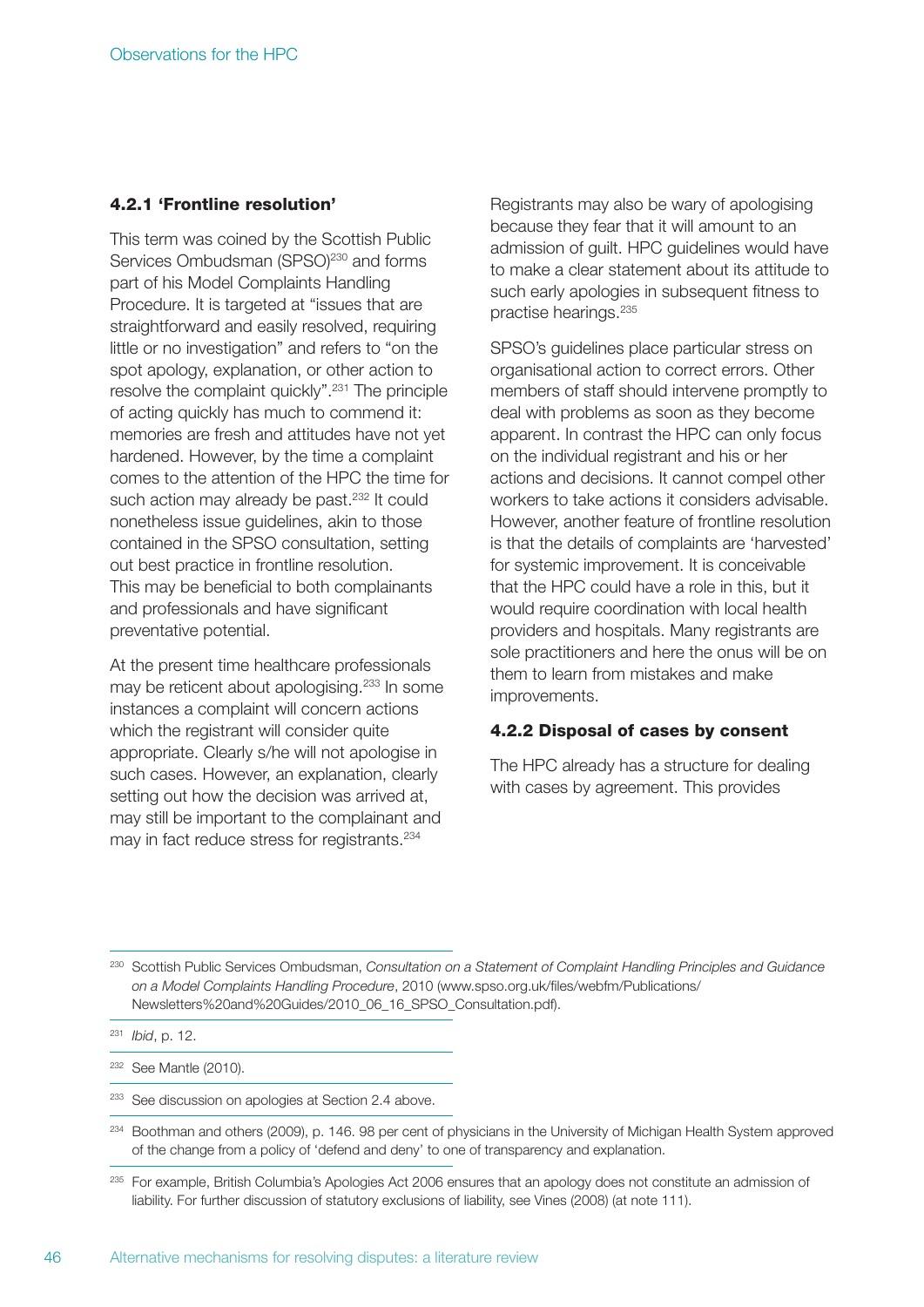"a means by which the HPC and the registrant concerned can seek to conclude a case without the need for a contested hearing, by putting before a Panel an order of the kind which the Panel would have been likely to make in any event."236

Where there is a 'case to answer', the registrant accepts the allegation in full and the proposed remedial action is similar to what would occur after a hearing, the matter can be resolved by consent.

This procedure bears some similarities to a mediatory approach. It is described as a "case management tool" which will reduce the "time taken to deal with allegations" and "the number of contested hearings".<sup>237</sup> Any admission made is treated as a "without prejudice" settlement offer. However, the procedure as currently set out does not envisage a role for the complainant: disposal by consent is negotiated between the registrant and the HPC.

We wonder whether elements of this 'Disposal by Consent' procedure could be adapted to enable a mediatory approach. Similar standards of confidentiality and HPC scrutiny could apply. There would be two major differences. Firstly, the complainant's perspective would be taken into account in arriving at the proposed outcome. The mediator could assist in preparing the proposal for presentation to a Panel. Secondly, the requirement that the registrant admit liability may not be appropriate in some instances. This would require a change in the HPC's practice and procedures, but may be regarded as worthwhile if it enables a larger group of cases to be dealt with by consent.

A mediatory approach could thus broaden the existing disposal by consent mechanism to incorporate the complainant's perspective. The mediator could also assist the HPC in ensuring that the public interest is protected, by being familiar with both the HPC's code of conduct and the range of disposal options available to it. At the same time the face-to-face dimension would enhance complainants' sense that their views are taken into account in fitness to practise decisions.

#### **4.2.3 Recorded concerns**

This suggestion comes from the HPC's project brief for this review, the idea being to create learning points for registrants where fitness to practise panels have found 'no case to answer' but nonetheless identify an issue of concern. In one sense this follows best practice in complaints handling by 'harvesting' the information for future learning. It would also accord well with Donaldson's sentiments when he asserts that the recent huge expansion in knowledge and techniques places great pressure on health professionals. As a consequence "the system of regulation needs to put in place mechanisms that deal with honest mistakes fairly, supportively and sympathetically".<sup>238</sup>

We would, however, highlight two concerns with this approach. The first is that it lacks the 'face-to-face' element which we identified earlier as being of great significance in the early resolution of complaints.<sup>239</sup> Even if a written report is thorough and reflective, it is likely to lack the nuance and richness of a dialogue.

<sup>&</sup>lt;sup>236</sup> HPC practice note on Disposal of Cases by Consent. Available from www.hpcuk.org/assets/documents/10002473PRACTICE\_NOTE\_ConsentOrders.pdf

<sup>237</sup> *Ibid*, p. 1.

<sup>&</sup>lt;sup>238</sup> Donaldson in Trust, Assurance and Safety (2007), p. 16.

<sup>&</sup>lt;sup>239</sup> Szmania and others (2008); Moody (2005).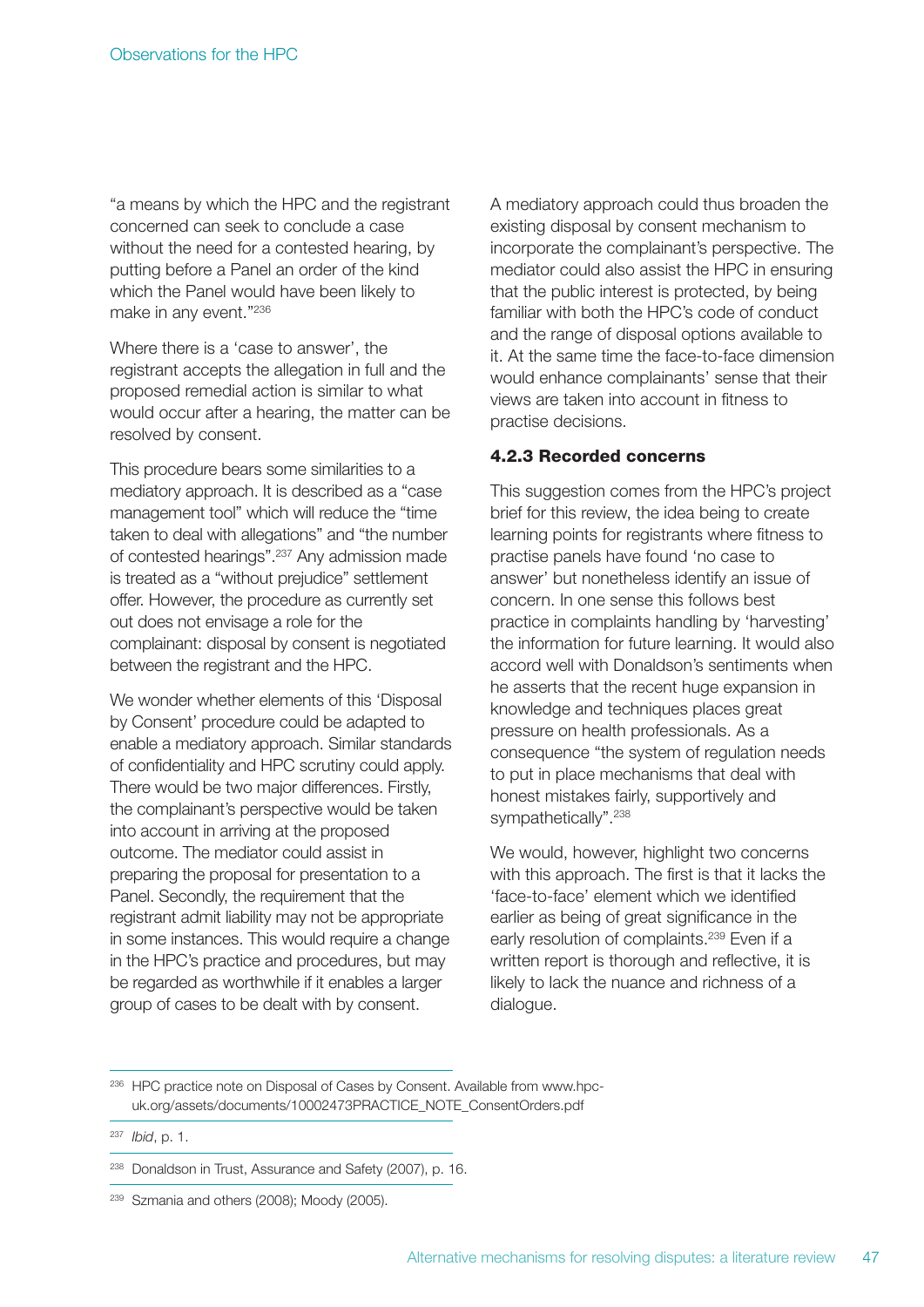The professional's response to a particular statement by the complainant, and the backand-forth, fine tuning that occurs in real-time conversation, are likely to lead to greater insights and more thorough lessons. These are, of course, potentially risky conversations for registrants and the presence of an impartial 'honest-broker' such as a mediator may be necessary to ensure that they do not revert to what Boothman et al describe as the 'deny and defend' approach. <sup>240</sup> More fundamentally, the relational dimension of complaints should not be forgotten. In one US study, 71 per cent of those who decided to litigate against a physician cited a problem in the physician / patient relationship, clustered around four themes: "deserting the patient" (32%), "devaluing patient and / or family views" (29%), "delivering information poorly" (26%), and "failing to understand the patient and / or family perspective" (13%). 241

The second concern relates to the earlier discussion about the contrast between consumer complaints and professional regulation. <sup>242</sup> The 'learning point' proposal keeps the focus on the professional rather than the patient or client.

We therefore recommend that the HPC consider the possibility of a mediatory meeting both prior to and following determination by a fitness to practise panel. Prior to a panel the purpose is diversion – as SLCC puts it, mediation is an "opportunity for the parties to have each other's undivided attention as they try to resolve the complaint together". <sup>243</sup> After a panel has determined that there is 'no case to answer' but has identified an issue for the registrant, the focus of mediation will be on explanation, acknowledgement and future learning, both for the individual registrant and the wider health system.<sup>244</sup>

One useful refinement may be to have a representative of the particular profession (this could be an HPC Partner from the same part of the Register) attend the mediatory meeting. <sup>245</sup> His or her role would be to ensure that any plans or proposals comply with best practice within that profession, as well as providing background information for both parties. <sup>246</sup> The HPC Partner could also play a role in recording the 'learning points' and ensuring that they are disseminated within the profession in question.

<sup>243</sup> SLCC Mediation Information Sheet (available from www.scottishlegalcomplaints.com).

<sup>244</sup> McGivern and others (2009) talk of an "'amber zone' of potential malpractice [where mediation] may be a more effective way of tackling poor practice without practitioners being turned into either a patient or a criminal", p. 6.

<sup>&</sup>lt;sup>240</sup> Boothman and others (2009), p. 143: "The deny and defend approach is mutually exclusive to the honest introspection necessary to true identification of errors, and to the will to correct them." See also the concept of 'reactivity' in which doctors respond to regulatory pressure by behaving defensively, described in McGivern, G. and others, *Statutory Regulation and the Future of Professional Practice in Psychotherapy and Counselling; Evidence from the Field*, (London: Kings College London, 2009) www.kcl.ac.uk/content/1/c6/06/35/90/StatutoryRegulation1.pdf

<sup>241</sup> MacCoun, R., 'Voice, Control and Belonging: The Double-Edged Sword of Procedural Fairness' in *Annual Review of Law and Social Science*, 2005, pp. 171–201 at p. 179.

<sup>242</sup> See Section 2.1.

<sup>&</sup>lt;sup>245</sup> As in the Albertan Health Professions Act, see Section 3.8 above.

<sup>246</sup> Fisher, Ury and Patton, in their classic text *Getting to Yes*, suggest that negotiators "insist on objective criteria" in order to arrive at principled outcomes. This proposal would assist any HPC mediation scheme to achieve this goal. Fisher, R, Ury, W and Patton, B *Getting to Yes: Negotiating Agreements Without Giving In* (London: Random House, 1991).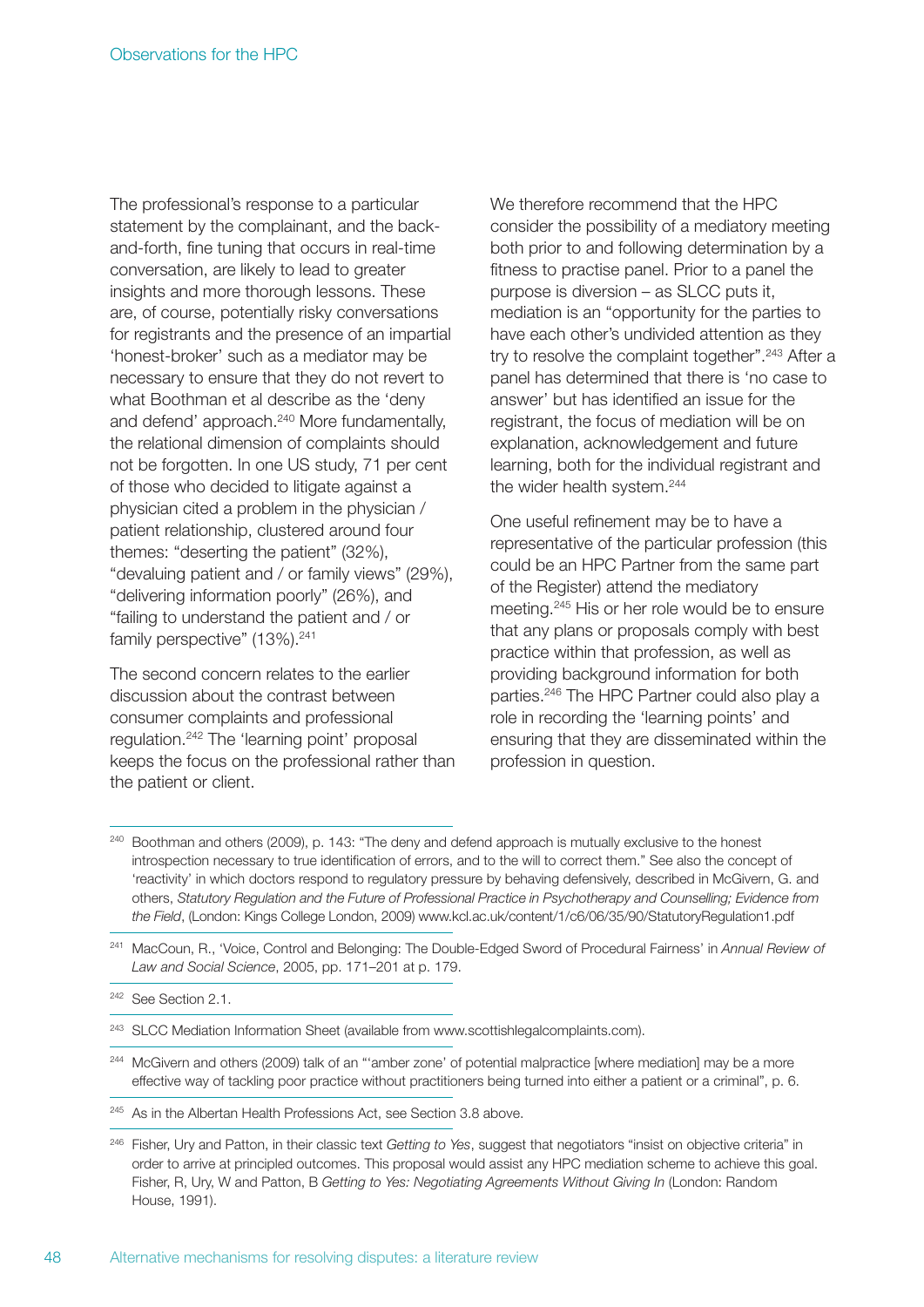It is important to re-state the principle of voluntariness here. The complainant may not wish a face-to-face meeting with the registrant if the panel has declared 'no case to answer', and the HPC clearly cannot compel attendance. However, if the Ipsos MORI findings are replicated throughout the UK it is likely that a significant proportion of complainants would appreciate the opportunity to hear an explanation or apology from the person who they have complained about.

#### **4.2.4 Facilitated resolution / conciliation**

For some complainants the idea of sitting in the same room as the person who they believe has harmed them is inconceivable. It may nonetheless be possible for a third party to assist. Platt claims that meeting face-to-face is not essential within healthcare conciliation, saying: "It is possible for a healthcare complaint to be resolved satisfactorily without the need for the parties to meet". <sup>247</sup> Medicare, the US federal provider of support for medical costs, describes this as 'facilitated resolution'. <sup>248</sup> This model provides flexibility and caters for particularly high-conflict situations. However, as well as losing some of the benefits of face-to-face meetings, 'shuttle' meetings can add considerably to the time taken. Platt suggests something akin to the commercial mediation standard model (one full day) or a series of meetings of one-and-a-half to two hours in length, spread over several weeks. 249

#### **4.2.5 Restorative justice**

Complaints that have a bearing on competence are often robustly defended by the professional involved. The allegation that they have been incompetent or lacking in judgement goes to the heart of their professional identity and, for many people, requires to be rebutted. In these circumstances 'early' mediation, prior to a formal investigation, is probably inappropriate. If facts are disputed, how can the complainer and registrant arrive at a shared understanding? While mediators often need to work to balance power (which can ebb and flow from one party to the other during the session) most would be wary of offering mediation where one party holds considerably more power than the other. It could be argued that a health professional, in their area of professional expertise, wields considerably more power than a patient or client.

However, after determination, when the facts have been established and a fitness to practise concern identified, one of the range of disposal options currently available to a panel is mediation. This may not be the most useful term. At this stage in the proceedings the closest parallel is a process known as 'restorative justice'. Restorative justice brings the perpetrator of a crime face to face with the person they have harmed. Its purpose is to allow the person harmed to explain the impact of the crime and to give the perpetrator the opportunity to make amends (including offering an apology).

<sup>247</sup> Platt (2008), p. 10.

<sup>&</sup>lt;sup>248</sup> Centers for Medicare and Medicaid Services 'Frequently Asked Questions for Medicare Beneficiaries': "Other forms of dispute resolution might be less formal than mediation. For example, a mediator may talk to each party separately to resolve the conflict. This is known as facilitated resolution. The goal of facilitated resolution is to help guide the two parties to a resolution. The difference is that with facilitated resolution you would not speak directly with the doctor or provider". Available from www.medicare.gov/Publications/Pubs/pdf/11348.pdf

<sup>249</sup> Platt (2008) p. 72.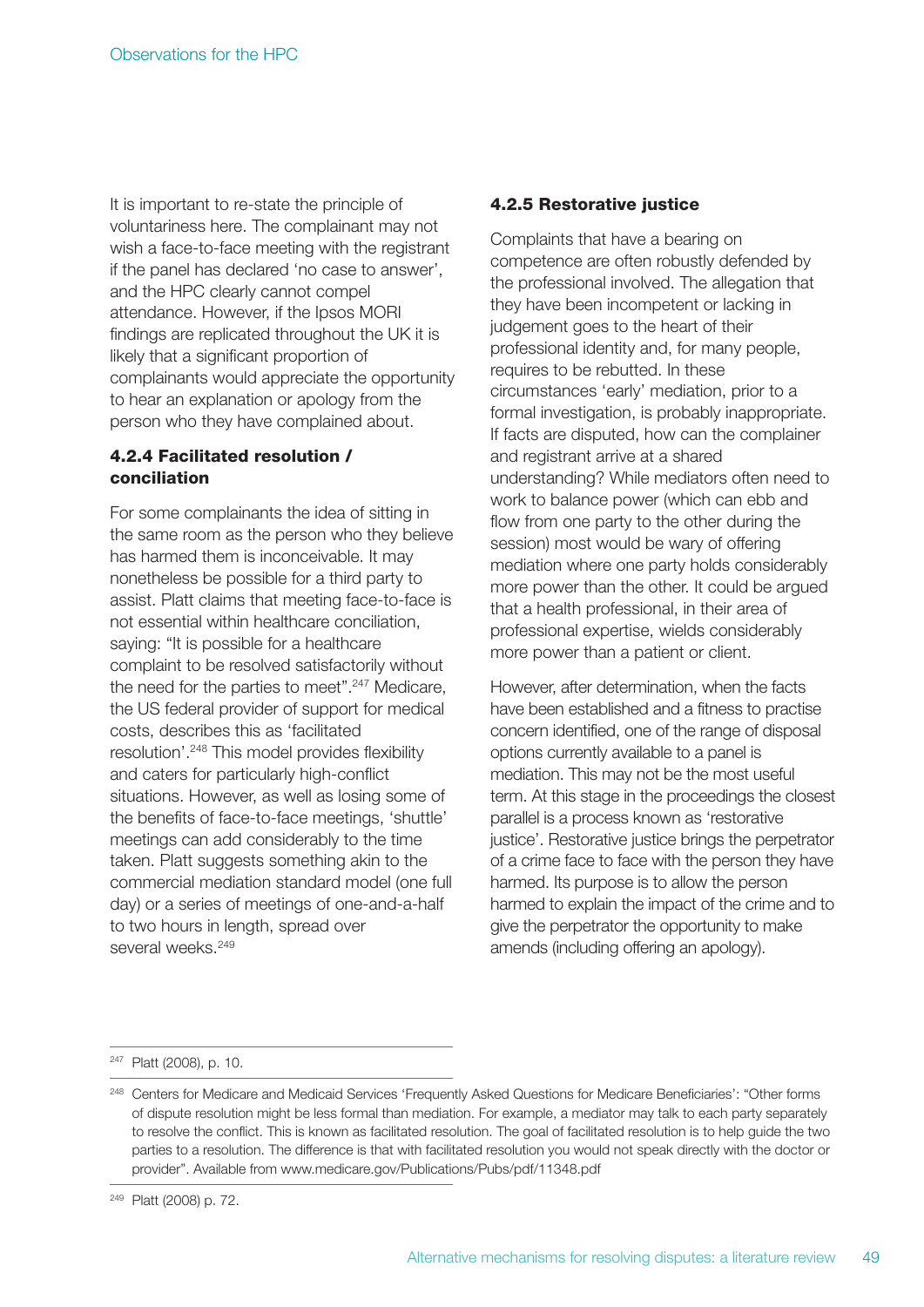Its proponents forcefully distinguish it from mediation: it is "motivated primarily by the need to address the harm done: it does not take place unless and until the person who has caused the harm has fully and freely admitted to their actions and is willing to take responsibility for them". <sup>250</sup> They suggest that mediation in the context of harm done would be a mistake:

"Worse still, a person harmed would (and should) be outraged by the suggestions that their primary need is to sort out their 'difference of opinion' with the person who has harmed them, so as to create a 'win-win' outcome. This is no place for that kind of moral neutrality."251

It could be argued that any mediatory approach taken after a finding against the professional, even if the disposal falls short of removal from the Register, ought more properly to be described as 'restorative justice'. Menkel-Meadow suggests the following characteristics of this process.

- 1) Describing the act and the harm it has done.
- 2) Explanation by the perpetrator of what was done and why.
- 3) Acknowledgement and acceptance of fault by the perpetrator (and apology, if not coerced).
- 4) Chance to understand why the act occurred.
- 5) Consideration of appropriate outcomes, not just for the victim but the wider community.
- 6) Reintegration of the perpetrator into the wider community, via apology and restitution. 252

It is useful to consider the parallels with a fitness to practise process. First, if the panel considers the allegation well-founded, it is no longer appropriate for the practitioner to dispute the circumstances. The complainant is then in a position to describe the impact of the act or omission on her / him. This could help to bridge the gap identified by Gulland between the causes of a problem and its effect. <sup>253</sup> The panel (and presumably the practitioner) will bring expert knowledge to bear in diagnosing the **cause** of the problem and, if appropriate, attributing blame. However, it is the complainer who has direct, first-hand information about the **effect**. A 'restorative meeting', after a finding of blame, could supplement the step in the current complaints procedure when the panel invites submissions from the registrant and the HPC (but not the complainant) about what action they should take. <sup>254</sup> This would remedy one drawback of the current fitness to practise process, ie the complainer has no voice in deciding the best way for the practitioner to remedy the harm caused.

<sup>250</sup> Brookes, D and McDonough, I, *The Differences Between Mediation and Restorative Justice/Practice* (Scottish Centre for Restorative Justice, November, 2006), p. 4. Available at www.restorativejusticescotland.org.uk/MedvsRJ-P.pdf

<sup>251</sup> *Ibid*, p. 6.

<sup>252</sup> Menkel-Meadow, C, 'Restorative Justice: What Is It and Does It Work?' in *Annual Review of Law and Social Science*, 3:10, 2007, pp. 10.1–10.27 at p.10.4 (Available at http://lawsocsci.annualreviews.org).

<sup>&</sup>lt;sup>253</sup> Gulland, J, cited in Adler, M, 'Tribunal Reform: Proportionate Dispute Resolution and the Pursuit of Administrative Justice' in *Modern Law Review*, 69 (6), 2006, pp. 958–85 at p. 968.

<sup>254</sup> Health Professions Council, *How to make a complaint about a health professional*, p. 7. Available at time of writing at www.hpc-uk.org/assets/documents/10002C24Howtomakeacomplaintaboutahealthprofessional.pdf Recently revised (2010) and republished as *How to raise a concern*.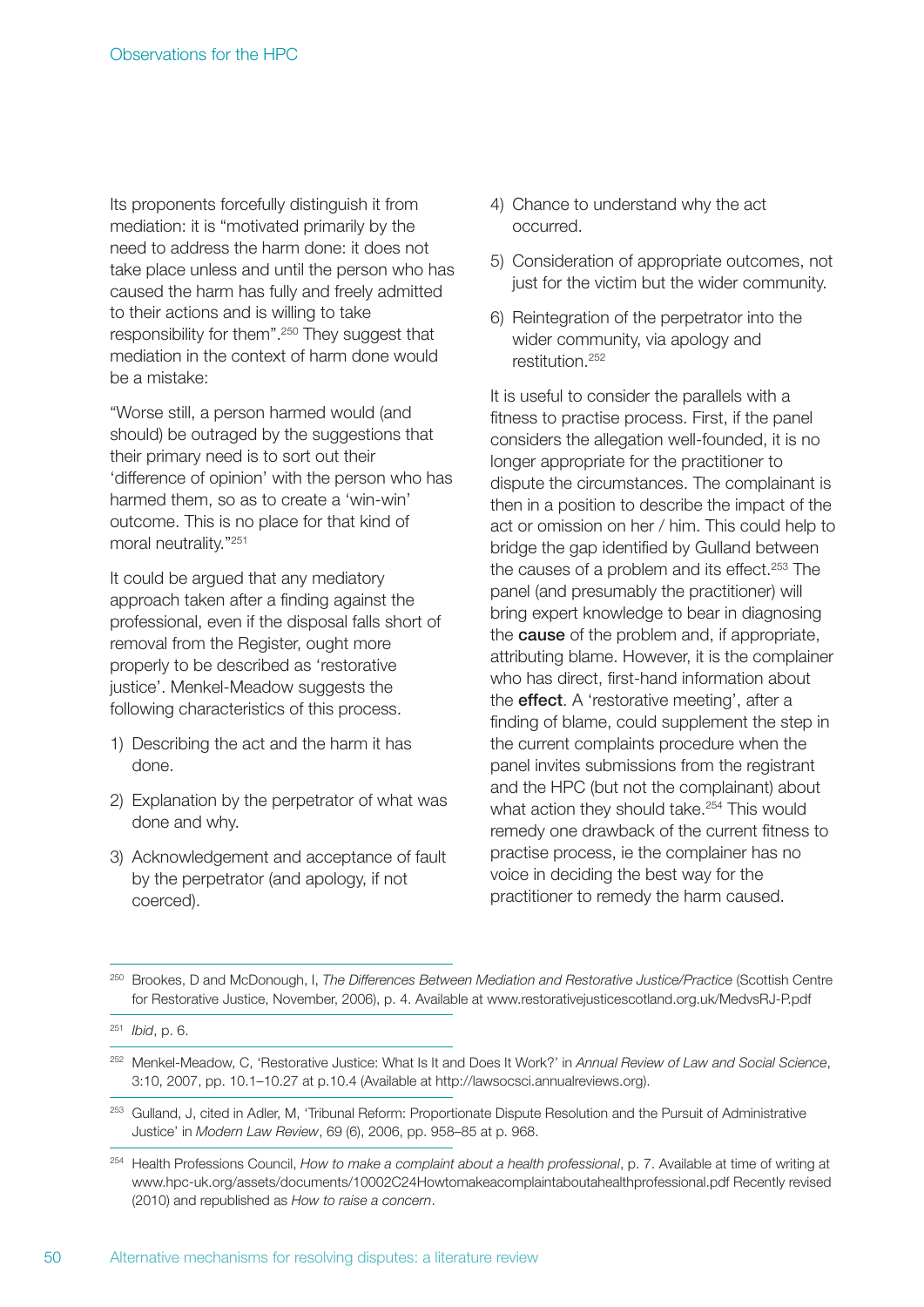The HPC still needs to ensure that the public interest is taken into account. This could either be the role of the mediator or the HPC Partner.

Returning to Menkel-Meadow's list above, such a meeting could achieve the following.

- Allow the complainant to describe the impact of the action or omission complained about.
- Allow the registrant to explain how it happened and what factors led to the problem.
- Allow the registrant to acknowledge the harm done, to accept her or his fault and to apologise for it (although apologies must be 'genuine' to be of value).<sup>255</sup>
- Give the complainant the opportunity to understand why the harm occurred.
- Discuss possible steps by the registrant to remedy the harm and / or improve her or his competence (the presence of a representative of the particular profession would be useful in giving guidance).
- Consider the wider lessons that may be learned for the registrant, the employer, other health institutions and the NHS.

Restorative justice is not without its critics, however, and there are problems with such an approach. First, in the criminal justice setting, some consider restorative justice to be a 'soft option' offering offenders a meeting rather than more conventional punishments like imprisonment. Second, some see it as 'going through the motions'. As discussed above,

apology is unlikely to be valuable unless it is perceived to be genuine. Mantle saw no place for a post-determination meeting within the SLCC's procedures as the parties would have no continuing relationship. She added: "If an apology hasn't been made by either party by then, I feel it would be unlikely to be genuine if made post-investigation". 256

Finally, there is a persistent critique that victims will be "re-victimized in their retelling of pain or injury suffered". <sup>257</sup> Some complainers may not wish to go through the possibly traumatic experience of repeating their story to the person who caused them harm. Restorative justice practitioners have therefore developed careful protocols to ensure that the perpetrator is clear about the purpose of the meeting and willing to take responsibility for the harm.

Redefining mediation after a complaint has been upheld as a 'restorative meeting' would be an innovative approach, drawing on experience in the criminal justice system and recognising the HPC's role in acting on behalf of the wider society. A pilot project, with a thorough evaluation of outcomes for complainants, registrants, the profession and the public, would be beneficial.

# **4.3 Benign neglect**

One phenomenon that emerged from the literature might be described as benign neglect or 'withering on the vine'. This occurs where a regulatory scheme, presumably with the best of intentions, contains a provision for referral to mediation which is rarely or never used. It applies to the HPC itself where, to date, no mediations have taken place. 258

<sup>&</sup>lt;sup>255</sup> See Section 2.4 above.

<sup>256</sup> Mantle (2010), p. 4.

<sup>257</sup> Menkel-Meadow (2007), p. 10.12.

<sup>&</sup>lt;sup>258</sup> See Section 1.2.1 above.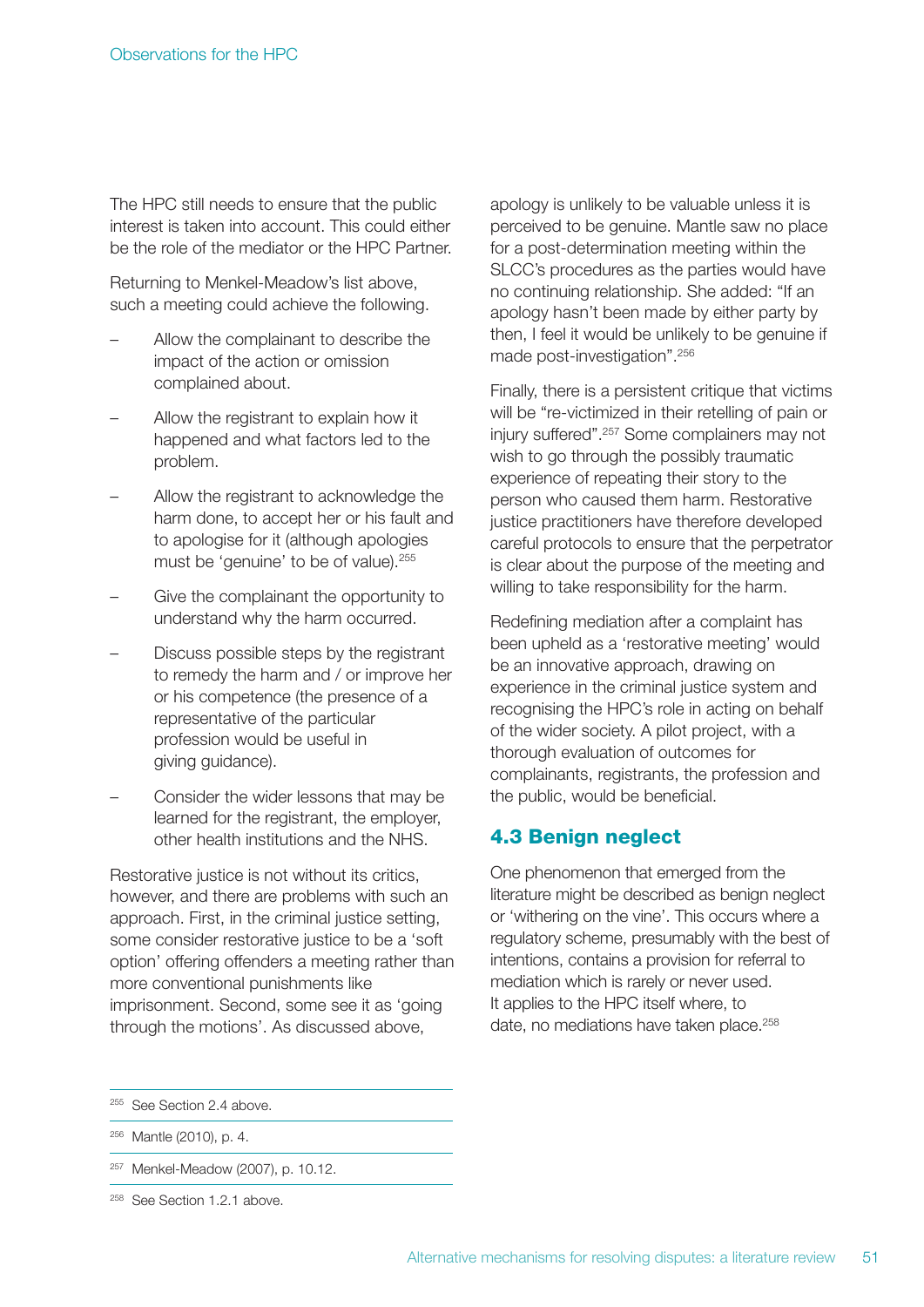In Alberta, Canada, the Health Professions Act sets out a thorough, integrated 'Alternative Complaints Resolution' (ACR) process. <sup>259</sup> And yet the College of Physical Therapists of Alberta (one of the colleges created by the Act) omits all reference to ACR in its guidance to the public about complaining, and its 2009 annual report refers simply to investigation, with dismissal or guilt the only outcomes. <sup>260</sup> And while the Alberta College of Speech-Language Pathologists and Audiologists clearly lists ACR among the functions of its Complaints Director, <sup>261</sup> its 2009 annual report names dismissal or resolution as hearing outcomes without reference to ACR.<sup>262</sup>

In Ireland the Pharmacy Act 2007 enables the Council of the Pharmaceutical Society to devise a scheme for resolving complaints by mediation. <sup>263</sup> To date no mediations have taken place.<sup>264</sup> In Belgium the Law of 22 August 2002 created a duty on all hospitals to set up a mediation scheme to deal with patient complaints. A 2008 article summed up the

scheme as "too little known", describing how mediation was almost completely unknown to patients and invisible on hospital leaflets. 265 The Church of England Disciplinary Measure appears to have fallen victim to the same phenomenon with just one case out of sixty three dealt with by conciliation in 2008.<sup>266</sup>

Similar results are not uncommon in the ADR world, as the title of one recent article illustrates: "Faster, Cheaper, and Unused: The Paradox of Grievance Mediation in Unionized Environments". <sup>267</sup> It contrasts striking cost and time savings vis-a-vis arbitration with very low uptake for mediation. Further investigation revealed hidden barriers, including union identity in a highly adversarial labour relations setting, meaning that the language of collaboration and reasonableness had little appeal. Similar factors seem to have been at play during the Northern Ireland Police Ombudsman's mediation pilot,<sup>268</sup> with disappointing results and very low take-up.

- <sup>263</sup> Ireland Pharmacy Act 2007 S.37, www.pharmaceuticalsociety.ie/Home/upload/File/Pharmacy\_Act\_2007/Pharmacy%20Act%202007.pdf
- <sup>264</sup> Confirmed in a private conversation with Ciara McGoldrick, Head of Fitness to Practise and Legal Affairs, in August 2010.
- <sup>265</sup> Delvaux, J, 'La médiation hospitalière: trop peu connue' in *En Marche*, 2008. Available at www.enmarche.be/Sante/Sante\_publique/mediation\_hospitaliere.htm
- <sup>266</sup> *General Synod Clergy Discipline Commission Annual Report for 2008*. Outside the statistics page the report makes no mention whatever of the conciliation option, referring instead to investigation, discipline, penalty by consent or dismissal. See www.cofe.anglican.org/about/gensynod/agendas/july09/gsmisc924.pdf
- <sup>267</sup> Monahan, C, 'Faster, Cheaper, and Unused: The Paradox of Grievance Mediation in Unionized Environments' in *Conflict Resolution Quarterly*, 25 (4), 2008, pp. 479–96.

<sup>&</sup>lt;sup>259</sup> Province of Alberta, Canada: Health Professions Act 2000 SS 58-60 www.qp.alberta.ca

<sup>260</sup> College of Physical Therapists of Alberta, *Annual Report 2009*, www.cpta.ab.ca/sites/default/files/CPTA\_AR09\_web.pdf, p. 6.

<sup>&</sup>lt;sup>261</sup> See www.hearlife.ca/public/data/documents/complaints\_director[1].pdf

<sup>262</sup> Alberta College of Speech-Language Pathologists and Audiologists, *Annual Report 2009*, www.acslpa.ab.ca/public/data/documents/2009\_Annual\_Report\_-\_Final.pdf

<sup>268</sup> www.policeombudsman.org/Publicationsuploads/mediation.pdf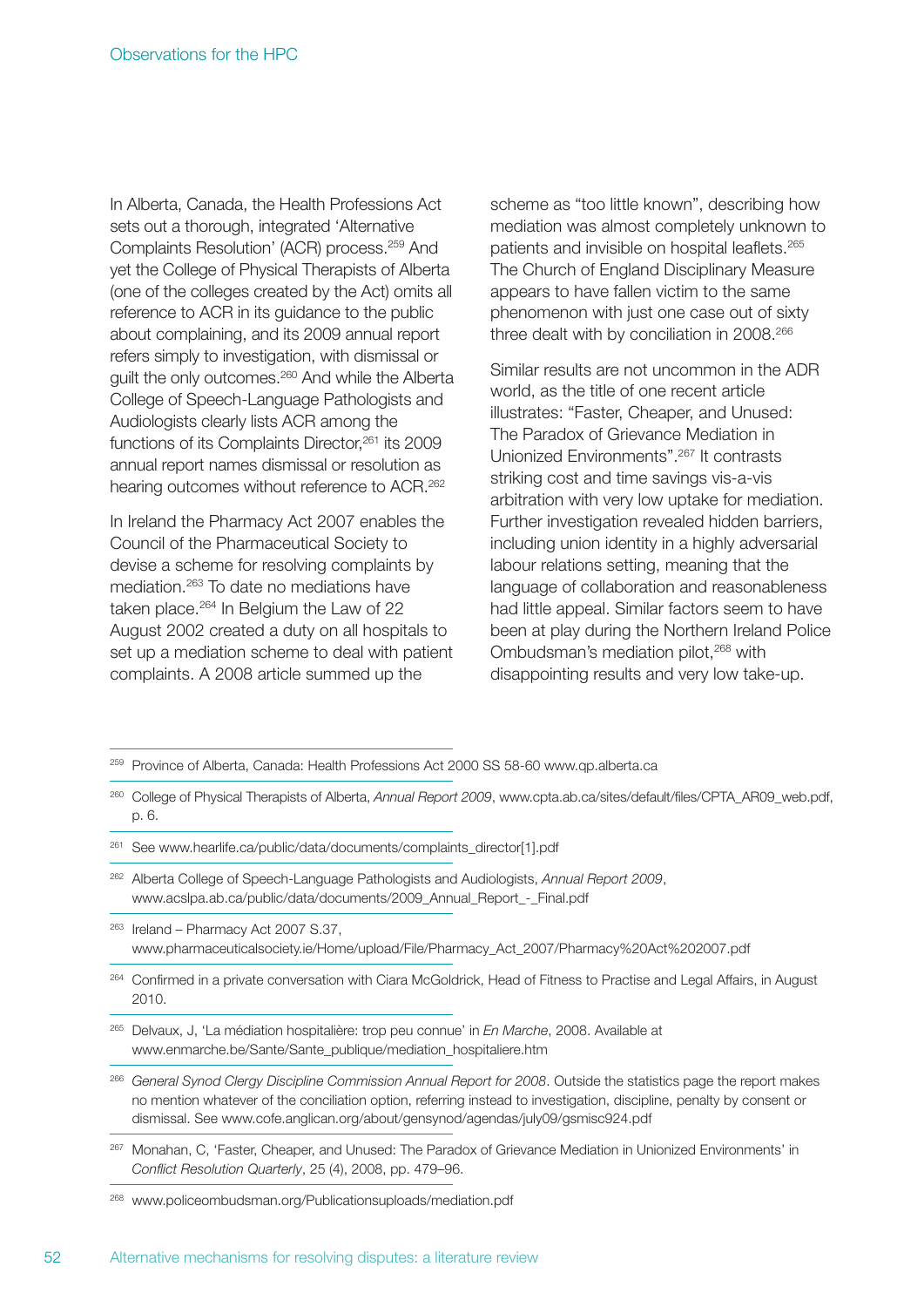Both complainants and police officers regarded the scheme as potentially disadvantaging them because of its lack of formal adjudicatory power: "Most of them [police officers] viewed any acceptance on their part to engage in mediation as tantamount to admitting that they had in fact done something wrong and formal investigation in their minds would protect them better than mediation."269 All of these examples illustrate that conciliation or mediation may seem like a good idea to those drafting regulations, while in practice the idea of formal determination is almost irresistible because the stakes are so high or people are already locked into an adversarial system where the only alternatives are upholding or rejecting the complaint.

And yet in other schemes, in spite of similar early scepticism, those who have participated in mediation tend to be almost uniformly positive about the experience. <sup>270</sup> So why does this 'benign neglect' occur in some settings? One explanation may be simple resistance to change: mediation schemes seem to need to attain a certain critical mass before they are widely accepted. Another possible explanation emerges from Relis' study of medical malpractice mediation. Her findings suggest that parties and their legal advisors spoke of

mediation in such different terms that they could be described as occupying "parallel worlds". <sup>271</sup> Parties spoke of wanting explanations, reassurance that fault would not happen again, acknowledgement, apology and even vengeance; their advisors characterised mediation in tactical and strategic terms, such as making parties more 'realistic', illuminating case strengths and weaknesses and saving money. While parties to the HPC's fitness to practise process may not routinely take legal advice, such sentiments are likely to have influenced the advice given by professional bodies and possibly perceptions in the wider culture too.

If the HPC does conclude that mediation ought to be more widely used within its fitness to practise process, the following suggestions from other mediation schemes may help prevent such 'benign neglect'.

- Mediation to occur as early as possible in the process. 272
- Provide information on the process in all leaflets, websites and publicity regarding complaints. 273
- Proactively explain the process to registrants and others with whom they work. 274

<sup>273</sup> Delvaux (2008).

<sup>269</sup> *Ibid*, p. 24.

<sup>&</sup>lt;sup>270</sup> See Mantle (2010); Jones (ed.) (2004); The US Medicare Mediation Program states: "A major reason for the growing use of mediation as a way of dealing with conflict is the satisfaction that many individuals experience when they find that they have the opportunity to communicate directly with the responding party." From Centers for Medicare and Medicaid Services, *Mediation: A New Option for Medicare Beneficiaries* (available at www.cms.gov/BeneComplaintRespProg/Downloads/3a.pdf)

<sup>&</sup>lt;sup>271</sup> Relis (2009), p. 8: "the parallel worlds of understanding and meaning inhabited by legal actors versus lay disputants, reflecting materially divergent interpretations and functions ascribed to case processing and dispute resolution". Relis describes how legal actors, whether acting for the plaintiff or defendant, view mediation in entirely different terms from their clients.

<sup>272</sup> Delvaux (2008); SPSO (2010).

<sup>274</sup> Delvaux (2008); Mantle (2010).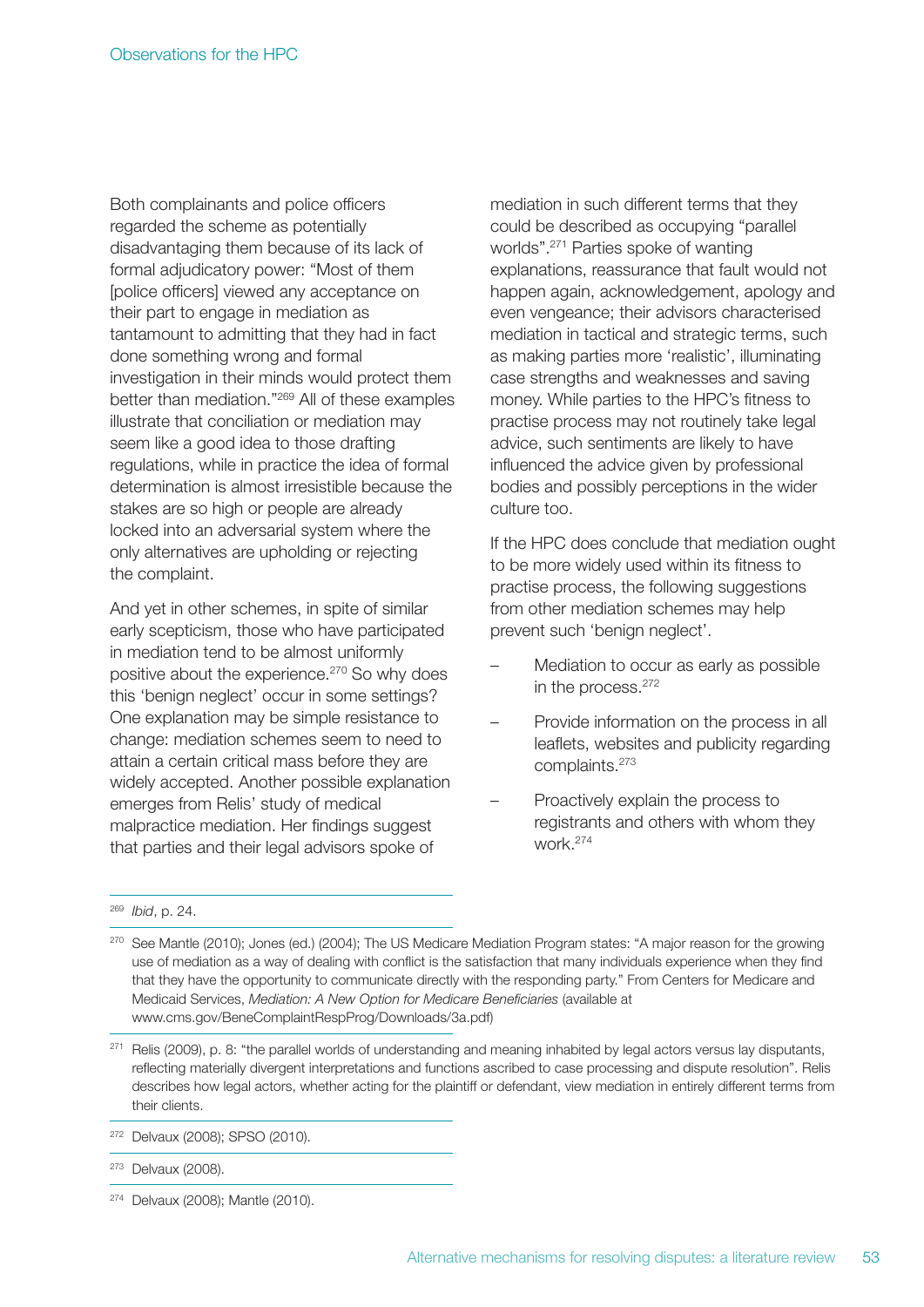- Appoint a 'mediation coordinator' with the specific role of ensuring that the mediation option is fully considered in all cases. 275
- Ensure independence from health service management.<sup>276</sup>
- Assure confidentiality.<sup>277</sup>
- Mediators need to be credible as well as well-trained and accredited.<sup>278</sup>

### **4.4 Who should mediate and how?**

If the HPC were to choose some form of mediation, it is vital that the mediators be of high quality. This Review has highlighted the daunting range of issues and personalities that they will have to deal with, and because of the novelty of this approach their practice is likely to come under considerable scrutiny. While there are some UK schemes to accredit mediators, none is universally accepted, and different settings apply different standards. The Civil Mediation Council operates a system of registration for workplace mediators.<sup>279</sup> In Scotland the Scottish Mediation Register is a self-certified quality assurance system, covering a wide range of mediation types.<sup>280</sup>

When SLCC recruited mediators to deal with complaints against solicitors it invited applications from experienced mediators and then provided in-house training. It may be thought that those who work for the Equalities Mediation Scheme, already accustomed to working in a 'norm advocating' setting, would readily be able to adapt to a fitness to practise context.

In contrast, the Kaiser Permanente MedicOm scheme recruits those with a thorough grounding in healthcare, and trains them to be ombudsmen / mediators. The reasoning of the scheme's founder was that a healthcare professional could be taught ombudsman / mediation skills in three weeks, but that a deep understanding of the healthcare system required many years of experience.<sup>281</sup> Professional mediators may object to this characterisation of their education, but the HPC may also find it useful to look to those who already have significant experience of the activity complained about. It may be that HPC Partners, trained as mediators, are the people most likely to be seen as credible and acceptable.

 $275$  Mantle (2010) states: "I think my own 'mediation coordinator' role has been significant. This is not just a matter of sending out letters, but of conveying the values of mediation, particularly to the Client Relations Partners. Of course I also have to convey that even-handedness to the complainers"; See also Doyle (2006), pp.117–19 for a description of the role of the 'mediation officer' in promoting a new mediation service.

- <sup>276</sup> In Belgian hospitals the role of mediator can no longer be filled by a director, chief clinician or head of department (Delvaux, 2008).
- <sup>277</sup> Delvaux (2008); Boothman and others (2009).
- <sup>278</sup> Delvaux (2008).
- <sup>279</sup> www.cmcregistered.org
- <sup>280</sup> www.scottishmediation.org.uk/mediators/index.asp
- <sup>281</sup> Private conversation with Carole Houk, 11 September 2010.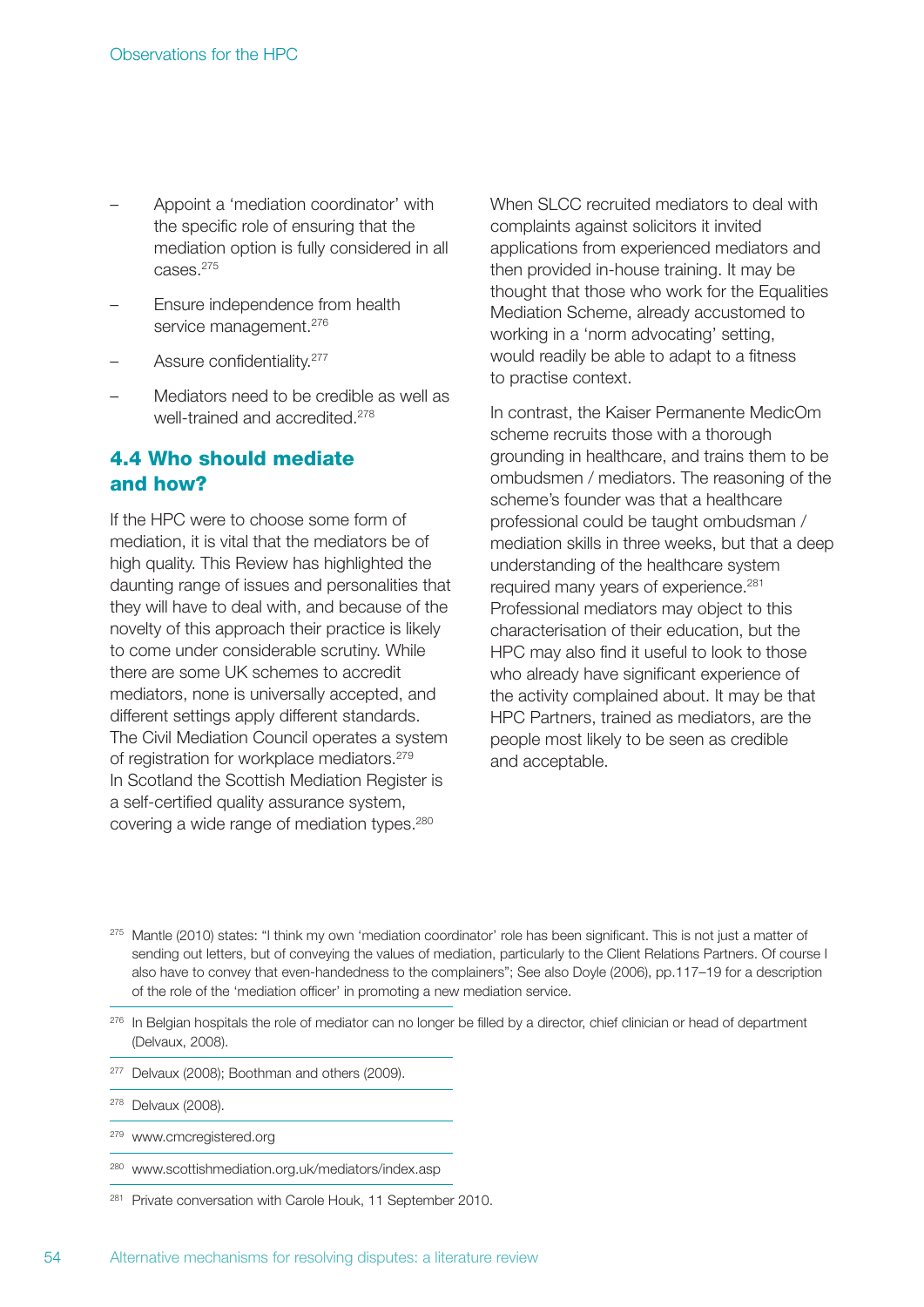# 5 Conclusion and recommendations

The regulation of health and wellbeing professionals touches on important issues for individual patients and society as a whole. We rightly expect high standards from those in these professions. At the same time, it is plain that they are placed under greater pressure than ever before, both by new scientific developments and rising public expectations. Any system that deals with allegations about such professionals has to balance a number of considerations. It needs to be fair, and be seen to be fair. It needs to take account of the needs and perspectives of those who complain and those it regulates. It needs to ensure that those who are not fit to practise are prevented from harming the public, while ensuring that those who need short term support receive it. And it needs to provide a process that encourages learning and improvement for individual practitioners and the wider health service.

We have reviewed a range of both complaints and professional regulatory processes. Some are adjudicatory, focussing on investigation and sanctions. Others insert a mediation step into the process in the hope of diverting suitable cases away from investigation and determination. Still others focus on learning, tackling adverse events as soon as they arise and taking a holistic approach to complaints, which includes explanation, apology, acknowledgement, advocacy, investigation, facilitation and mediation. This last approach is probably beyond the remit of the HPC, which must consider the conduct of individual registrants. At the same time the HPC's own research suggests that the adjudicatory approach leaves some complainants with a sense of dissatisfaction. For this group a mediatory approach may offer greater engagement, more information and closure.

There are also potential difficulties with a mediatory approach. It may not reach a conclusion. It may facilitate an outcome unacceptable to the HPC, even though both parties agree to it. Its critics say it can allow the stronger party to dominate, leading to unfair outcomes. It also lacks the public face of adjudication, with its capacity to publicly pronounce rules and guidance.

Having said this, steps can be taken to remedy each of these objections. The growth in mediation schemes around the world and the early findings that they are effective and appreciated suggest that a mediatory approach may have something to offer the HPC. There would appear to be two points in the fitness to practise process at which such a step could be more widely employed.

– **Immediately after an allegation has been received.** There would need to be an initial sift, or 'triage', to ensure that mediation is only offered in appropriate cases. Where there is a potential risk to the public if the registrant continues practising, the case will need to proceed to investigation. Where, however, the registrant appears to have made a mistake or omission that is unlikely to be repeated, a mediatory meeting will allow the complainant to explain how it has affected him or her, and the registrant to give an explanation and apology (if appropriate) and agree steps to prevent the problem happening again. This could avoid the need for full investigation in a proportion of cases.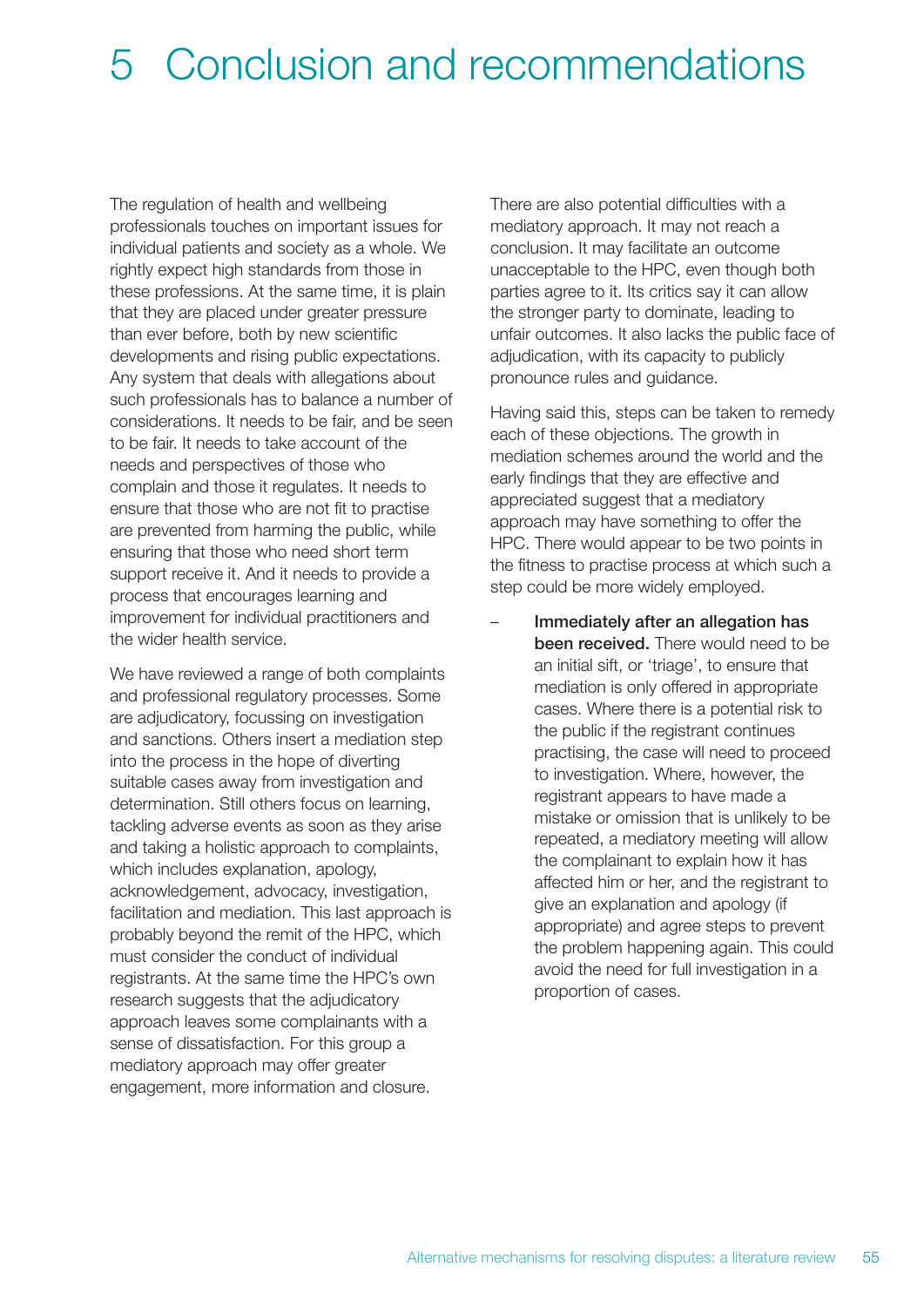– **Following an investigation, where an allegation about fitness to practise has been upheld.** Mediation is already among the disposal options open to a panel. We would suggest that this could be re-named a 'restorative meeting'. Borrowing from the restorative justice field, the intention of such a meeting would be to allow the registrant to acknowledge the harm caused to the complainant, to explain what happened and to apologise. The complainant and the registrant would then participate in a discussion about the appropriate remedial steps to restore the registrant's fitness to practise.

In both of the above scenarios the outcome of mediation would still have to be endorsed by the investigating panel (much as currently happens under the Disposal by Consent guidance).<sup>282</sup>

If the HPC wishes to make greater use of the mediation option, at either of the stages outlined above, the following observations may help to ensure that it is used and effective.<sup>283</sup>

- Appoint a 'mediation manager' with the role of setting up a mediation scheme, recruiting the mediators, and ensuring that both registrants and complainants make an informed decision about whether to use it.
- Early intervention mediation should be a default step in the fitness to practise process, with both parties having the option to refuse it. A triage system could help to ensure that unsuitable cases are not mediated (ie where there is an ongoing risk to the public).
- Agreements arrived at in early intervention mediation should be ratified by the HPC. Those which are not should be remitted back for hearing and judgement.
- The mediators should be highly experienced practitioners. A mix of those with a background in the health service and those who do not is probably appropriate (bearing in mind that members of the public may have concerns about a mediator who is a health professional 'siding' with the registrant).
- Mediators should be encouraged to take a broad approach, allowing for explanation, apology, remedy and future learning as well as withdrawal of the complaint.
- One option would be to follow the Alberta model in having a representative of the particular profession present in the mediation. This person would provide normative guidance within the mediation as well as ensuring that mediation insights are shared with the wider profession. Because the benefits and disadvantages of this approach are not clear from the literature we would recommend that it be piloted in a small area and evaluated.
- The mediation discussions should be confidential, but with the possibility of the outcome being more widely publicised where both parties consent.
- Any new scheme needs to be widely publicised through leaflets and the HPC's website, and supported by appropriate policies and procedures.

<sup>282</sup> See Section 2.2 above.

<sup>&</sup>lt;sup>283</sup> This list should be read in conjunction with the suggestions for preventing 'benign neglect' at Section 4.3 above.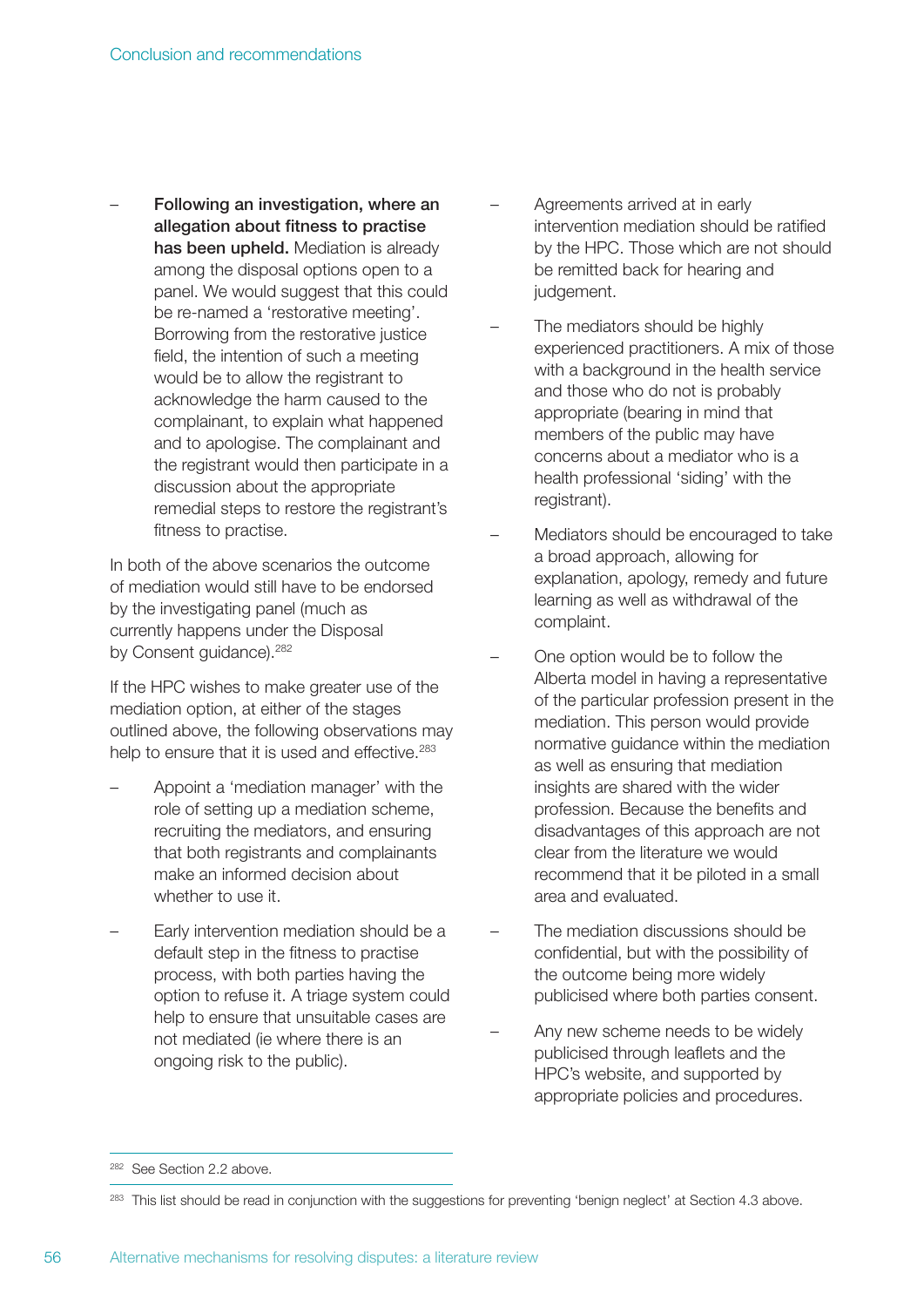We have outlined below a possible revised fitness to practise process, designed to encourage the use of a mediatory approach at the two distinct stages described above. It is also conceivable that mediation would be appreciated where an allegation has not been upheld but where the complainant still seeks an explanation for the action that led to the complaint. We have reflected this in the diagram.

**Figure 4 – Possible modifications to the HPC's fitness to practise process**

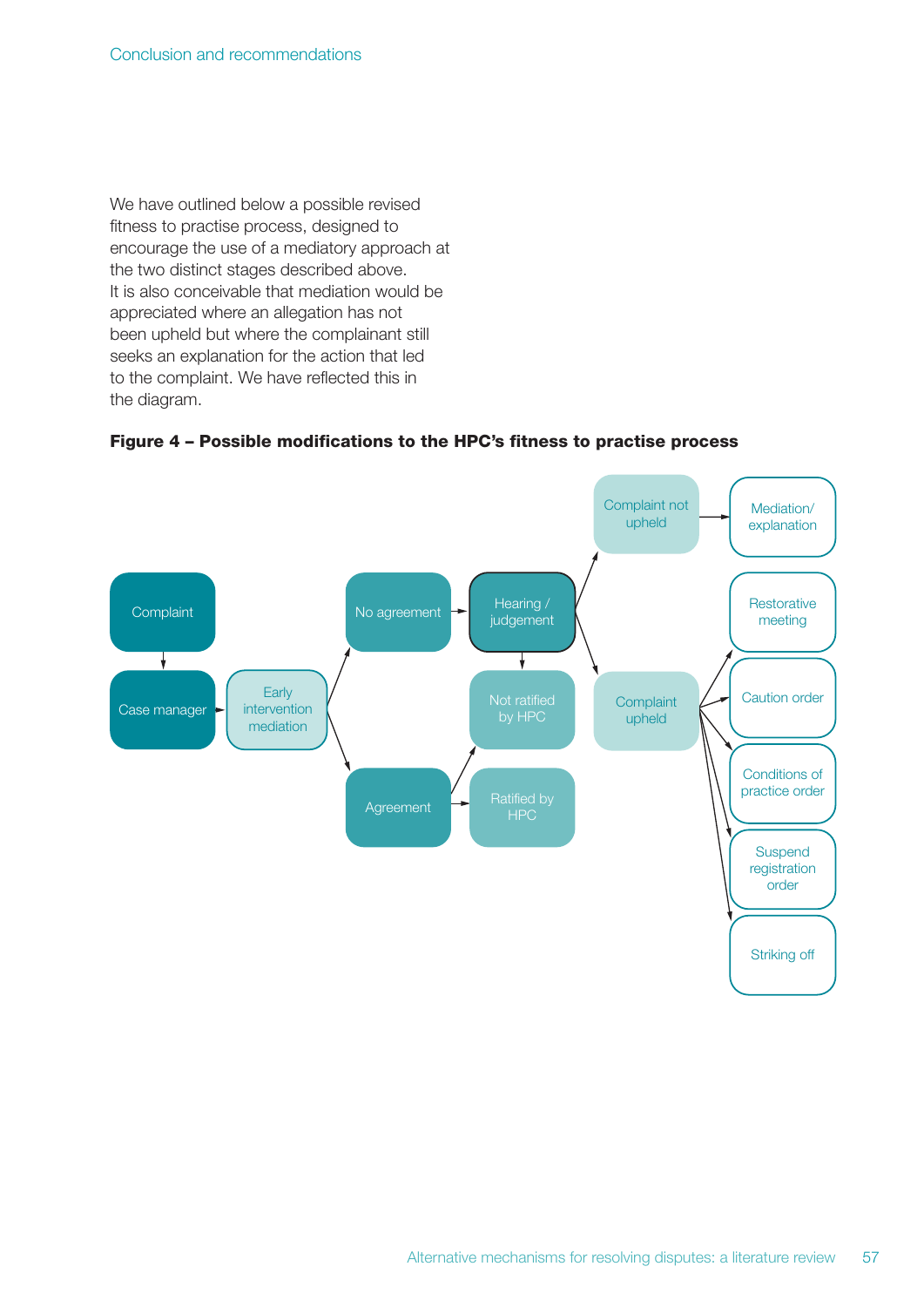This study raises fundamental issues about the role of a fitness to practise process. It has highlighted the often difficult role of health regulators in balancing the needs of complainants and the public interest, as well as the need to deal with past harm and future risk. Whatever the merits of 'frontline resolution', it seems most appropriate for service providers. The HPC, on the other hand, does seem to be well-placed to re-visit its existing statutory mandate to mediate. The reasons for this could include diversion of some cases away from investigation, to maximise the learning opportunities, to enhance procedural fairness and to insert a face-to-face element into the fitness to practise process. While we have highlighted some significant practical hurdles, most of the literature indicates a high degree of enthusiasm and commitment for such an approach, particularly once people have experienced it.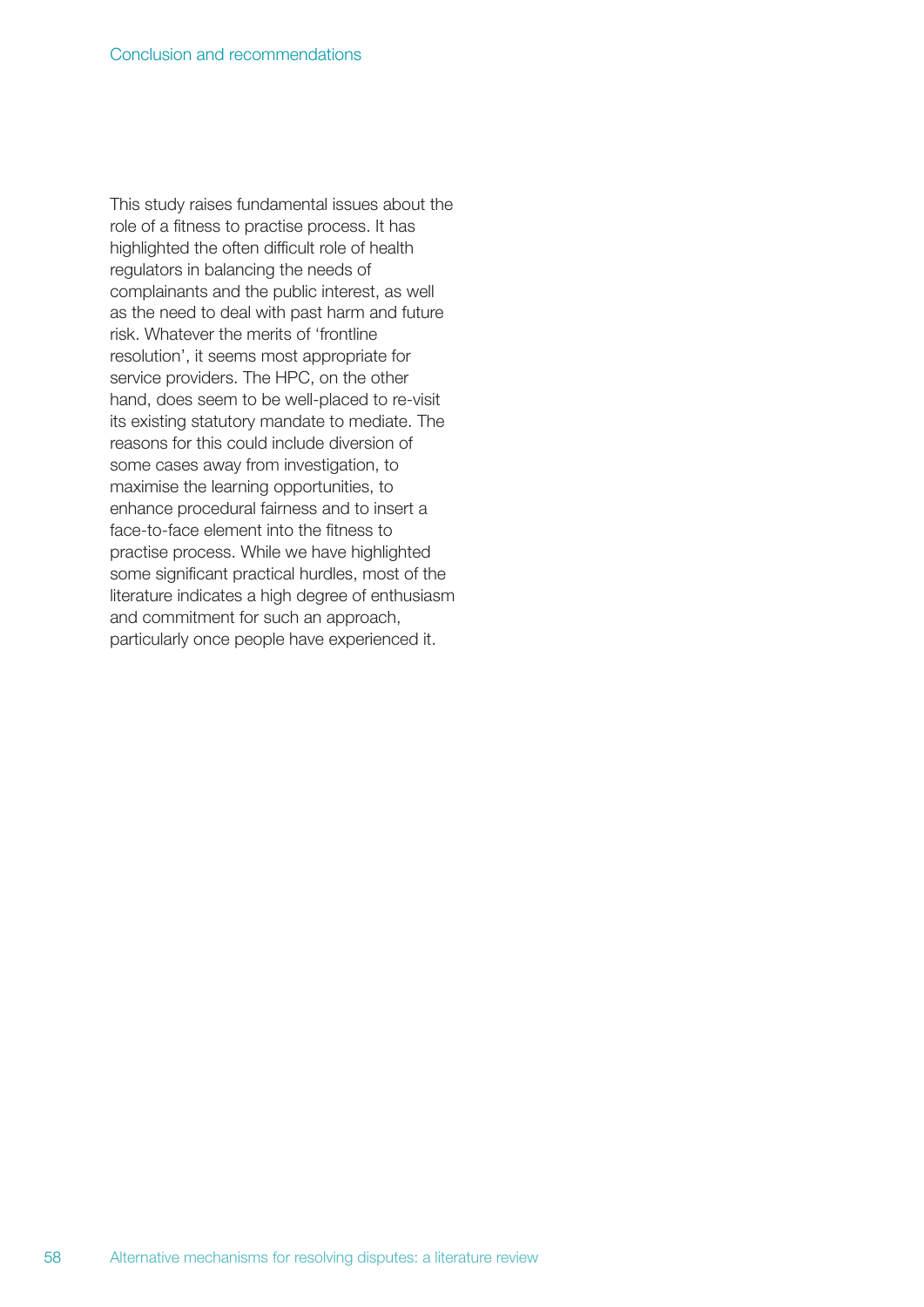# **Appendix**

# **Interview with Marjorie Mantle, Mediation Manager, Scottish Legal Complaints Commission**

Note: This interview took place on Thursday 12 August 2010 in the offices of SLCC. The interview was not recorded and the following record is based on handwritten notes taken at the time. C is Charlie Irvine, Visiting Lecturer, the Law School, University of Strathclyde and M is Marjorie Mantle.

#### **C How long has the SLCC mediation scheme been operating?**

M Since 1 October 2008.

#### **C Tell me about numbers.**

M So far we have conducted 35 mediations, out of 141 where it was suggested. However, if you look more closely at the figures we experienced a slow start and take-up has definitely increased recently.

#### **C What factors have contributed to the increase in use of the service?**

M First of all, word of mouth among professionals – once a few had tried it they must have heard that it's worth trying. Secondly, I think my own 'mediation coordinator' role has been significant. This is not just a matter of sending out letters, but of conveying the values of mediation, particularly to the Client Relations Partners. Of course I also have to convey that evenhandedness to the complainers. I think a third factor has been genuine goodwill on the part of solicitors, who say 'We don't want an unhappy client'. I think they feel their personal integrity is at stake.

#### **C When do lawyers hear about the complaint?**

M Once the complaint is accepted as an eligible complaint. There is a sifting process by our Gateway Team. The SLCC has a legal requirement to serve notice on the complainer and the practitioner, setting out what the complaint is, who will investigate it or, if appropriate, why it is not being investigated.

#### **C How is mediation explained?**

M The same explanation is given to both complainer and solicitor. The Gateway Team sends out information. I send it again, in case they didn't read it the first time. The terms of the explanation are that mediation may help to achieve 'resolution' of the complaint. I describe it as 'a solution that you can both live with'.

#### **C Would you use the term 'redress' rather than resolution?**

M No. I don't think that would be helpful.

#### **C What is the role, if any, of financial compensation within the scheme?**

M There is no set amount for specific types of cases but there is a tariff to which we would normally expect Investigators and Determination Committees to adhere. But I explain to complainers that the amounts involved are generally pretty small, say, £50 or £100.

#### **C Are you 'anchoring' their expectations?**

M Very much so. It's important that they are realistic. If they have paid fees of two and a half grand and are expecting to have them waived, it may not happen.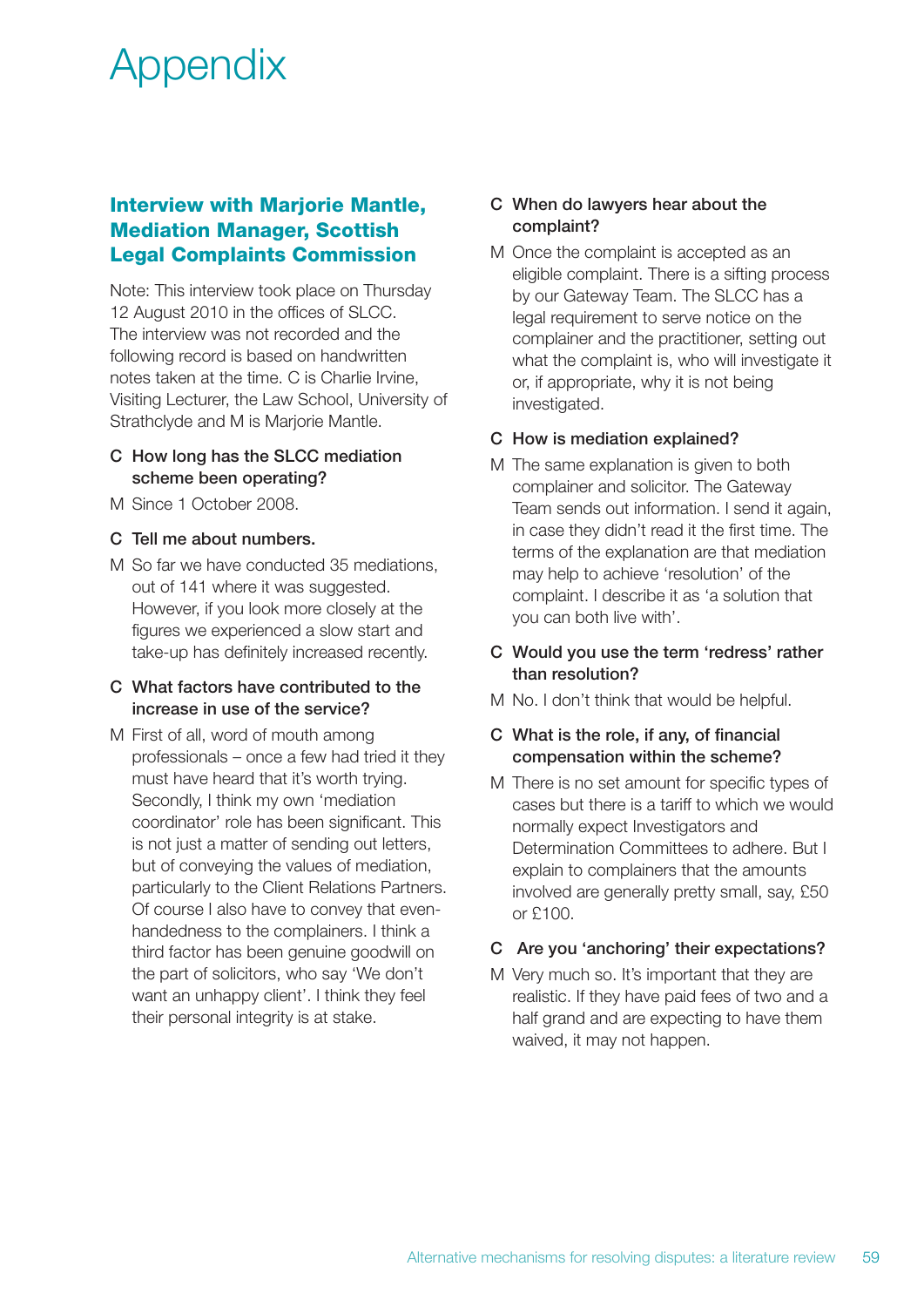- **C One of the documented strategies that mediators use, particularly in court settings, is 'reality testing'. That is, they say to the clients 'Here's what you're likely to end up with, after X months of delay and hassle and Y pounds of legal costs. You might want to take that into account when considering what is a fair settlement.' Having done some of this work, it strikes me that there is no equivalent for SLCC mediators, and so complainers' expectations may remain unchallenged. Are you intending to do anything about this?**
- M Some stats are beginning to appear. I dare say mediators could use them in their discussions with clients.
- **C [I showed Marjorie a quote from Harris et al (2008) which picked up on Genn's (1999) finding that success of dispute resolution strategies depended on the type of case. It states that "people simply wanted to solve the problem rather than secure any punishment, revenge or an apology and so they wanted routes to redress that were quick, cheap and stress-free". Gulland similarly found that in Scotland some people bring a complaint in respect of their community care "with reluctance, hoping their problem can be sorted out with minimum of fuss".] Do you think these comments apply to people who complain about legal professionals?**
- M In my experience a number of complainers want the solicitor 'punished'. A minority want the problem solved with the minimum of fuss. However, and this is the benefit of mediation, when face-to-face with the person they wanted to 'beat up' they realise that this is just another person. Of course, this is just my personal view.

#### **C Can you comment on the role of apologies?**

- M It could be helpful in some sense for a solicitor to apologise without it being held against them by a professional body or insurer if that is the case.
- **C [I then showed Marjorie a list on p.39 of Harris et al setting out a variety of reasons why mediation works in a Special Educational Needs setting. These are:**
	- **– "Allows communications to take place freely**
	- **– Overcomes deadlock**
	- **– Assists negotiations**
	- **– Focuses on important issues and needs**
	- **– Gets the right people and information together at the same time**
	- **– Makes everyone part of the solution**
	- **– Rebuilds trust**
	- **– Restores and safeguards relationships**
	- **– Explores options for mutual gain"**

#### **I asked Marjorie which of these apply to the SLCC mediation scheme]**

M They all apply, with the reservation that mediation may rebuild trust and may restore relationships. In addition to these I think it enables people to draw a line under the episode. It's better than a determination because they have both been involved in the process, so they can kind of say, 'I still disagree with you but....'

#### **C What are the goals of mediation?**

M To seek early resolution of problems that can be sorted out between the people most immediately involved.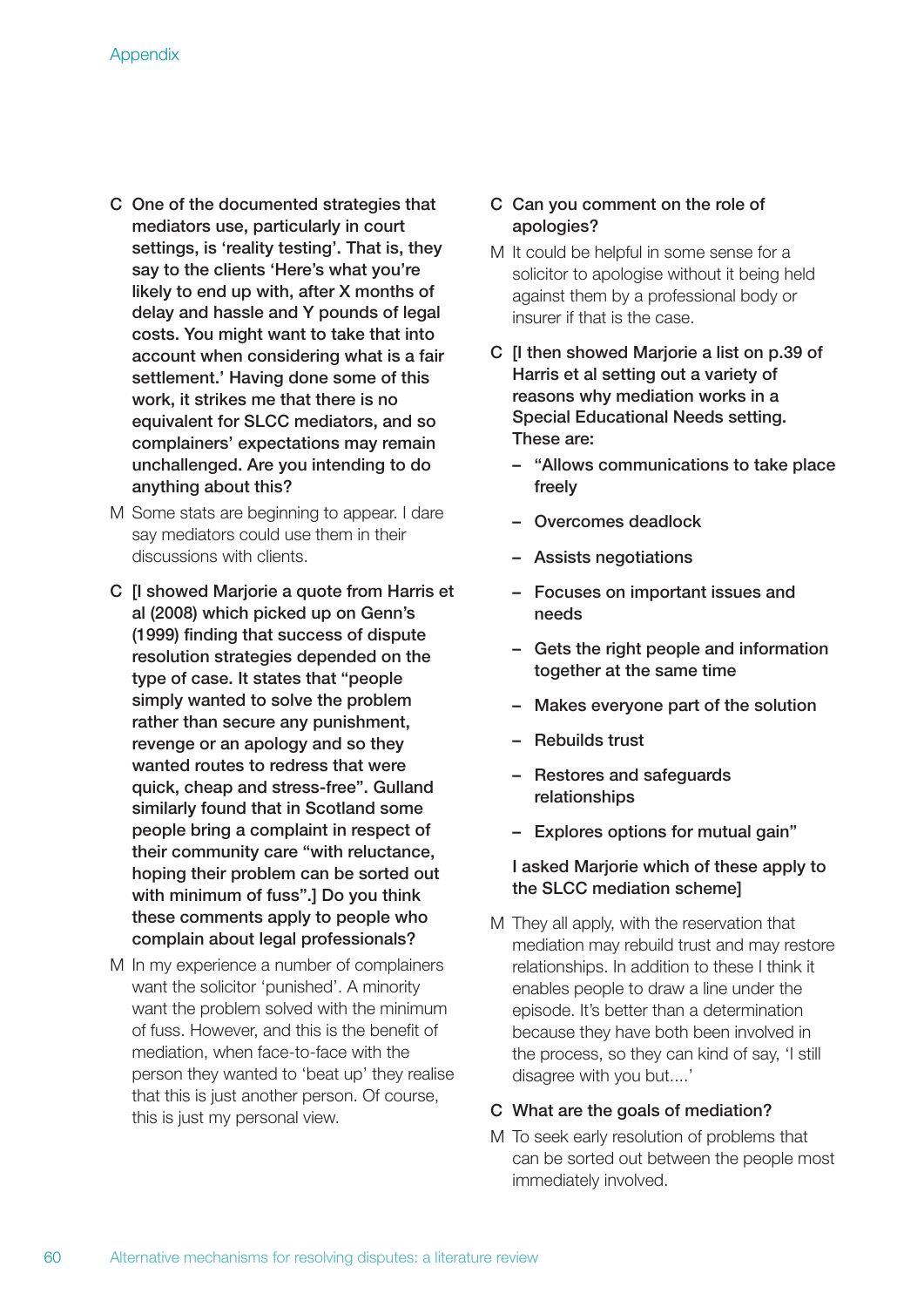#### **C Is diversion from investigation a specific goal?**

M Yes, in a sense. We want to help parties resolve matters quickly. If appropriate, mediation can be a useful option for them to consider.

#### **C Have the cases delivered those goals?**

M Yes, even though only 21 out of 35 settled. [Marjorie then described her sense that one of the problems with mediation in this context is that there is 'no down side for the complainer'. In other words, there is little incentive for the complainer to withdraw their complaint because it costs them nothing to continue on to investigation. In contrast the professional has a great deal to lose in terms of time, cost and reputation.]

#### **C How might the SLCC mediation scheme be improved?**

- M More information for Client Relations Partners (CRPs).
	- An education exercise for professionals, telling them what they can expect from mediation. Ideally I would have an education exercise for the public too, but they are in the nature of things harder to identify.
	- Perhaps it would create a more level playing field if complainers were charged a fee if they go to investigation and their complaint is not upheld. However the legislation we work under does not allow for this.

#### **C Who rejects the offer of mediation more, complainers or legal practitioners?**

M Out of 98 where mediation was rejected:

Both said 'no':8

Complainer said 'no':62

Practitioner said 'no':28

#### **C How would you account for these numbers?**

- M I think there is a range of factors:
	- Complainers have nothing to lose by continuing to investigation.
	- Someone else will make the decision for them.
	- Some are genuinely too nervous to sit in the same room as the practitioner even though I do provide two separate rooms and advise the parties that they don't have to meet face-to-face if they don't wish.
	- Some complainers may be 'vexatious' complainers.

#### **C Could you say more about the actual feedback you have received to date?**

M The most significant finding, for me, is that, of 34 responses to this question [a return rate of 98%] 31 said they would recommend it to others, and three said they would not.

Overall evaluation of mediation: Excellent 15 Very good 11 Good 9 Poor 1

These are roughly the same for complainers and practitioners.

- **C Could you see a role for mediation postinvestigation, in the same way that restorative justice operates after a finding of guilt in the criminal justice system?**
- M That doesn't sit comfortably for me. Why would they? They will have no continuing relationship.

#### **C I guess that's true in restorative justice as well, but it does offer a chance for an apology to be made.**

M If an apology hasn't been made by either party by then, I feel it would be unlikely to be genuine if made post-investigation.